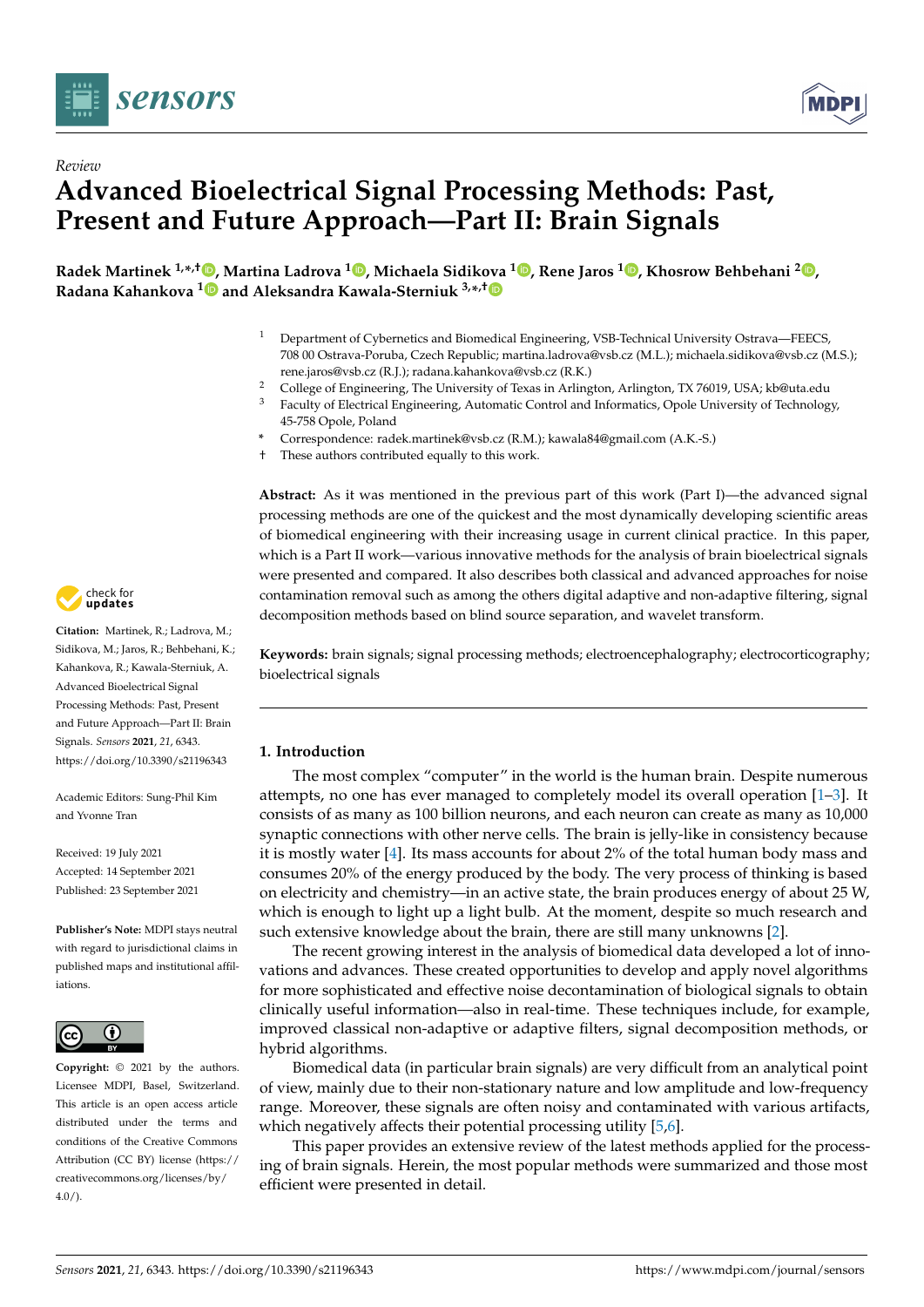#### <span id="page-1-2"></span>**2. Electroencephalography**

Electroencephalography (EEG) is a diagnostic method, enabling measurement and recording of the electrical activity of the brain [\[7–](#page-23-6)[9\]](#page-23-7). The measurement of the EEG can be classified as either invasive or non-invasive, depending on surgical intervention necessity. The non-invasive measurement method is based on electrodes placed on the scalp, in accordance with the "10–20" system (or its modifications such as "10–10" or "10–5") as illustrated in Figure [1](#page-1-0) [\[10](#page-23-8)[,11\]](#page-23-9). The invasive recordings require e.g., needle electrodes [\[11\]](#page-23-9).

<span id="page-1-0"></span>

**Figure 1.** The EEG electrodes placement system "10–20".

Besides typical "10–20" EEG montages, and their variation, it is possible to differentiate other electrodes' placement systems [\[12](#page-23-10)[,13\]](#page-23-11). The montages can be bipolar, referential, common average, or Laplacian [\[12\]](#page-23-10). These montages have various potential clinical implementations and are used in clinical applications mostly. The main purpose for seeking alternatives to the typical 10–20 system is the necessity for finding particular abnormalities. They are also frequently applied in Epilepsy and sleep-related studies [\[12](#page-23-10)[,14\]](#page-23-12). Figure [2](#page-1-1) illustrates the above-mentioned alternative montages.

<span id="page-1-1"></span>

(**a**) Bipolar longitudinal montage. (**b**) Transverse bipolar montage. (**c**) Referential ear montage.

**Figure 2.** Various EEG montages.

The EEG is usually applied for the purpose of neurological and psychological disorders or epileptic seizures examination. It is also used for monitoring various stages of sleep. Another implementation of electroencephalography is brain interaction with external environments in the form of Brain-Computer Interface (BCI) systems [\[5,](#page-23-4)[15](#page-23-13)[–19\]](#page-24-0).

The BCI history started already in the 1970s of the 20th century and the rapid development of these systems has led to really efficient communication between the human brain and computers [\[20\]](#page-24-1). The BCI refers to a system, which measures and applies signals obtained from the central nervous system. Thus, according to this definition, other Human-Machine Systems based on biomedical data, such as inter alia voice- or and muscleactivated systems, cannot be considered as BCI [\[20](#page-24-1)[,21\]](#page-24-2). In these (BCI) systems the signal acquired from the brain is being analyzed and translated into appropriate commands, which may allow full or partial replacement of external devices, such as computer key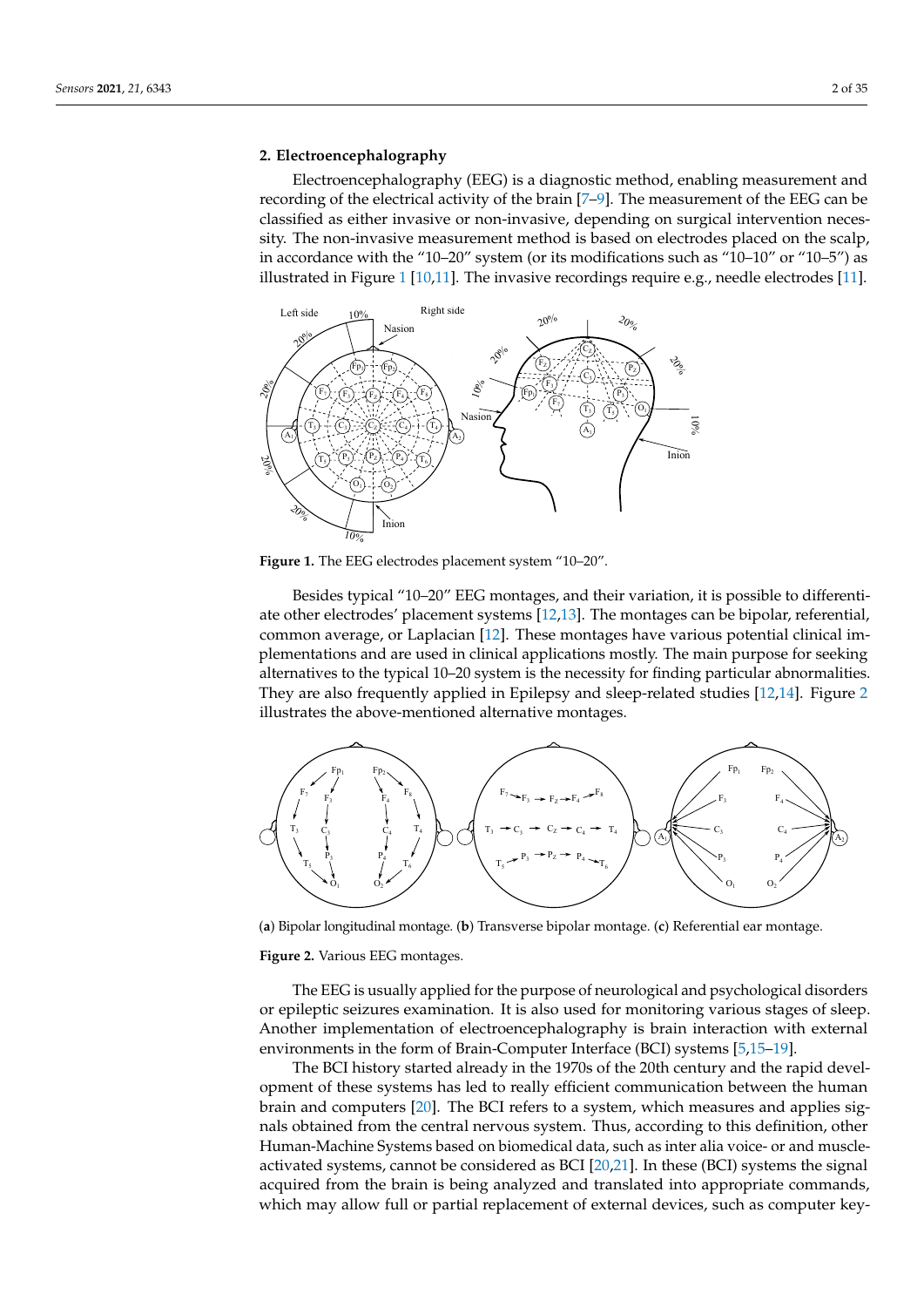board, mouse, or joystick to perform an action [\[21\]](#page-24-2). Scheme illustrating the work of a typical BCI system is presented in Figure [3](#page-2-0) [\[20\]](#page-24-1).

<span id="page-2-0"></span>

**Figure 3.** Scheme of a BCI system [\[20\]](#page-24-1).

As it was mentioned above 10–20—the clinical EEG applies an international system of the surface electrodes placement—"10–20", which was illustrated with Figure [1](#page-1-0) [\[10](#page-23-8)[,11\]](#page-23-9). The system is derived from the distance between the electrodes, where the "10" and "20" values correspond with the 10 and 20% values of the distance between "mastoids" and between nasion and inion, which are the extreme points. "10–20" system consists of 21 electrodes in total, however, only 19 are placed on the surface of the scalp, where the 2 are usually applied on earlobes as reference channels. There are also variations of this system, and these were mentioned above, where the distance was decreased to 10 or 5% to place more electrodes [\[10,](#page-23-8)[11,](#page-23-9)[22\]](#page-24-3).

For the clinical measurement of sleep usually from 8 to 21 channels are applied, while scientific activities may require up to 256 channels placed on the scalp surface [\[22](#page-24-3)[,23\]](#page-24-4). The usual length of recording is around 20 min, but the sleep stages tracking or the diagnosis of epilepsy may take several hours or days [\[24](#page-24-5)[,25\]](#page-24-6).

The amplitude of the signal is very low, reaching values of around 100  $\mu$ V. The most commonly applied sampling frequency for the EEG signal is 512 Hz, for EP (Evoked Potential) up to 6 kHz. The frequency range of the EEG signals is up to 80 Hz, but for routine diagnostic testing a range of 0.5–50 Hz [\[5,](#page-23-4)[16,](#page-23-14)[26](#page-24-7)[–28\]](#page-24-8).

## *2.1. EEG Recordings*

The non-invasive EEG recordings are recorded from the electrodes within the below listed ranges, which correspond with the individual frequency domains (see Figure [4\)](#page-3-0) [\[5,](#page-23-4)[29,](#page-24-9)[30\]](#page-24-10):

- **Delta** rhythm with a frequency of  $0.5 \le f \le 4$  Hz is a symptom of deeper stages of sleep. Its occurrence can also be observed in the newborn EEG recordings;
- **Theta** rhythm with a frequency of  $4 \leq f \leq 8$  Hz is found in the initial stages of sleep;
- **Alpha** rhythm with a frequency of  $8 \le f \le 13$  Hz is the main manifestation of the resting brain activity. The highest values are obtained when during the so-called relaxed alertness;
- **Beta** rhythm with a frequency of  $13 \le f \le 30$  Hz is present in nervous or anxious subjects. The amplitude does not exceed 20  $\mu$ V. It is associated with higher cognitive functions;
- **Gamma** rhythm with a frequency of 30  $\leq f \leq 80$  Hz is associated with high cognitive functions as a response to various stimuli.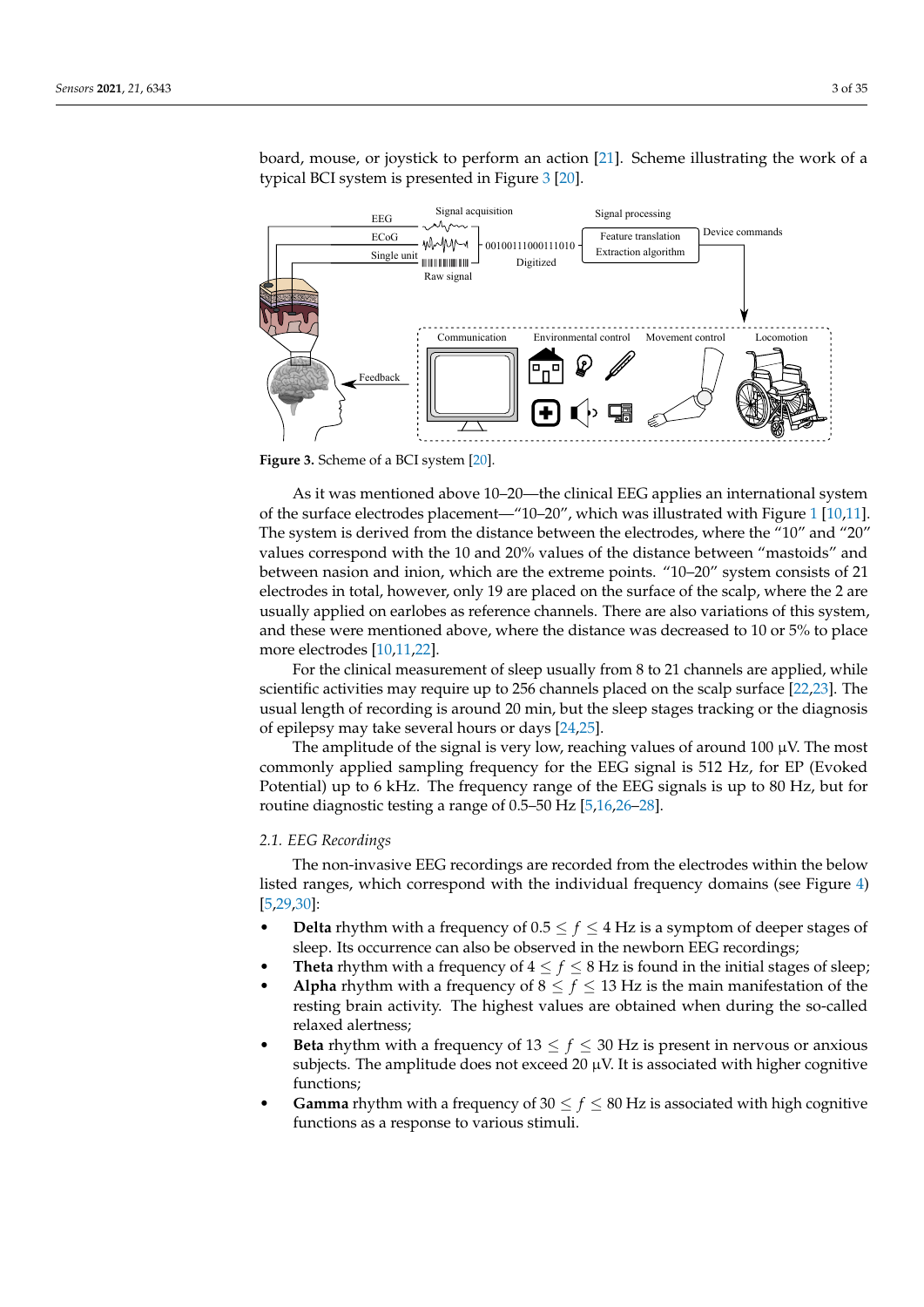<span id="page-3-0"></span>

**Figure 4.** EEG frequency spectrum and its frequency bands [\[31\]](#page-24-11).

In Figure [5,](#page-3-1) sample EEG data is presented. In Figure [5a](#page-3-1) is a 1 s long sample, Figure [5b](#page-3-1) is the same time-frame sample, but normalized and Figure [5c](#page-3-1) is a 10 s long spectrogram. The data is raw, unfiltered. The *F*3–*C*3 electrode is based on the BANANA montage, similar to the one illustrated with Figure [2a](#page-1-1).

<span id="page-3-1"></span>

(**c**) Sample (10 s)—spectrogram.

**Figure 5.** Sample EEG data recorded from 'F3–C3' location.

Reduction or absence of particular rhythms during the EEG recordings can be considered an abnormality. For example, local brain injury or tumor leads to an abnormal slowing of waves in related areas, spikes, and sharp waves, in turn they may indicate the presence of epileptic foci [\[26](#page-24-7)[–28](#page-24-8)[,32–](#page-24-12)[34\]](#page-24-13).

#### *2.2. Clinical Applications*

The EEG recording is frequently applied to diagnose epilepsy, which causes abnormalities in the EEG readings [\[33](#page-24-14)[,34\]](#page-24-13). It can be also used to diagnose sleep disorders, coma, depth of anesthesia, encephalopathies, and brain death [\[35–](#page-24-15)[37\]](#page-24-16). To the sleep disorders monitored with among the others EEG belong the followings: sleep apnea, insomnia, nocturnal awakenings, excessive sleepiness, narcolepsy, parasomnias, anxiety, restless leg syndrome (RLS), or rapid eye movement (REM) sleep behavior [\[38](#page-24-17)[–44\]](#page-24-18).

It is also important to mention that the EEG can be used as a first-line method for diagnosis of tumors, stroke and other brain disorders, but its applicability has decreased with the invention and development of high-resolution anatomical imaging techniques such as magnetic resonance imaging (MRI) and computed tomography (CT) [\[45–](#page-24-19)[47\]](#page-25-0). Despite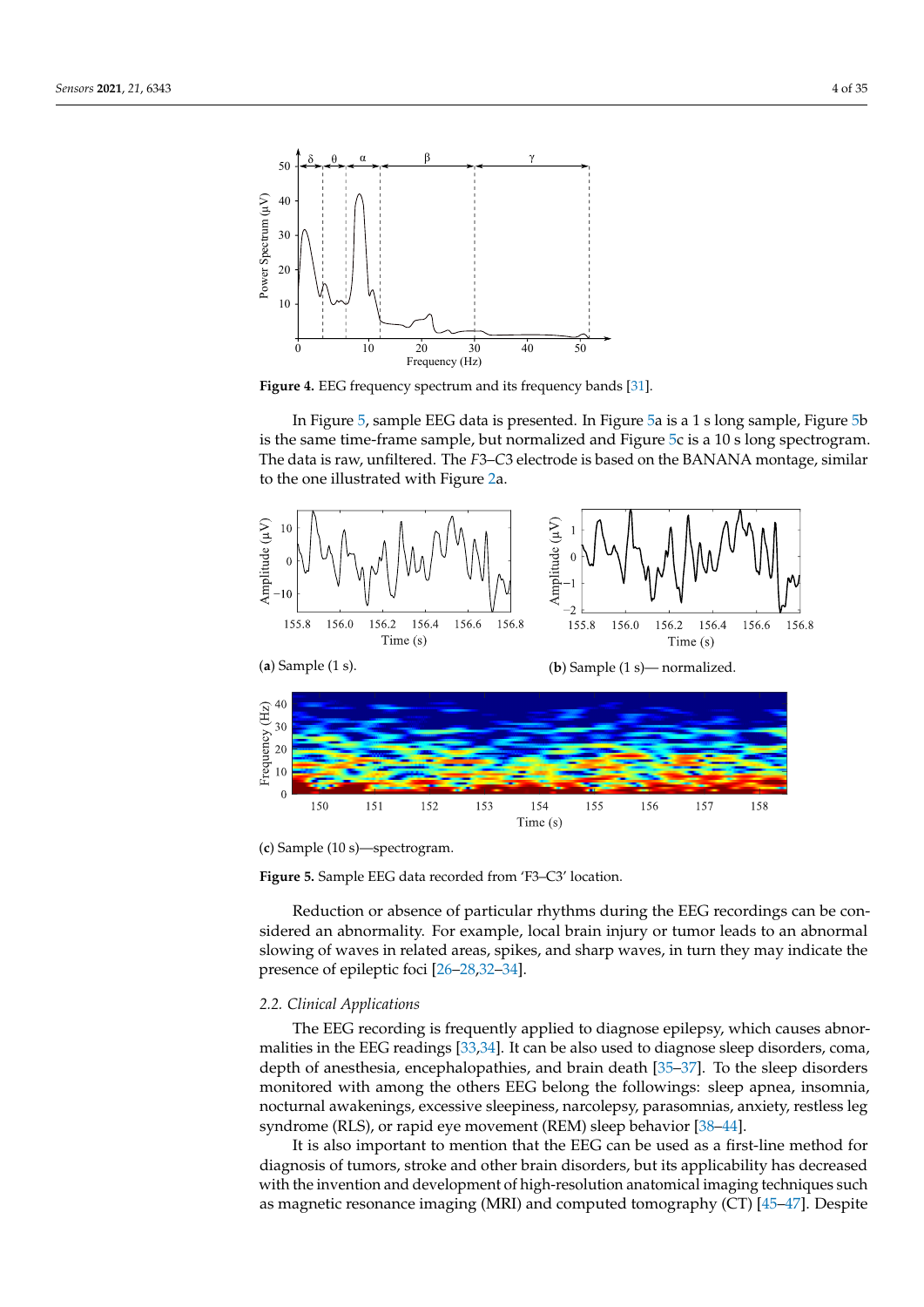the limited spatial resolution, the EEG continues to be a valuable tool for research and diagnostics purposes. It is one of the few mobile techniques available and offers millisecondrange temporal resolution which is not possible to be obtained with the use of CT, PET, or MRI, however, some of the modern systems combine all these methods together—creating the so-called hybrid methods [\[20](#page-24-1)[,46](#page-24-20)[,47\]](#page-25-0).

The routine EEG is unfortunately often an insufficient source of information to establish appropriate medical diagnosis and to determine the most appropriate treatment, however, some improvements in this area have been made, such as recordings carried out during seizures—ictal recording, as opposed to an inter-ictal recording which refers to the EEG recording between seizures. In some cases—for such purposes—polysomnography can be applied [\[48](#page-25-1)[–50\]](#page-25-2). The epilepsy recording methods can be also improved with the implementation of various machine learning-based methods, which may help to obtain good quality data [\[51–](#page-25-3)[53\]](#page-25-4).

Epilepsy recordings can be carried out either during hospital admission or under ambulatory conditions (outpatient). The hospital stay is usually performed at the Epilepsy Monitoring Unit (EMU) with appropriate medical personnel trained in taking the appropriate care of patients with seizures. The ambulatory monitoring is usually video-based EEG recording and lasts typically one to three days. An admission to EMU is usually longer and can last a week or longer. While in the hospital, seizure medications are usually withdrawn to increase the odds that seizures occur during the stay at EMU [\[54\]](#page-25-5). For reasons of safety, medications are not withdrawn during the EEG recordings performed outside of the hospital [\[54,](#page-25-5)[55\]](#page-25-6). The ambulatory video EEG (VEEG) recordings are more convenient (less stressful) for the patients and are less expensive than a hospital admission, but their main disadvantage is that the unsupervised patients are prone to the occurrence of various harmful events and the obtained results depend on the patient's self-observation ability and can, therefore, be biased [\[56](#page-25-7)[–59\]](#page-25-8).

The EEG was not primarily indicated for headache diagnosis, however, some visual evoked potential changes observed in the data may indicate such problem, which may be the reason for headaches occurrence, which are a recurring common pain problem, and this procedure is sometimes used in a search for a diagnosis, but it has no advantage over routine clinical evaluation [\[60–](#page-25-9)[64\]](#page-25-10).

Besides expensive devices dedicated for clinical measurements there are devices, which are smaller, portable, and cost-effective [\[20,](#page-24-1)[65,](#page-25-11)[66\]](#page-25-12). Numerous papers compare various inexpensive EEG headsets, which are mostly applied for the purpose of the abovementioned BCI systems [\[5,](#page-23-4)[20,](#page-24-1)[67,](#page-25-13)[68\]](#page-25-14).

Some experiments proved that inexpensive, off-the-shelf devices, despite their lower price, can provide really good data quality (similar to the one obtained from clinical equipment) [\[20,](#page-24-1)[68–](#page-25-14)[72\]](#page-25-15).

To the most popular inexpensive devices belong those designed and developed by the following companies: Emotiv, OpenBCI, Neurosky or Interaxon [\[20](#page-24-1)[,67,](#page-25-13)[68\]](#page-25-14). Their products are becoming more and more popular not only due to their price or recordings' quality, but also due to their ease of use [\[67](#page-25-13)[,73](#page-25-16)[,74\]](#page-26-0). The aspect of ergonomics during EEG measurements is playing a more and more important role [\[73](#page-25-16)[–75\]](#page-26-1).

When it comes to ergonomic or ease of use—some systems require recordings from a smaller number of electrodes to minimize potential data analysis and to ease the montage of the device. Single-channel recordings are becoming more and more popular and some studies proved that these systems still can provide reliable information [\[76–](#page-26-2)[79\]](#page-26-3).

#### *2.3. Artifacts Present in the EEG Recordings*

The EEG signals collected from the surface of the scalp are highly contaminated with various types of internal and external artifacts and background noise [\[5](#page-23-4)[,80\]](#page-26-4). It is because the EEG data is prone to disturbances from the inter alia recording unit, amplifiers and cables or motion of other persons around the patient, or by the measured patient itself (as the ECG, breathing, or eye blinking) [\[5,](#page-23-4)[15,](#page-23-13)[81,](#page-26-5)[82\]](#page-26-6). Besides the ECG, the EEG recording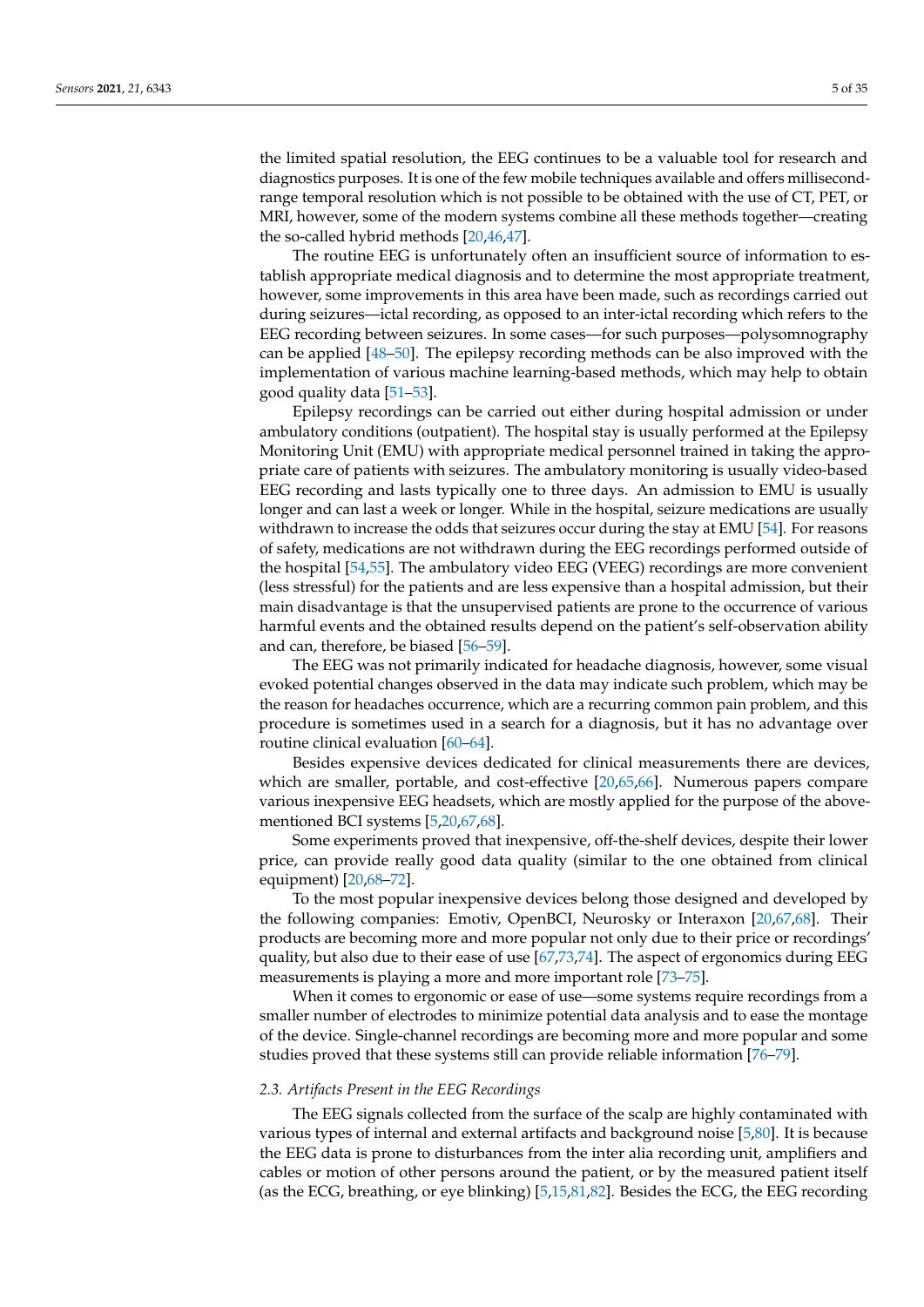is influenced more by this noise because of its very small amplitude [\[82,](#page-26-6)[83\]](#page-26-7). In the case of insufficient noise removal, the EEG can be totally suppressed and illegible for further analysis and interpretation [\[16\]](#page-23-14). The power line interference also frequently occurs in the signal and is one of the main issues, besides EMG- and ECG-related artifacts, in analysis of brain signals (in particular EEG) [\[84,](#page-26-8)[85\]](#page-26-9). For such purposes adaptive filters based on a least mean squares (LMS), or those based on normalized LMS [\[86\]](#page-26-10) can be applied [\[84,](#page-26-8)[87\]](#page-26-11), or low-pass notch filters [\[88\]](#page-26-12).

The myopotentials caused by the movements of muscles in the area of the temple and forehead are the most common physiological interference in the EEG signals [\[89\]](#page-26-13). However, these potentials take a short time compared to the potentials generated by the brain cells. Moreover, their shape and frequency can easily be identified in the EEG recordings. Some unique patterns of these artifacts can be observed in the case of some movement-related disorders (e.g., rhythmic sinusoidal artifacts of 4–6 Hz for Parkinson's disease) [\[90,](#page-26-14)[91\]](#page-26-15).

The low-frequency motion artifacts are usually caused by eye and tongue movements [\[83](#page-26-7)[,92,92\]](#page-26-16). The tongue movement results in the wide band of potentials (often within the range of the delta frequency band) which decreases from frontal to occipital area, but it does not reach as expressive amplitudes as the eye artifact [\[83](#page-26-7)[,92](#page-26-16)[–94\]](#page-26-17). The eye movements are visible in any EEG recording and they are useful for the identification of the sleep stages [\[95](#page-26-18)[,96\]](#page-26-19). The motion of the eyeball generates the alternating current with a high amplitude which is visible on electrodes around the eyes [\[83,](#page-26-7)[92\]](#page-26-16). Also, the potentials of the muscles of the eye socket are the source of the artifact. Usually, this artifact causes a significant decrease in the EEG amplitude. The slow or steep waves in the EEG signal originate as a result of the breathing synchronously with an inhale or exhale in channels of electrodes, which a patient lies on.

The EEG signal can interfere also with the ECG signal which is easily detectable due to its rhythm and regularity. The voltage level of this artifact differs by measurements. Hence, the ECG signal is ordinarily measured together with the EEG when the effect of the ECG on it can be clearly visible [\[97–](#page-26-20)[99\]](#page-26-21).

#### *2.4. EEG Signal Processing Methods*

The perturbations induced with various artifacts and random noise are particularly difficult to correct because of their high amplitude, wide spectral distribution, and variable topographical distribution [\[5](#page-23-4)[,15](#page-23-13)[,16\]](#page-23-14). Therefore, denoising of the EEG data is a very challenging pre-processing step prior to qualitative or quantitative EEG signal analysis. From the processing methods, both multi-channel and single-channel techniques became widely used, such as e.g., adaptive filters, Wavelet Transform (WT), or Independent Component Analysis (ICA) [\[100](#page-26-22)[–102\]](#page-26-23). All these methods are summarized in Table [1.](#page-10-0)

#### 2.4.1. Filtering Methods

For diagnostic purposes—appropriate filtering of the EEG signals plays a crucial role as it can make the data more legible. Therefore, various filtering methods have been tested for many years [\[103\]](#page-27-0). Implementation of the traditional, conventional, statistical signal processing methods (such as inter alia: Fourier, Laplace, etc.) can give weak, unsatisfactory results [\[5](#page-23-4)[,33\]](#page-24-14). Most commonly applied filters belonging inter alia spatial filters improve significantly signal-to-noise ratio (SNR) [\[104\]](#page-27-1). It is hard to choose the most appropriate filtering method due to the non-stationary character of these data and their low amplitude. Most of the typical, classical filters can remove important information from the signal and affect it in a negative way [\[5](#page-23-4)[,16\]](#page-23-14). Various smoothing filters, such as inter alia Savitzky– Golay filter can also significantly improve the overall data quality [\[16\]](#page-23-14). In many cases, the implementation of the Kalman filters gave very positive results [\[105](#page-27-2)[,106\]](#page-27-3).

As was mentioned above, more and more channels are utilized in the analysis of the EEG signals, which can impede their potential practical implementation. This one is also one of the reasons for applying appropriate filtering methods [\[103,](#page-27-0)[107\]](#page-27-4). In this case (a large number of electrodes applied) spatio-temporal filtering provided satisfactory results [\[107\]](#page-27-4).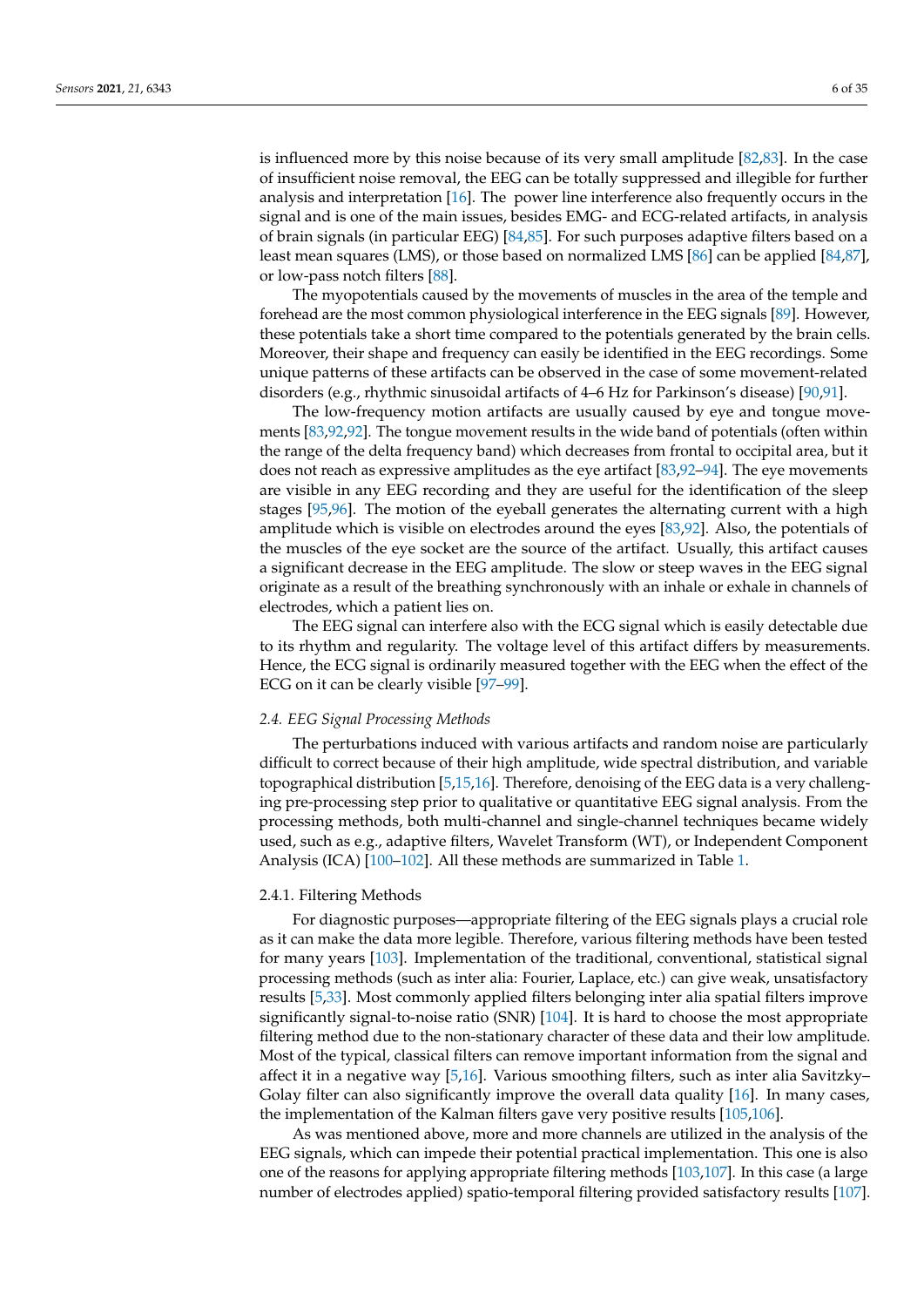A very interesting area of filtering is non-integer order (fractional) filters. Fractional Calculus is a very interesting mathematical area, which despite being discovered in the 19th century, has become popular very recently [\[108,](#page-27-5)[109\]](#page-27-6). They have been successfully applied in numerous different fields such as bioimpedance, image processing, control, encryption, or filtering of biomedical signals [\[108,](#page-27-5)[110](#page-27-7)[–112\]](#page-27-8). They are useful due to the noninteger order base of the filter, which allows higher flexibility than while using traditional integer-order filters [\[109\]](#page-27-6).

## 2.4.2. Wavelet Transform

The WT-based processing methods became popular in biomedical signal processing because of their ability of the high-frequency components suppression and separation of the signal's low-frequency components [\[113–](#page-27-9)[115\]](#page-27-10), and play a very important role in the analysis and processing of the EEG, mostly of course due to the nature of these signals. Implementation of the Wavelet-filters can be a good solution, in comparison to the traditional signal processing methods, and such a solution was in detail presented in [\[33\]](#page-24-14). There are several types of WT such as continuous wavelet transform (CWT), discrete wavelet transform (DWT), stationary wavelet transform (SWT), pitch synchronous wavelet transform (PSWT), etc. The used type of WT depends on input signal and application. Input signal also substantially affects the choice of maternal wavelet and degree of decomposition (for all types of WT). There are a lot of maternal wavelets such as Haar, Daubechies, Biorthogonal, Coiflet, Symlets, Morlet, Mexican Hat, and Meyer.

In [\[116](#page-27-11)[,117\]](#page-27-12), the authors compare more types of maternal wavelets used for noise removal from the EEG data. The Daubechies wavelets (mainly *db*8) and Mexican Hat wavelets were considered to be more accurate when recording signals from the healthy subjects (control group) but in the case of the epileptic subjects, the orthogonal Meyer wavelets were more efficient.

#### 2.4.3. Independent Component Analysis

The algorithm of ICA is based on the assumption of the linear combination of the independent sources of signals which are represented with a vector with a mixing matrix which its inverse matrix represents the source of the original signals. The computing of this inverse matrix is the task of the ICA algorithm. In the EEG processing, the ICA is frequently applied for the purpose of EEG signals denoising [\[118\]](#page-27-13). The ICA is often used in combination with other filtering techniques [\[100\]](#page-26-22), such as inter alia Kalman filters [\[119\]](#page-27-14). The ICA is also useful in the analysis of multichannel EEG data [\[120,](#page-27-15)[121\]](#page-27-16).

In [\[122\]](#page-27-17), the potential of the neural-signal EEG-based methods for enhancing human building interaction under various indoor temperatures were explored. As a pre-processing, the Matlab toolbox, which contains the HPF with a cut-off frequency 3 Hz to remove the DC offset and the low-frequency skin potentials artifacts, and then the LPF at 45 Hz to remove high-frequency noises, was used. Non-stereotyped artifacts such as large movements noises were visually rejected by manually scrolling the data and the remaining artifacts, such as eye blinks and muscle activities were removed with a built-in ICA algorithm.

Corradino et al. [\[123\]](#page-27-18) used the ICA-based methods for the detection of artifacts in the EEG which were removed with another algorithm, the ordinary least square. The matrix of independent components was further filtered with a notch filter because there was a presumption of a certain frequency of the detected artifact. The procedure proved to be effective but not suitable for online signal processing due to the implementation of the time-consuming ICA algorithm.

Li et al. [\[124\]](#page-27-19) proposed the method which includes the following three steps: independent components decomposition, the common interference identification, and its removal. For the ICA implementation, FastICA was adopted with the maximum-negative entropy principle. The putative common interference component is assumed as a distal signal, which had approximately the same effect on all channels. To obtain local brain activities more accurately, these distal common interference components should be removed.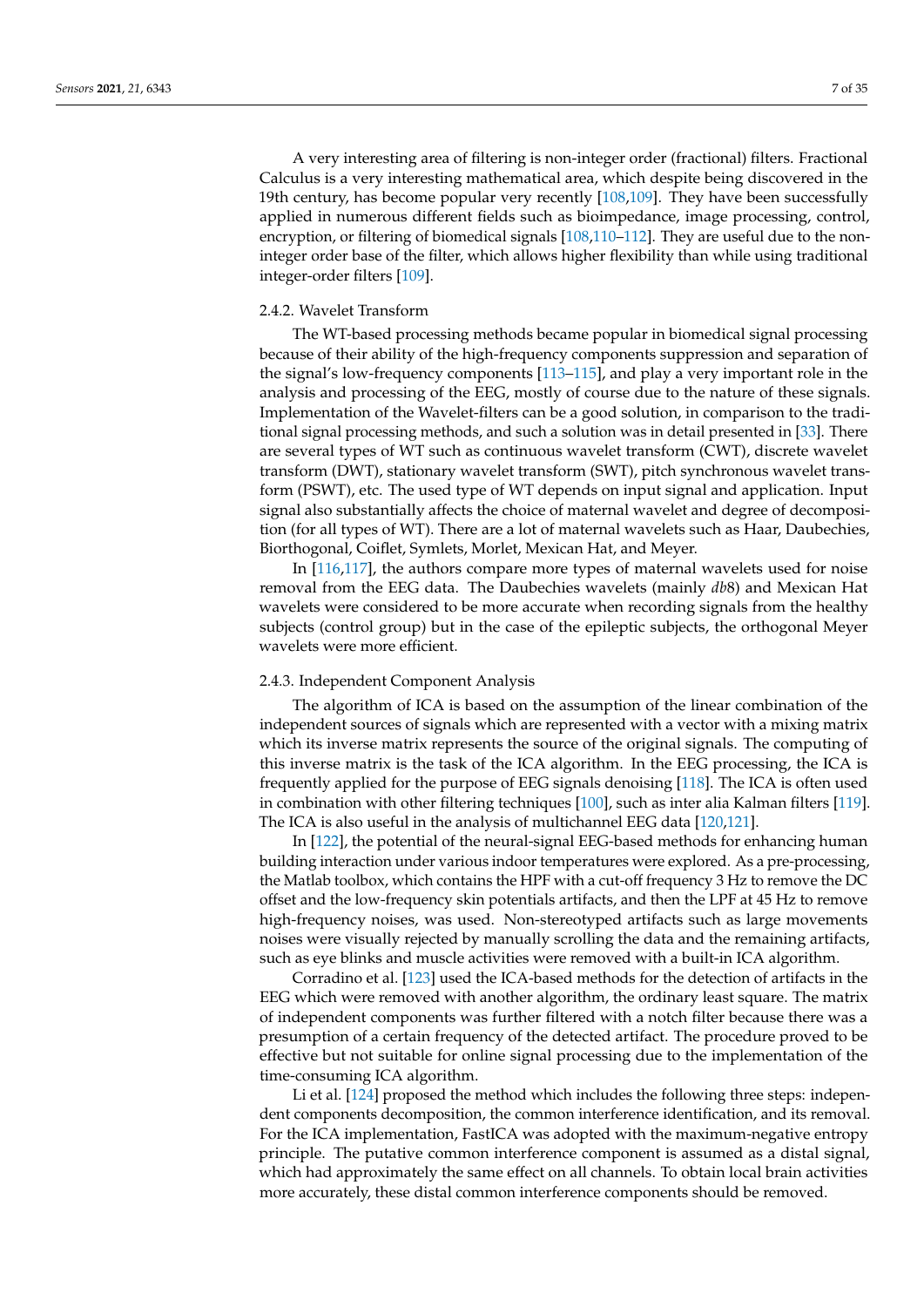Arnin et al. [\[125\]](#page-27-20) presented the signal processing method for the purpose of BCI development which was introduced for severe neurological diseases especially for the locked-in patients, who are severely or totally neuro-muscularly impaired, which means, they are unable to move or speak, so their only way for communication is the use of brain signals [\[126](#page-27-21)[,127\]](#page-27-22). The concept is to detect one's movement intention and use it to control external devices such as wheelchair or rehabilitation equipment. After exploring the EEG data-set, the present artifacts were reduced using the ICA and the result was an artifact-free signal, which was later processed using different feature extraction methods [\[128–](#page-27-23)[130\]](#page-28-0).

As it has been stated above—the ICA is an efficient and popular method in the analysis of various biomedical data, in particular EEG [\[120,](#page-27-15)[121\]](#page-27-16). It is a type of BSS (Blind Source Separation) method usually applied in the analysis of the EEG signals to separate various artifacts, such as eye blinks or muscle artifacts [\[120\]](#page-27-15).

Most of the ICA-based algorithms require large amounts of training data and are suitable for offline solutions only assuming spatio-temporal stationarity of the analyzed data, as in popular e.g., Infomax ICA and FastICA, which are also computationally expensive and time-inefficient [\[120,](#page-27-15)[121\]](#page-27-16).

In [\[120\]](#page-27-15), the authors presented ICA-based algorithm on large 61 channel data for the purpose of online brain and artifacts decomposition and obtained interesting results, proving its efficiency in online solution. They applied an algorithm called ORICA (Online Recursive Independent Component Analysis), which was compared with the offline Infomax. The results were very promising and proved that the ORICA is a very powerful tool for online EEG data analysis [\[120](#page-27-15)[,131\]](#page-28-1).

#### 2.4.4. Empirical Mode Decomposition

Empirical Mode Decomposition (EMD) method is often used for biomedical signal processing due to its adaptability and signal-dependency. The algorithm extracts the individual Intrinsic Mode Functions (IMFs) in each iteration from detected maximum and minimum extremes. Such decomposition is advantageous in eliminating the low-frequency noise and narrow-band information [\[132\]](#page-28-2). The method allows processing single-channel signals in contrast to ICA.

Amo et al. [\[133\]](#page-28-3) determined whether detection of gamma-band activity can be improved when a filter, based on the EMD, was added to the pre-processing block of the single-channel EEG signals. In their study—the EEGs from 25 control subjects were registered in basal and motor activity (hand movements) using only one EEG channel. Over the basic signal, the IMF signals were computed. The gamma-band activity was computed using power spectrum density in the 30–60 Hz range.

Chen et al. [\[134\]](#page-28-4) used the EEG signals obtained from patients in two different states an aware state and anesthetized. The data was decomposed into a set of the Intrinsic Mode Functions (IMFs) with the implementation of the EMD algorithm. The Fast Fourier transform (FFT) and Hilbert transform (HT) analyses were then performed on each IMF to determine the frequency spectra. The probability distributions of the expected frequency values were generated for the same IMF in the two above-mentioned groups of patients. The corresponding statistical data, including analysis of variance tests, was also calculated. A receiver operating characteristic curve was used to identify the optimal frequency value to discriminate between the two states of consciousness.

Gaur et al. [\[135\]](#page-28-5) used a BCI system to translate human motion intentions using signals generated with the electrical activity of the brain such as the EEG into control signals. One of the major challenges in the BCI research is a classification of the human motion intentions from the non-stationary EEG signals [\[136\]](#page-28-6). In [\[135\]](#page-28-5) a novel subjectspecific multivariate EMD-based filtering method was proposed, namely, the SS-MEMDBF (subject-specific multivariate empirical mode decomposition), which classifies the motor imagery (MI) based EEG signals into multiple classes. The MEMD method simultaneously decomposed the multi-channel EEG signals into a group of multivariate IMFs (MIMFs). This decomposition enabled the extraction of the cross-channel information and also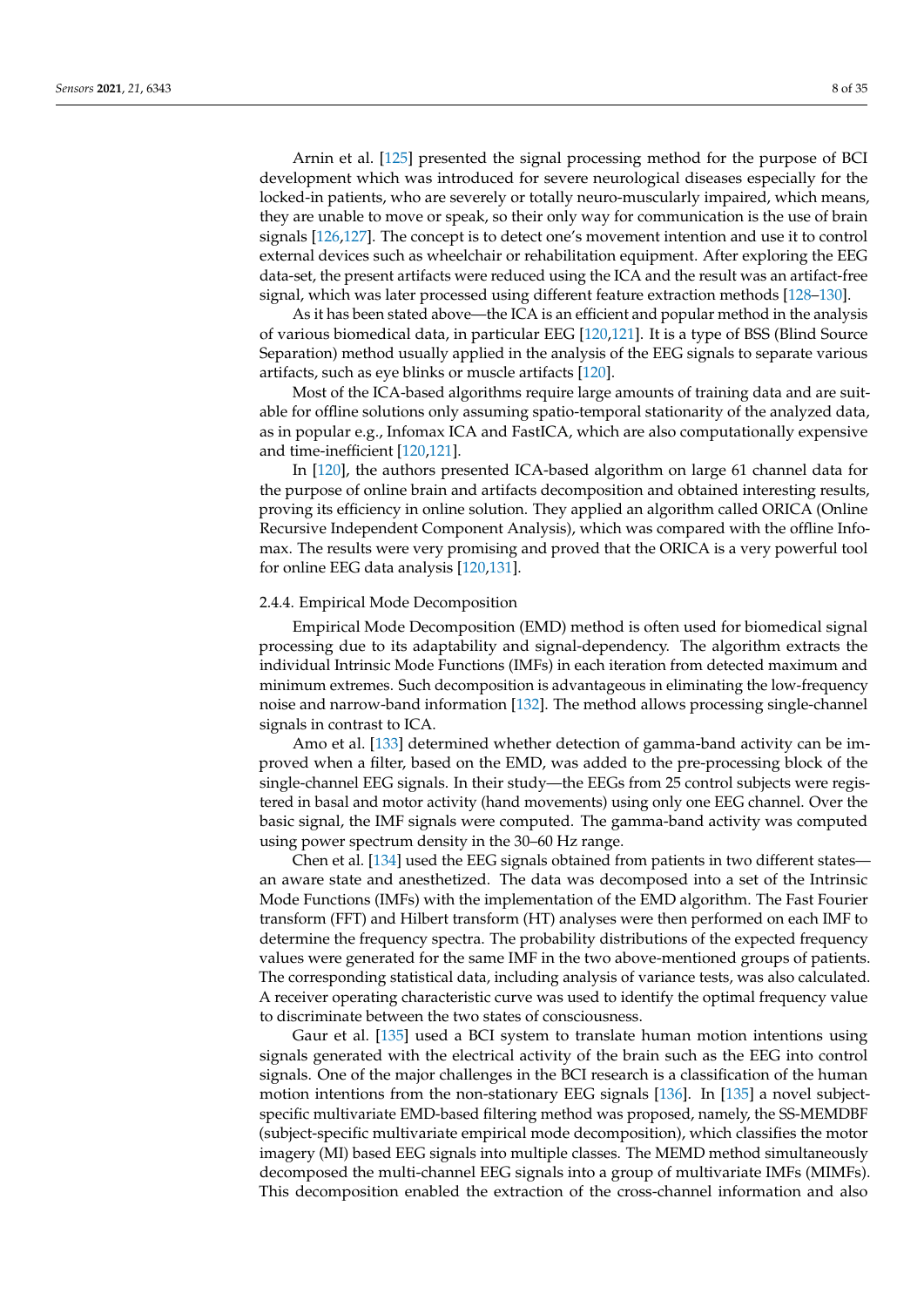localization of the specific frequency information. The MIMFs are considered as narrowband, amplitude, and frequency modulated signals. The EMD-based method can be also applied for the purpose of muscular interference removal and to clean the signal from the EOG artifacts [\[137\]](#page-28-7).

#### 2.4.5. Time-Frequency Image Dimensionality Reduction

Most of the EEG processing methods, such as the ICA, are only available for the signal processing of the multi-electrode EEG. However, the results obtained from only single channels are becoming more and more popular [\[77](#page-26-24)[,89](#page-26-13)[,138\]](#page-28-8). For the single-channel EEG, methods such as WT or adaptive filters are very popular, but they just suppress the noise outside the filtering frequency band, while the co-channel interference is left unprocessed [\[138\]](#page-28-8). For the co-channel interference removal, a method based on the timefrequency (T-F) image dimensionality reduction was proposed in [\[97\]](#page-26-20). The innovative idea of the proposed method was that it can be applicable for a single electrode EEG signal enhancement and the background noise can be suppressed in the entire time-frequency space. The proposed method was experimentally validated with a set of real EEG data. The experimental results indicated that the proposed method was effective in the EEG single electrode co-channel interference suppression.

#### 2.4.6. Neural Networks

Denoising of EEG based on neural networks started to be investigated mainly due to its usability in real-time and, of course, high accuracy. For example, Leite et al. [\[139\]](#page-28-9) proposed a deep convolutional auto-encoder for eye-blinking and jaw-clenching artifacts elimination, which proved the superiority to traditional filtering methods. The elimination of ocular artifacts (OAs) using a deep learning network (DLN) was investigated in [\[140\]](#page-28-10). The filtration was performed in two stages; in the offline stage, training samples without artifacts were used to train DLN to reconstruct the EEG signals. After, this trained DLN is used as a filter to automatically remove OAs from the contaminated EEG signals in the online stage. The performance of the proposed method was compared with the classic ICA, kurtosis-ICA, second-order blind identification, and shallow network method. Besides the higher success rate of eliminating artifacts, the method brought other advantages, such as no-needed additional EOG reference signals, the possibility of analyzing a smaller number of channels, and time savings.

In another study [\[141\]](#page-28-11), ocular, muscular, and cardiac artifacts were removed from EEG using an adaptive filter based on radial basis function network and functional link neural network (called FLN–RBFN-based filter). This method was tested in both offline and online modes. While offline learning algorithm has simpler computations and assumes the EEG signal stationary, a more demanding online algorithm is updated based on the new incoming patterns in each cycle, thus well meets the non-stationarity of the EEG signal. However, both approaches work well in artifact removal with significantly considerable improvement in results. Real-time EEG denoising was also proposed by Cowan et al. [\[142\]](#page-28-12) by using the smart electrode employing DNN that learns continuously to remove both eye-blink and muscle artifacts and works based on adaptive filtering.

#### 2.4.7. Adaptive Neuro-Fuzzy Inference System

Adaptive Neuro-Fuzzy Inference System (ANFIS) is an adaptive soft-computing method based on analytical methods, Boolean logic, sharp classification, and deterministic searching. The soft computing methods are those, which include among the others: artificial neural networks (ANN), genetic algorithms (GAs), fuzzy logic (FL), adaptive neuro-fuzzy inference systems (ANFIS), support vector machines (SVM), and data mining (DM) [\[143\]](#page-28-13). The ANFIS combines fuzzy inference function and artificial neural network, taking advantage of both powerful techniques. The basic idea of ANFIS is an architecture utilizing a fuzzy system to represent interpretable knowledge and the learning capability of neural networks to optimize their parameters [\[144\]](#page-28-14).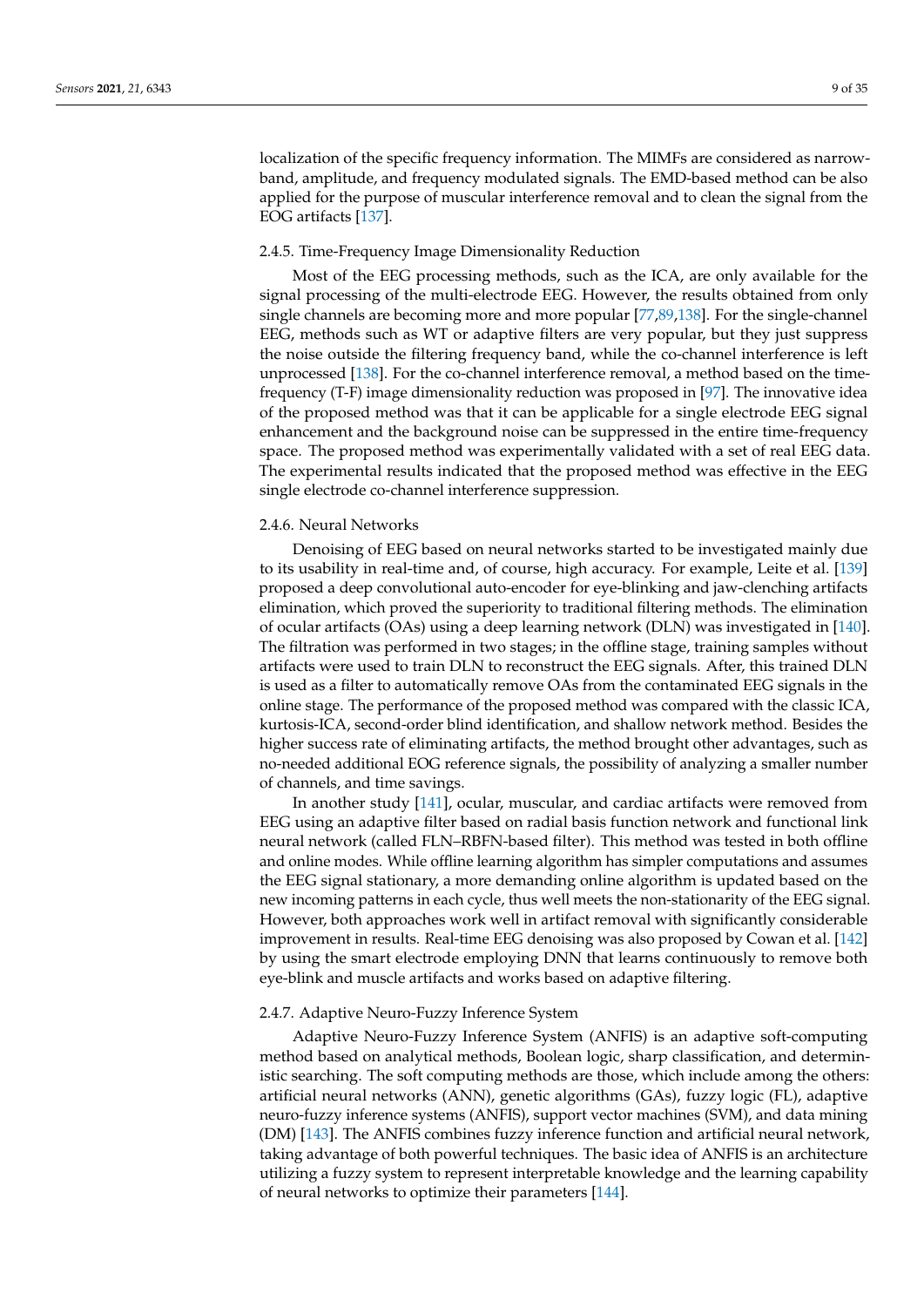Adaptive filtering of OAs using ANFIS was proposed by Chen et al. [\[145\]](#page-28-15) on both simulated and real signals. In the first case, the ANFIS outperformed adaptive filtering and ADALINE (Adaptive Linear Element) methods. The authors also investigated the influence of time delay of OAs, which occurs in real EEG measurement. Here, it was found that

the number of ANFIS inputs plays a role in the efficiency of the artifact removal—using a higher number resulted in slight improvement at the cost of a longer convergence time. This sensitivity of the chosen number of inputs was also proved in real data sets. In this case, the ANFIS was also considered a suitable tool for OAs and other noise removal.

The elimination of OAs by ANFIS was also presented in [\[146\]](#page-28-16), where the method was improved using a genetic algorithm to optimize the parameters of the ANFIS structure. The proposed method reached better performance in SNR compared to the traditional ANFIS algorithm, especially when a higher number of iterations was used.

### 2.4.8. Hybrid Methods

A combination of at least two individual techniques is considered a hybrid method in this paper. These methods are beneficial due to their performance and accuracy. However, their implementation has higher requirements on computational cost and complexity in contrast with other above-discussed methods and thus, their application has to be considered depending on its purposes.

To improve pre-processing of EEG data, a combination of WT and ICA was proposed in [\[147,](#page-28-17)[148\]](#page-28-18). The principle of this method lies in the separation of artifact-independent components, filtering of this component by WT to remove any brain activity, and finally, project back the artifacts to be subtracted from EEG signals to get clean EEG data. The method proved its efficiency in artifact removal and computational time with respect to particular ICA approaches.

For the removal of OAs, the combination of the WT-based and the ANC-based methods was useful [\[149](#page-28-19)[–151\]](#page-28-20). The reference input was derived from the contaminated EEG, it was uncorrelated with the EEG but had a strong correlation with the OAs and met the conditions of the ANC as a reference input. After the wavelet decomposition (using the appropriate maternal wavelet and decomposition level), soft thresholding was applied on the three lowest levels. The reference signal was obtained from the application of a wavelet reconstruction to these new wavelet coefficients. The OAs can be eliminated with the implementation of the ANC filter with the reconstructed reference signal [\[152,](#page-28-21)[153\]](#page-28-22).

Jafarifarmand et al. [\[154\]](#page-28-23) investigated real-time processing and OAs removal using a combination of ICA and ANC. In this approach, ICA is applied on only a few EEG channels close to the artifact origin. The resulting independent component, most relevant to the artifact, is then used as a reference signal for ANC, employing fully automated neural networks. Due to real-time operation and a small number of channels required, the method is promising for BCI applications.

Torse et al. [\[155\]](#page-29-0) compared the several EEG pre-processing methods such as FastICA, runICA, the Principal Component Analysis (PCA), and adaptive filtering, both with and without a reference signal, examining their effect on the EOG artifacts and epileptic recording. The methods were compared in accordance with the two aspects: middle quadratic errors and computational times. Adaptive filtering differs significantly from the other popular methods by its short computation time, but at the expense of accuracy, which is achieved much higher than the other methods; ICA (most accurate) and PCA (fastest but lower accuracy than ICA). The application of ICA provided very good results in removing eye-blinking artifacts [\[101,](#page-26-25)[156\]](#page-29-1).

## *2.5. Summary of the EEG Signals' Processing Methods*

Table [1](#page-10-0) summarizes the recently used EEG signal processing methods. The following criteria were chosen for the evaluation of their performance and comparison (same criteria is used in Tables [2](#page-10-1) and [3\)](#page-10-2):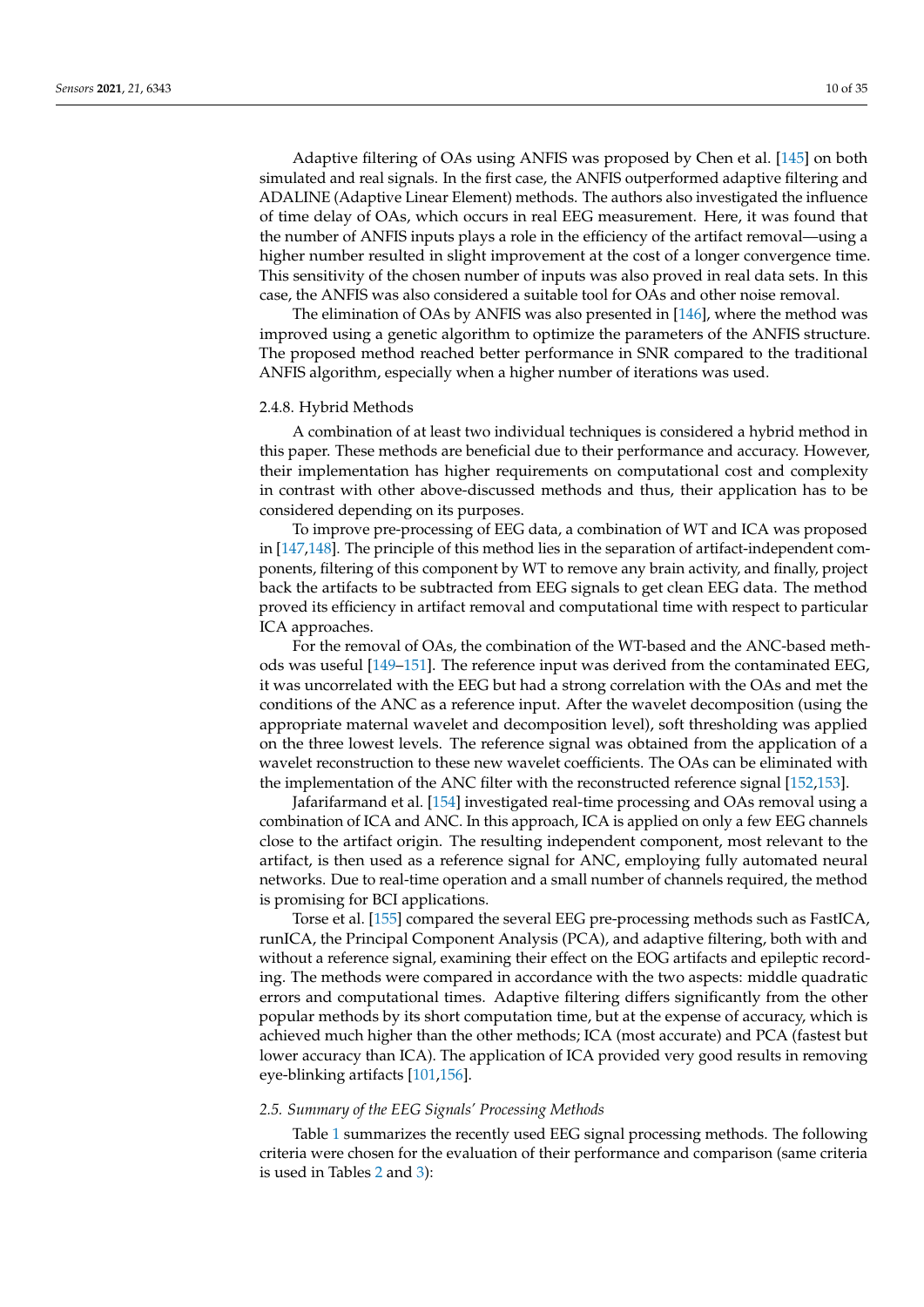| Method                    | <b>Overall</b><br>Performance | <b>SNR</b><br>Improvement | Computational<br>Cost | Real-<br>Time  | Implementation<br>Complexity |
|---------------------------|-------------------------------|---------------------------|-----------------------|----------------|------------------------------|
| Filtering                 | Low                           | Low                       | Low                   | Yes            | Simple                       |
| <b>WT</b>                 | Medium                        | Medium                    | Medium                | Yes            | Medium                       |
| ICA                       | Medium                        | Medium                    | Medium                | Yes            | Medium                       |
| <b>EMD</b>                | Medium                        | Medium                    | High                  | $\overline{N}$ | Medium                       |
| T-F                       | Medium                        | Medium                    | High                  | No             | Complex                      |
| Neural<br><b>Networks</b> | High                          | Medium                    | High                  | Yes            | Complex                      |
| <b>ANFIS</b>              | High                          | Medium                    | High                  | Yes            | Complex                      |
| Hybrid<br>Methods         | High                          | High                      | High                  | Yes            | Complex                      |

<span id="page-10-0"></span>**Table 1.** Summary of the EEG signal processing methods.

<span id="page-10-1"></span>**Table 2.** Summary of the EP signal processing methods.

| Method            | <b>Overall</b><br>Performance | <b>SNR</b><br>Improvement | Computational<br>Cost | Real-<br>Time | Implementation<br>Complexity |
|-------------------|-------------------------------|---------------------------|-----------------------|---------------|------------------------------|
| WТ                | Medium                        | Medium                    | Medium                | Yes           | Medium                       |
| <b>PCA</b>        | Medium                        | Medium                    | Low                   | Yes           | Simple                       |
| $\mathsf{ICA}$    | Medium                        | Medium                    | Medium                | Yes           | Medium                       |
| Hybrid<br>methods | High                          | High                      | High                  | Yes           | Complex                      |

<span id="page-10-2"></span>**Table 3.** Summary of the ECoG signal processing methods.

| Method     | <b>Overall</b><br>Performance | <b>SNR</b><br>Improvement | Computational<br>Cost | Real-<br>Time | Implementation<br>Complexity |
|------------|-------------------------------|---------------------------|-----------------------|---------------|------------------------------|
| <b>EWT</b> | High                          | Height                    | Medium                | No            | Medium                       |
| <b>EMD</b> | Medium                        | Medium                    | High                  | No            | Medium                       |
| <b>DMD</b> | Medium                        | Medium                    | High                  | Yes           | Medium                       |
| T-F        | High                          | Medium                    | High                  | No            | Complex                      |

- **Overall performance** combines other used criteria (SNR improvement, computational cost, real-time and implementation complexity) and gives overall evaluation which reflects the robustness of the method in three categories:
	- **–** *Low*: enables to remove some specific types of interference but the original signal is quite distorted.
	- **–** *Medium*: the signal can be preserved when using the proper parameters for noise removal, which are difficult to choose.
	- **–** *High*: the signal is processed with a preservation of its original shape, so the detailed evaluation of all signal parameters is possible.
- **SNR improvement** classifies the efficiency of the method with regards to the reference in three categories:
	- **–** *Low*: these methods are suitable primarily for signal preprocessing (reducing baseline wandering, power line interference, etc.) and improvement is  $\leq$ 5 dB (based on experiments with synthetic records).
	- **–** *Medium*: these methods are suitable primarily for signal preprocessing (powerline interference, myopotentials, and electromyographic interference, isoelectric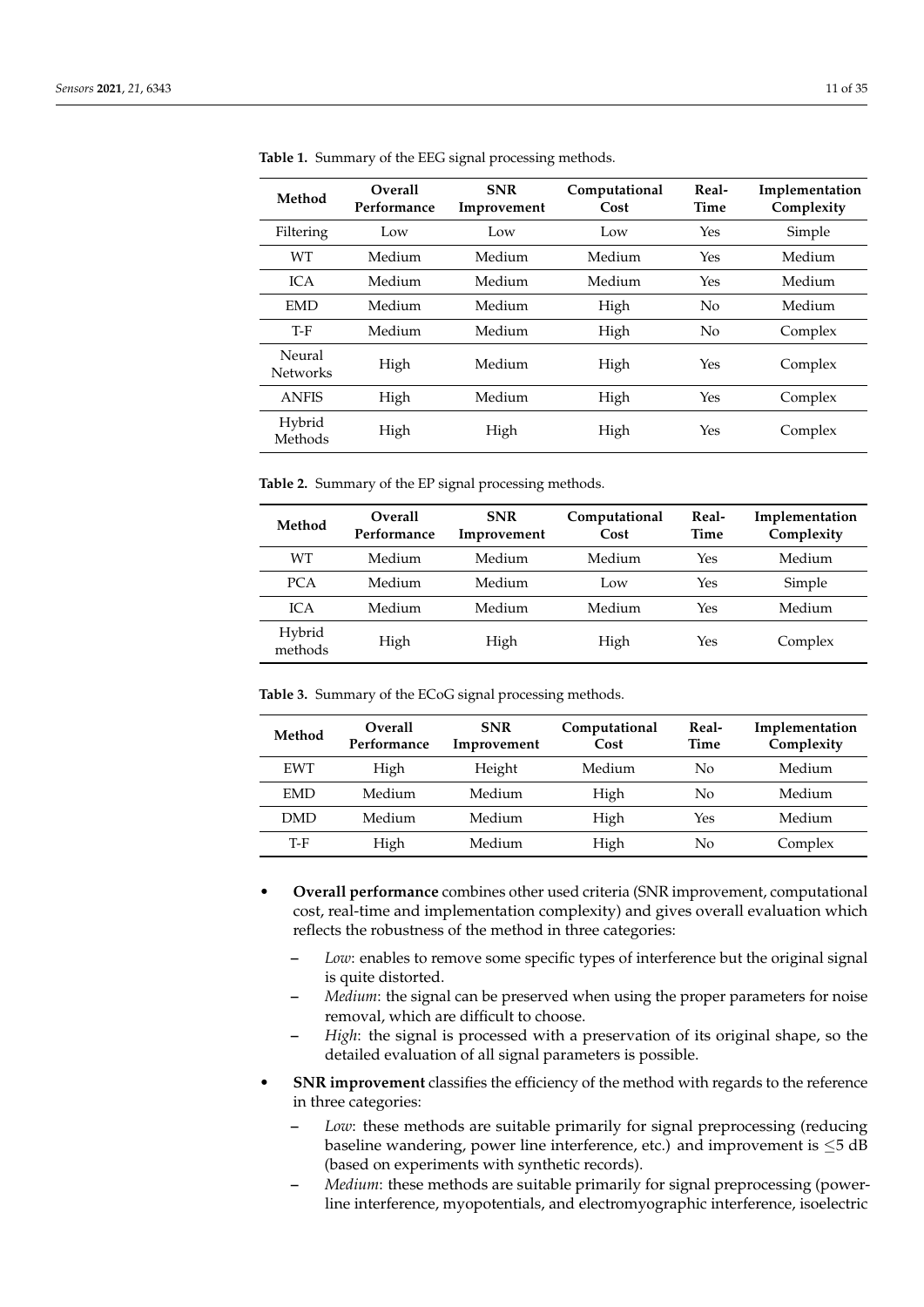line fluctuations, motion artifacts, etc.) and improvement is  $\leq$ 20 dB (based on experiments with synthetic records).

- **–** *High*: these methods are the most powerful comprehensive processing methods that provide very important information that other methods do not allow. Improvement is  $\geq$ 20 dB (based on experiments with synthetic records).
- **Computational cost** determines the demands of the methods in terms of computational complexity in three categories:
	- **–** *Low*: suitable for use in real-time applications. Provide a good compromise between computational cost on the device's memory and carries out the calculation faster.
	- **–** *Medium*: real-time application is possible but only with advanced technology, such as powerful computers or circuits with field-programmable gate array (FPGA).
	- **–** *High*: the design is too complex and thus not suitable for real-time and/or lowcost applications.
- **Real-time** is a parameter defining whether the method can be used in online mode, which is very desirable for usability in clinical practice.
	- **–** *Yes*: these methods are suitable for real-time applications.
	- **–** *No*: these methods are not suitable for real-time applications or applications where a small delay is critical.
- **Implementation complexity** classifies the overall complexity in terms of the deployment in clinical practice to evaluate the economic availability of hardware and software to all patients.
	- **–** *Simple*: these methods are composed of well-known functions and basic mathematical operations, so it is simple to implement them
	- **–** *Medium*: these methods contain advanced signal processing algorithms that are not commonly available and thus harder to implement.
	- **–** *Complex*: these methods contain advanced signal processing methods and complex algorithms making it very challenging to design and implement them.

The presented comparison is highly subjective and based on the earlier experience of the team of authors. Our results were verified by a set of basic experiments on a predefined signal sample.

# *2.6. Other Methods—Brief Summary*

As it has been mentioned above, in BCI system, many methods applied for feature extraction have been proposed and applied, such as among the others: analysis of raw time-series, signal power estimation, etc. [\[20,](#page-24-1)[157\]](#page-29-2). Most of these include classical, typical methods such as various Fourier transforms or wavelet decomposition, which belong to the classic methods applied for signal processing purposes [\[5,](#page-23-4)[157\]](#page-29-2). One of the most interesting, although, not explored significantly is a cross-frequency coupling (CFC) method, which has a wide applicability potential for the BCI systems [\[157,](#page-29-2)[158\]](#page-29-3). The CFC defines different phenomena related to interactions between different frequency oscillations in the human brain [\[159\]](#page-29-4).

One of the very interesting studies involving CFC was presented in [\[157\]](#page-29-2), where the authors focused on decoding brain signals generated by the flashing images using the CFC estimator—PAC (phase-to-amplitude coupling) to see how the phase of the lower frequency ranges affects the higher oscillations. Their study proved the CFC to be an efficient and valuable estimator. Similar results regarding CFC-PAC were also shown in [\[160,](#page-29-5)[161\]](#page-29-6).

The use of CFC is being applied usually for cognitive and perceptual processes purposes. Despite some promising results [\[157](#page-29-2)[,160](#page-29-5)[,161\]](#page-29-6) it has some limitations, as it is flexible only either over time or over frequency [\[162\]](#page-29-7). For example, Michael Cohen et al.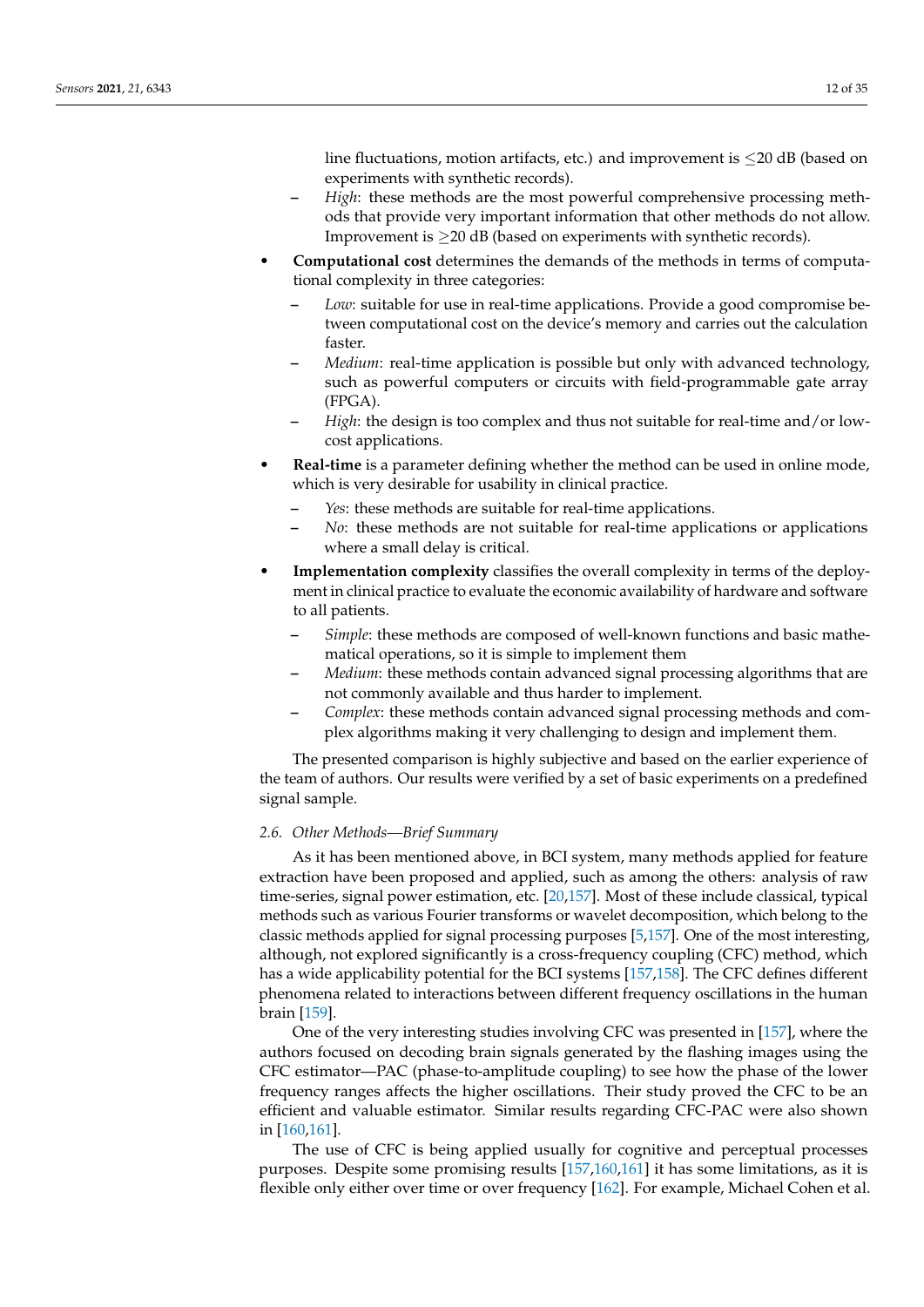presented a method for transient cross-frequency assessment in [\[158,](#page-29-3)[162\]](#page-29-7), which enables multiple, dynamic, and CFC structures over time and frequency.

In [\[163\]](#page-29-8), various CFC measures were tested on both real and simulated EEG signals. The obtained results were as follows: the CFC detection was correct under noisy conditions; the CFC detection was correct in simulated data; prominent delta-alpha CFC was identified in the real, resting-state EEG.

It is also important to mention functional brain connectivity, which can be defined as the temporal correlation among the activity of various neural assemblies. With the use of functional connectivity techniques the following brain signals (data) can be derived: local field potential (LFP) recordings, Electroencephalography (EEG), Magnetoencephalography (MEG), Positron Emission Tomography (PET), and Functional Magnetic Resonance Imaging (fMRI) [\[164\]](#page-29-9).

Interesting approach in various methods assessment based on simulated EEG signals was presented in [\[165\]](#page-29-10). The authors of the work decided to focus on highlighting potential pitfalls while using various numerical methods instead of proving information regarding their efficiency. On the other hand, in [\[164\]](#page-29-9), various mathematical methods for functional and effective connectivity calculation in both EEG and MEG signals were presented, in particular endeavor, linear, and non-linear.

For various diseases diagnostics purposes, such as Epilepsy [\[166,](#page-29-11)[167\]](#page-29-12), Parkinson's disease [\[168\]](#page-29-13) deep learning-based methods are being frequently applied [\[169\]](#page-29-14). In order to improve the diagnostics processes the use of automatic systems, based on neural networks (e.g., CNN) or various expert systems are being developed and applied [\[166](#page-29-11)[,167](#page-29-12)[,170\]](#page-29-15).

In [\[166\]](#page-29-11) the obtained accuracy regarding Epilepsy detection was  $99.1 \pm 0.9$ , which is an excellent result. The authors applied Convolutional Neural Networks. In [\[168\]](#page-29-13) the authors presented an interesting automated system of Parkinson's detection, based in CNN architecture, with 88.25% accuracy, 84.71% sensitivity, and 91.77% specificity. The obtained results are very good and promising.

Besides medical purposes, deep learning techniques in the analysis of EEG data can be also applied for biometrics purposes [\[171\]](#page-29-16) or real-time IoT (Internet of Things) applications [\[172\]](#page-29-17), or for emotions' recognition purposes [\[173\]](#page-29-18).

## **3. Evoked Potentials**

As a derivative of the EEG recording—evoked potentials (EPs) or event-related potentials (ERPs) can be observed as a brain's reaction to external stimuli (visual, somatosensory, or auditory) [\[174](#page-29-19)[,175\]](#page-29-20). The EPs refer to the averaged EEG responses, which are time-locked to more complex processing of stimuli; this technique is used in cognitive science, cognitive psychology, and psycho-physiological research, they can also be applied as biometric indicators [\[175\]](#page-29-20). The EPs are weak signals, characterized by a very low amplitude in comparison to the full EEG data, and are often buried in the activity of associated systems, because the response to the external stimuli is generated with only a small percentage of the brain neurons. Therefore, their SNR can be improved using the synchronized averaging or filtering, and the repeating of the stimuli ten to thousand times. The repetition of the same stimuli causes the response with similar characteristics. The objects of interest are the signal's amplitude, length, and the repeating of the stimuli ten to thousand times. The repetition of the same stimuli causes the response with similar characteristics. The objects of interest are the signal's amplitude, length, and latency of the response on the stimulus [\[174,](#page-29-19)[176\]](#page-29-21).

The common, classic surface EEG electrodes are usually used for the recording of the EPs, except for intra-operative sensing from the cortex, where the cortical strips or grids are placed. The placement of the electrodes is the same as in the EEG measurements ("10–20" system, see Figure [1\)](#page-1-0). The leads are different from the classical EEG system and they are not internationally standardized. It is possible to use both unipolar and bipolar leads, usually a maximum of four channels [\[26,](#page-24-7)[27](#page-24-21)[,176\]](#page-29-21).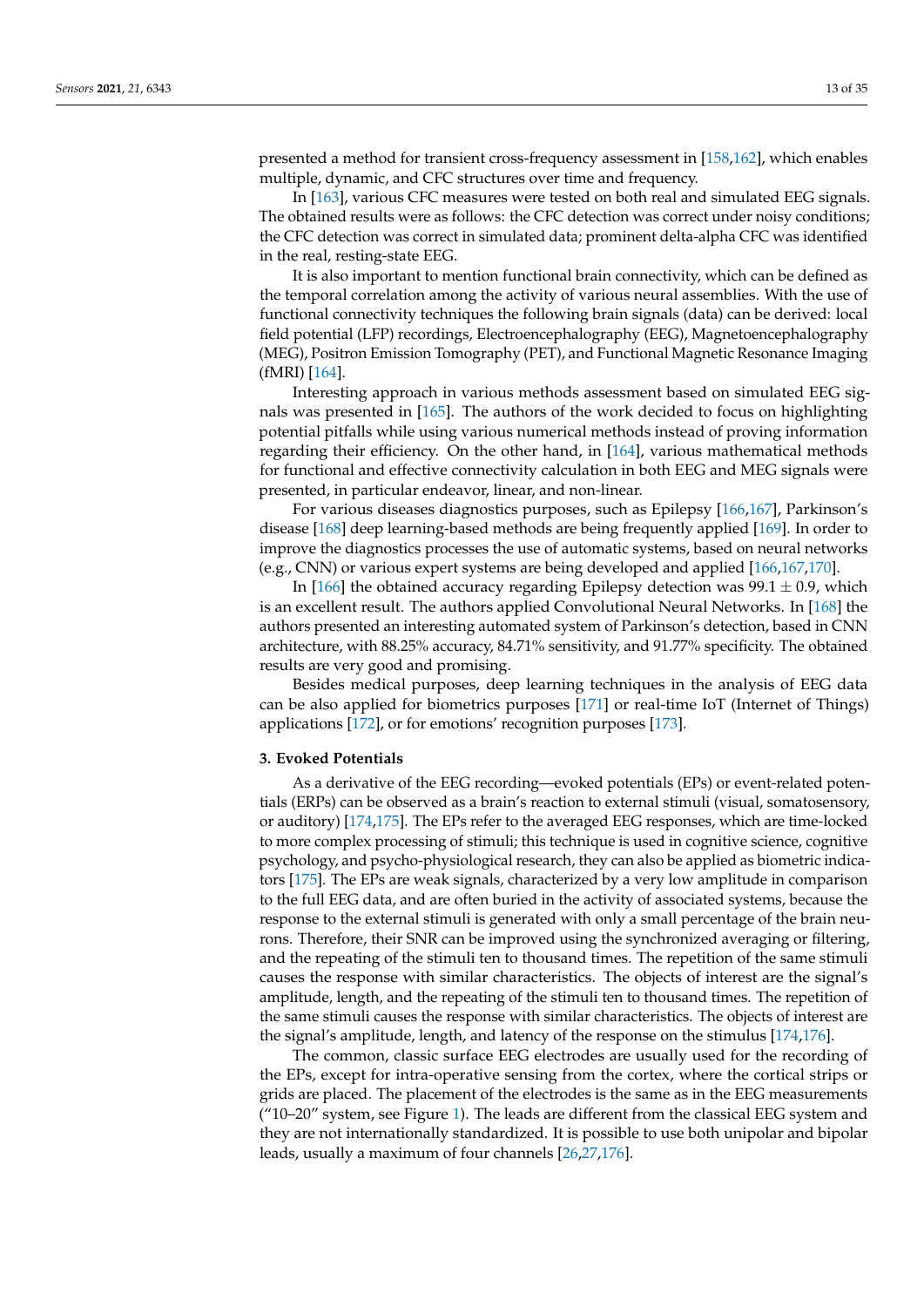## *3.1. EP Recordings*

The characteristic of the EP (event potentials) recording depends on the type of the applied stimuli. The response can be ipsilateral when the hemisphere corresponding to the half of the body where the receptors were stimulated reacts on the auditory EPs. On the contrary, the contralateral response can be evoked with visual and somatosensory stimuli, when the opposite hemisphere is activated [\[26,](#page-24-7)[27\]](#page-24-21). A nomenclature of the EP waveform can be derived from the two following methods:

- *Somatosensory evoked potentials (SEP)*—are generated by the nervous system following a somatosensory stimulus. For this method, the components are labeled according to the polarity and mean latency in normal subjects, e.g., *P*100, *N*20 (see Figure [6\)](#page-13-0) [\[176\]](#page-29-21).
- *Auditory evoked potentials (AEP)*—follow audio stimulation. For this method, components are numbered according to their polarity in sequence, e.g., N1, N2, N3 (see Figure [7\)](#page-13-1).

<span id="page-13-0"></span>

**Figure 6.** Example of the SEP signal.

<span id="page-13-1"></span>

**Figure 7.** Example of AEP signal [\[177\]](#page-29-22).

## 3.1.1. Somatosensory EP

The somatosensory EP (SEP) represents the response to the stimulation of the receptor fibers of the peripheral nerves, most often of the limbs. Stimuli are generated with electrical excitation using a neuro-stimulator and surface electrodes placed close to the nerve (e.g., nervus medianus in the area of the palm, nervus peroneus in the area of knee-joint) [\[178,](#page-29-23)[179\]](#page-29-24). The stimulating impulse has a length from 50 µs to 1 ms and is repeated 200 times with a frequency of 3–10 Hz. The current of the stimuli gains the amplitude of about 25–50 mA [\[180](#page-29-25)[,181\]](#page-29-26).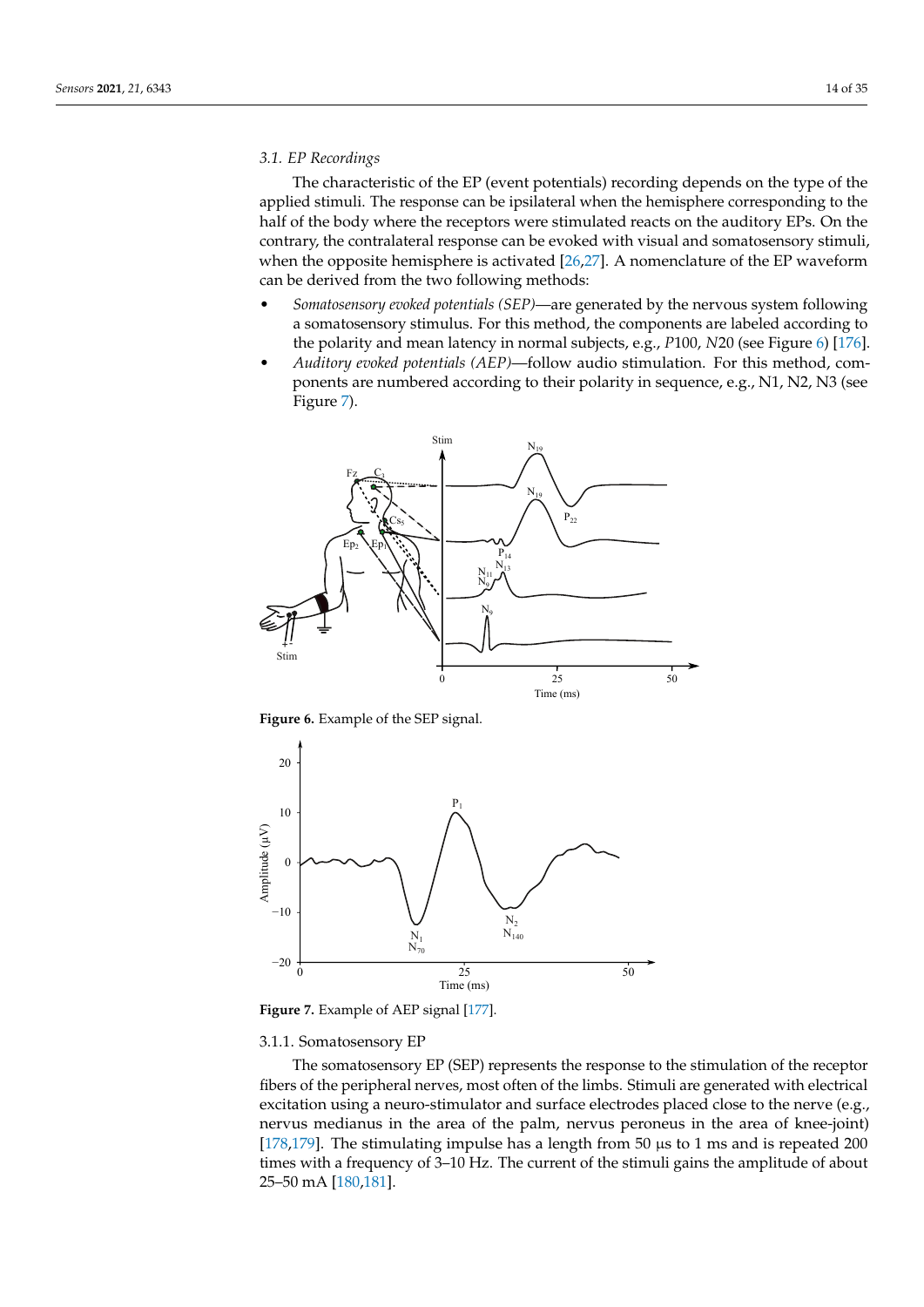The length of the recorded response is about 40 ms in the case of the upper limb and 60–80 ms in the case of the lower limb. The SEP signal has a frequency range of 30– 3000 Hz. The voltage of the signal is very low, typically only 5–10  $\mu$ V. After the stimulation, the certain time interval, which reflects the time necessary for excitation transmission from the peripheral nerve to the somatosensory cortex, is held before the signal recording (25 ms for upper limb, 40 ms for lower limb). This time delay is often the main indication of pathological characteristics [\[26,](#page-24-7)[27,](#page-24-21)[182\]](#page-29-27).

#### 3.1.2. Auditory EP

The auditory EP (AEP) is investigated with short-time sounds (100  $\mu$ s) with different frequencies, so-called clicks using headphones in only one ear or both ears at the same time. The AEP stimuli are repeated 2000 times with the frequency of 1–50 Hz [\[183](#page-29-28)[–185\]](#page-30-0).

The signal is measured with the electrodes placed on the processus mastoideus on the temporal bone just behind the auricles. The amplitude of the recorded signal reaches about  $0.5 \mu V$  [\[27\]](#page-24-21). Waveforms of the AEP can be represented in three levels of latency, i.e., early, middle and late response, which are distinguished by the different denominations, see Figure [6](#page-13-0) [\[181](#page-29-26)[,186,](#page-30-1)[187\]](#page-30-2). The correlation between the click and the obtained EEG signal determines the sensitivity of the central nervous system to the played sound, which can be diagnosed as pathological when the recorded signal does not occur on the specific frequency [\[182\]](#page-29-27). The AEP can be applied for the purpose of brain death estimation or to check the level of anesthetics [\[186](#page-30-1)[,188\]](#page-30-3).

## 3.1.3. Visual EP

For the examination of the visual EP (VEP) (see Figure [8\)](#page-14-0), usually chessboard reverse stimuli are used [\[189,](#page-30-4)[190\]](#page-30-5). The subject observes the computer monitor (or special glasses) with the chessboard containing black and white boxes [\[189](#page-30-4)[–191\]](#page-30-6). The boxes swap their color in the periodic intervals (white boxes change to black and vice versa) with a frequency of 1 Hz. The VEP stimuli can be repeated only 100 times because a large number of neurons is involved in the reaction, and the activity of the visual analyzer is well localizable [\[189\]](#page-30-4).

<span id="page-14-0"></span>

**Figure 8.** Example of the VEP signal [\[192\]](#page-30-7).

The sensing takes place on the occipital cerebral lobe, where the visual analyzer is located. The frequency range of the signal is narrower than the other modalities, up to 100 Hz. The signal amplitude gains a voltage of 5–10  $\mu$ V. A reaction to the stimulus comes after 100 ms [\[27,](#page-24-21)[182\]](#page-29-27).

## 3.1.4. Event-Related Potentials (ERPs)

The ERPs represent a brain examination very closely related to the EPs examination. They investigate the response of the central nervous system to psycho-physiological events when detecting the EEG resulting from a combination of various stimuli [\[193](#page-30-8)[–195\]](#page-30-9).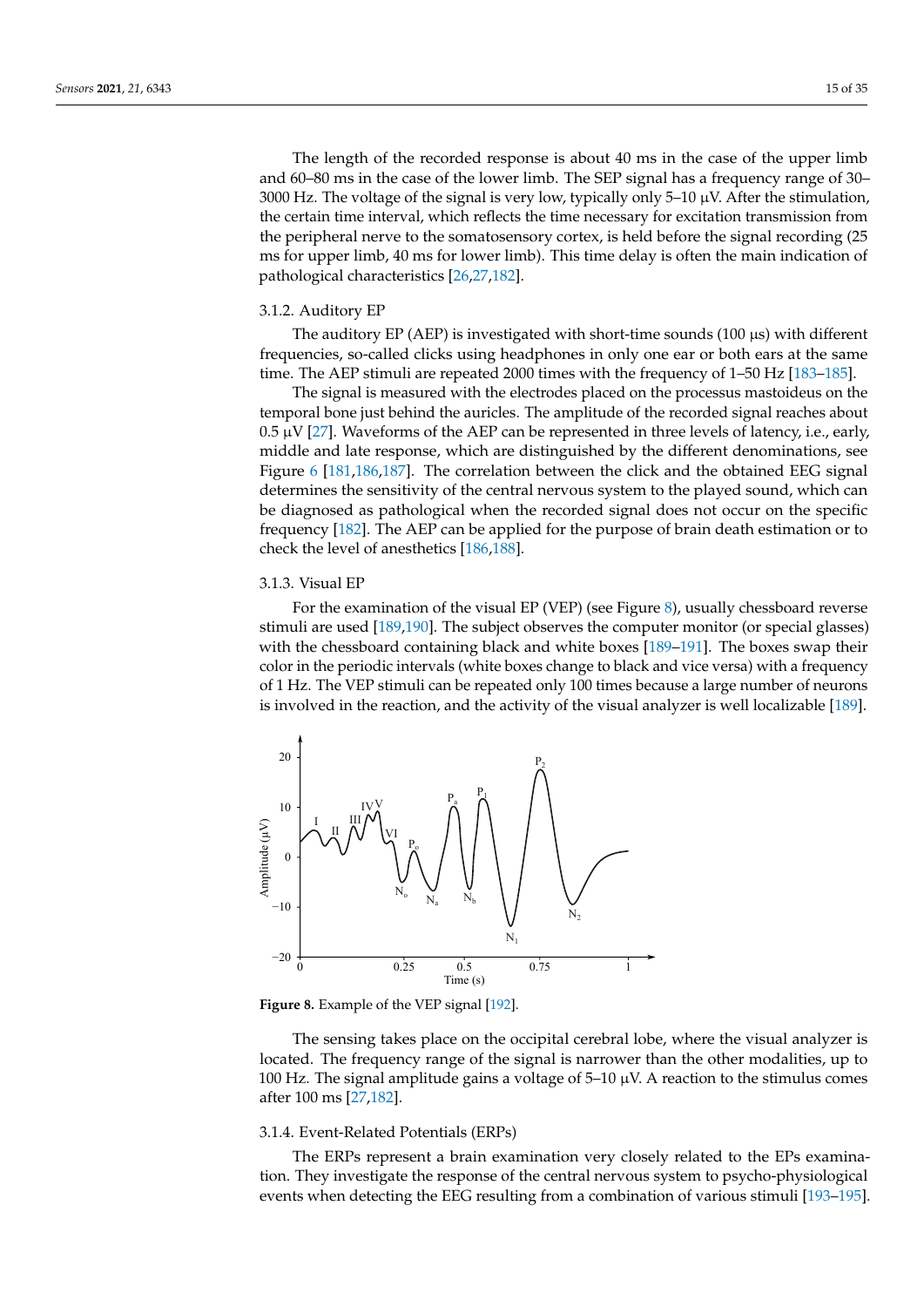The stimuli emulate a certain environment, for example, smell, electric currents, and muscle stimuli [\[194\]](#page-30-10). The most common stimuli for the ERPs are visual patterns and light, similarly to the VEPs, but the difference is in the combination of the basic stimuli usually used in the EPs, so that the brain is tested for its response to complicated tasks, when arranging the stimuli according to the specific archetypes [\[195\]](#page-30-9).

The ERP signal is very small in amplitude, so commonly, the repetitive measurements are performed and signals are averaged, which would increase the SNR [\[182\]](#page-29-27).

#### *3.2. Clinical Applications*

The SEP is used in diagnostics of neuropathy, multiple sclerosis, and other pathological conditions caused by nerve demyelination. This examination can also be applied for evaluation of the depth of coma or anesthesia and to prognosis assessment [\[177,](#page-29-22)[186,](#page-30-1)[188\]](#page-30-3).

The AEP enables the determination of various disorders such as cochlea or acoustic nerve, which are expressed with the lower amplitude of the response. The examination enables detection of both mechanical and neurological hearing damages. The delayed responses may point at lesions of the brain stem. Certain pathological auditory conditions can be treated with the implementation of various surgical methods [\[196\]](#page-30-11).

The VEP examination is applied in the diagnostics of multiple sclerosis when the demyelination of the optic nerve occurs and can be used also for the determination of the difference between right and left vision [\[197–](#page-30-12)[199\]](#page-30-13).

The measurements of the ERP are often used to investigate the neurophysiologic correlation between factual knowledge, awareness, and attention, and they can also be used to identify specific components or patterns in the myopotentials [\[26](#page-24-7)[,27](#page-24-21)[,182\]](#page-29-27).

#### *3.3. EP Processing Methods*

Because the EP is a signal measured in the same way as the EEG signal, the similar artifacts and interference can affect them, such as background noise, movement of patient or electrodes, and other electrical activity of the patient's body (cardiac and ocular functions, breathing or myopotentials) [\[200](#page-30-14)[,201\]](#page-30-15), what was described in more detail in Section [2.](#page-1-2) In addition, the EP signal is usually contaminated with the spontaneous EEG signal of the brain, which gains multiple amplitudes. When measuring the SEPs, the stimulus artifact is present and possible to be observed in the signal, as a reaction on the electrical impulse stimulating peripheral nerves. A similar problem arises when stimulating a cochlear implant in the AEPs [\[94,](#page-26-17)[202,](#page-30-16)[203\]](#page-30-17).

Many publications dealing with the problems of the EP signals measurement focus on the stimulus artifacts removal [\[204](#page-30-18)[–206\]](#page-30-19). The elimination of this artifact is more challenging than the simple filtering of the analyzed signal, because the frequency spectra of the EP signal and the applied stimulus often overlap, so the filtering of the stimulus frequencies can distort the desired EPs. The so-called sample-and-hold method (see [\[207](#page-30-20)[–213\]](#page-30-21)) has been the most widespread method for over 20 years when the circuit switches to the "hold" mode immediately prior to the used stimulation so that the recording amplifier is prevented from the stimulus artifact detection. After that, the circuit moves back to the "sample" mode and passes the signal to the amplifier. This technique is useful in case of the clear separation of the artifact from the signal in time. However, the estimation of the "hold" mode duration plays a significant role, because when it is too long, the desired signal can be completely removed from the recording, and if too short the residual artifact remains in the signal affecting it in a negative way. Thus, the sample-and-hold method was suitable only for studies using low-rate electrical stimulation and investigating long latency responses, so for other types of examinations, the more sophisticated methods should be used. Thus, with the conversion of the signal from the analog to the digital form and the associated development of modern software techniques, many signal processing methods were deeply investigated.

In the case of using a high rate of stimuli, which is 200–5000 pulses/s—Heffer et al. [\[214\]](#page-30-22) used a sample-and-interpolation technique to remove the stimulus artifact events with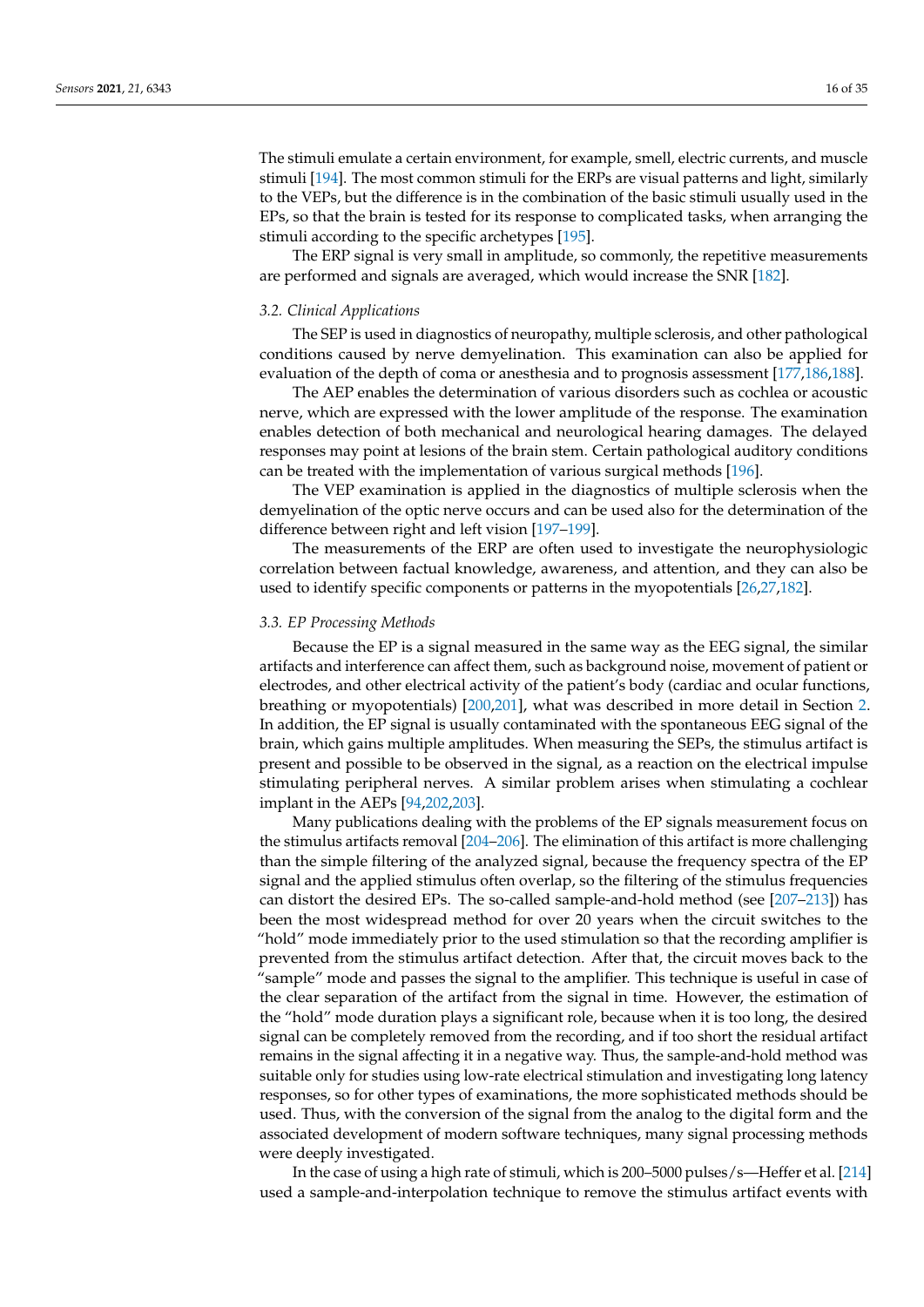minimal distortion of the desired action potentials [\[214](#page-30-22)[,215\]](#page-31-0). As a pre-processing step an HP filter was applied to remove the DC offset and the baseline drift under 5 Hz. This method was based on a prior knowledge or previously conducted measurement of the maximum stimulus duration from the recorded data, followed by the identification of stimulus artifact events with a computer control stimulation or using amplitude threshold level crossing, where the threshold is a minimal value of the stimulus current needed to induce a neural response. The proper removal of the occurring artifacts was then realized with the determination of a sample point prior to the stimulus artifact and a sample point following the end of this artifact, the interpolation straight line between these two points and replacing the original samples with the interpolated values. The method successfully eliminated the high-rate stimuli with the amplitude several times higher than the EP signal, when the signal was practically lost in the interference.

The other area of interest in the processing of the EPs is the extraction of the desired signal from the background brain activity (the spontaneous EEG), which enables to obtain single-trial response instead of averaging a large number of responses [\[216,](#page-31-1)[217\]](#page-31-2). Because the frequency ranges of the EPs and the background EEG overlap, it is more advised to implement sophisticated methods than the classic filtering. As an example of a sophisticated method the Wiener filter or the adaptive algorithms can be considered (see [\[218–](#page-31-3)[223\]](#page-31-4)). However, with the development of computing technology, other methods could overcome these techniques, such as the following: WT, ICA, or Principal Component Analysis (PCA) [\[224\]](#page-31-5). The summary of these techniques, their properties, and their efficiency are listed in Table [2.](#page-10-1)

## 3.3.1. Wavelet Transform

Quiroga et al. [\[225](#page-31-6)[,226\]](#page-31-7) dealt with the denoising of a single trial of the EP recording to increase the diagnostic information, which can lie in the variations in responses to stimuli. In this study, the extraction of the single-trial VEPs and AEPs from the background EEG was made with the implementation of the WT method using quadratic biorthogonal B-splines as the mother functions. The filtering procedure was based on the wavelet decomposition of the single-trial at five levels, and further the identification of the components non-correlated with the average EPs signal when setting them to zero. The inverse transform then brought the denoised single-trial response. par In another study, Quiroga and Garcia [\[227\]](#page-31-8) proposed the WT denoising based on the decomposition of the average ERPs signal, when the coefficients correlated with the ERPs signal were identified and those remaining were simply set to zero. The single trial was denoised using the obtained coefficients and then reconstructed. This procedure gained the lower RMSE values in comparison with the previously mentioned Wiener filter, which is also frequently used for the EPs signal's denoising.

Ahmadi et al. [\[228\]](#page-31-9) proposed an automatic denoising implementation for visualization of a single trial of the ERPs based on the WT with an automatic selection of wavelet coefficients based on the inter- and intra-scale correlation of the neighboring wavelet coefficients and their deviation from the signal's baseline. For the denoising of the single-trial ERPs, the coefficients were obtained with these followings: (1) the wavelet decomposition of the average ERPs, and (2) the hard thresholding and the so-called zero-trees procedure, when the not significant wavelet coefficients with respect to the given threshold were deleted (see [\[229\]](#page-31-10)). The method shows significant improvement in the process of identification of the amplitude and the latency of the evoked responses, and the lower RMSE in comparison with the original signal and the other WT procedures based on thresholding.

Wang et al. [\[230\]](#page-31-11) proposed the WT denoising of the EPs using the Daubechies family of wavelets and soft thresholding. The results were compared with the filtering using Wiener filter and the adaptive algorithms (RLS, LMS) when the reference signal was calculated as the ensemble average of all trials except the trial, which is being considered. The WT-based approach reached the SNR values significantly higher and the RMSE values significantly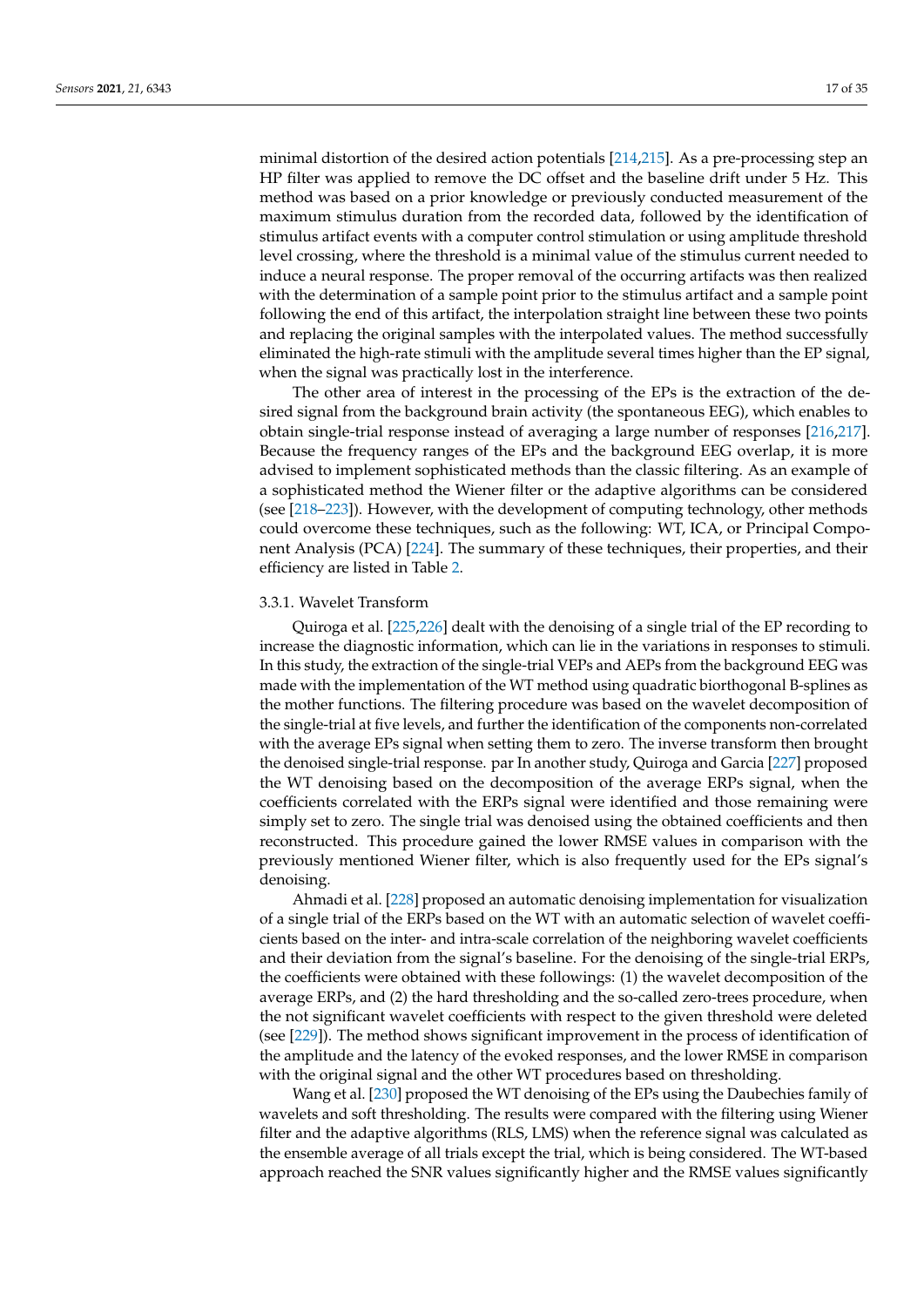lower than the other filtering methods. The WT method was found to be more effective for the EPs extraction.

## 3.3.2. Independent Component Analysis

Iyer et al. [\[231\]](#page-31-12) dealt with the denoising of the AEPs with the implementation of the iterative ICA. The ICA approach is based on the idea that the activity resulting from an experimental stimulus is independent of the neuro-physiological artifacts and the background EEG. The advantages of the ICA in the area of the EPs denoising are the extraction of the individual components and the estimation of these components in the single-trial signals. The process of denoising the single-trial includes the correlation computation between the average EP and the independent components obtained with the application of the ICA on all the blocks of 10 single trials. The independent components, which are correlated less than a defined threshold, are set to zero. According to this study, the iterative ICA technique provided better results than the WT in the estimation of singletrial responses and elimination of the background brain activity, thus distinguishing the important components of the EP.

Zouridakis et al. [\[232\]](#page-31-13) also proposed the ICA-based denoising of the EPs in comparison with the implementation of the WT. The iterative process allowed the components of interest to be distinguished better—peaks become sharper and conversely, the data outside the region of interest became flatter. Also, peaks occurred at nearly consistent latency with some jitter. When using filtering with the WT there is a wide variation in the latency of the interest components.

Lee et al. [\[233\]](#page-31-14) presented the ICA method for the processing of the VEP signals. The filtered EEG data (in the range of 0.1–50 Hz) was decomposed into independent components with the FastICA algorithm, and the correlation between spatial maps of independent components and predetermined spatial template was calculated to select the components for data reconstruction. The method was efficient for the elimination of the ongoing EEG signal and related artifacts.

In [\[234\]](#page-31-15) was presented a solution for EP analysis, where the Independent Component Analysis (ICA) was combined with fuzzy clustering, which can be an interesting way for further investigations.

#### 3.3.3. Principal Component Analysis

Principal Component Analysis (PCA) is a very popular signal processing method and is based on a similar principle as the ICA but here the signal is decomposed to linearly uncorrelated components (not statistically independent, as in case of the ICA).

Palaniappan et al. [\[235\]](#page-31-16) proposed denoising of the VEP signal with the application of the PCA technique, which would be useful to retain the most important components from the signal, and to denote both noise and the background EEG. After computing the principal components, those with eigenvalues greater than 1.0 were considered to be part of the VEP subspace, while the rest were marked as noise. The reconstructed signal was then filtered with the Butterworth pass-band filter of 30–50 Hz, and the resulting data were normalized. The authors investigated the effect of this processing step on the outcome of the VEP feature extraction, and claimed that both the PCA and the normalization improved the classification performance up to 96.50% (the lowest improvement was 66.12%). Also, the PCA processing helped to reduce computational complexity and time algorithms classification.

The PCA method with two levels was proposed in [\[236\]](#page-31-17). The first level included decomposition of the matrix of the VEP channels. This step removed noise from the signal, which was random in contrast to the highly correlated brain signal in individual channels. The principal components with eigenvalues higher than 1.0 were again used for the reconstruction. The resulting denoised signal was then decomposed, as the second PCA level, and was applied across single trials (not across channels of a trial as previously) to remove the background EEG signal.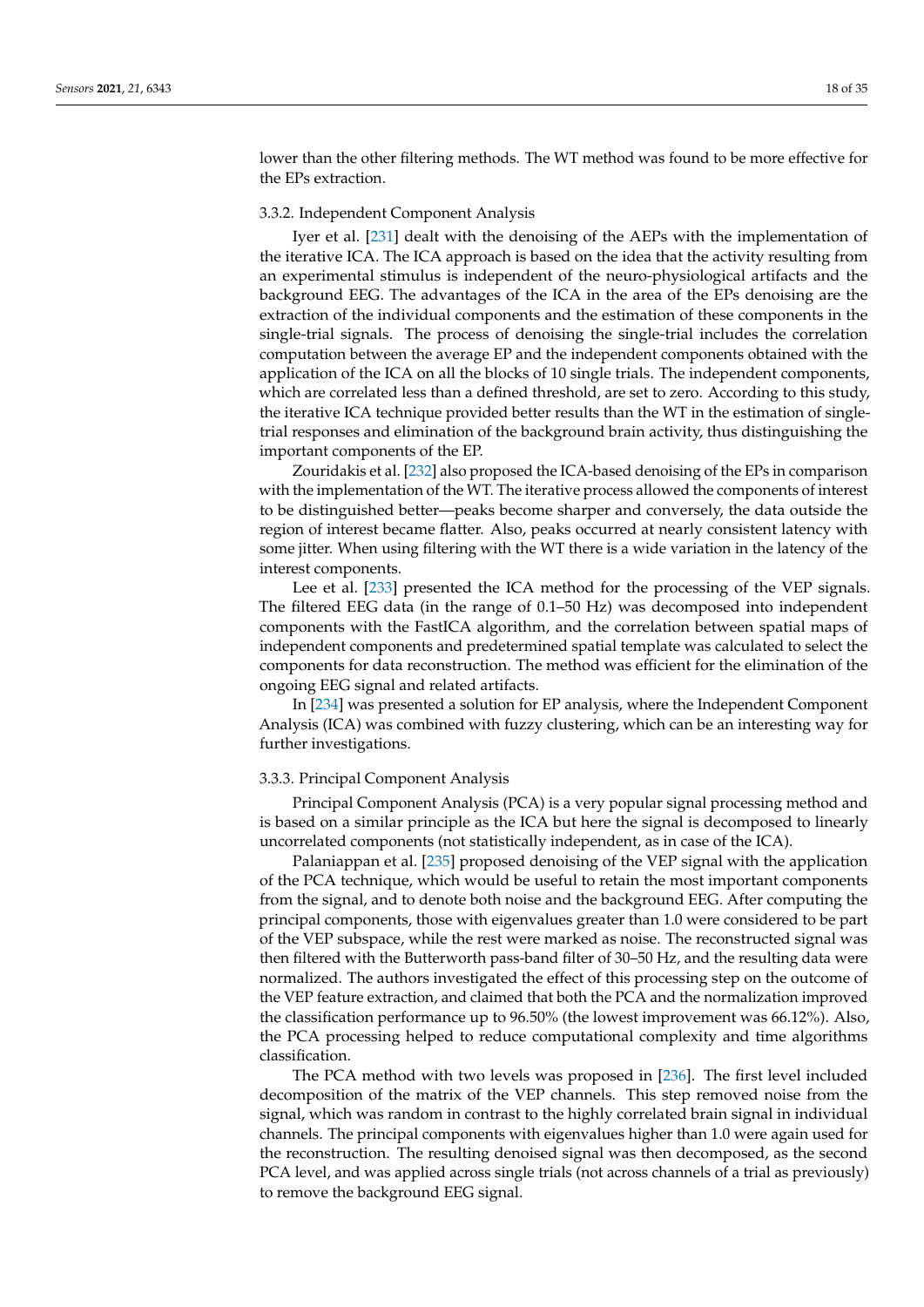Mowla et al. [\[237\]](#page-31-18) proposed the iterative PCA algorithm for the EP estimation. The PCA was applied to each group of 10 randomly assigned single trials. The correlation between the principal components and the average EP was computed and if its value lied below the defined threshold, this component was considered to contain mainly the background EEG. Thus, this principal component was replaced with zeros to eliminate the noise. The percentage of correct latency for the iterative PCA reached 97%, while using other methods (the iterative ICA and canonical correlation analysis), it was around 70%.

#### 3.3.4. Hybrid Methods

Hu et al. [\[238\]](#page-31-19) proposed a method for laser processing of the EP signals using a combination of the ICA and the WT with the main aim to reach the higher SNR. As a first step, the recorded signal was filtered with a Band-Pass (BP) filter between 1 and 30 Hz, and the artifacts caused by the eye movements and blinking were removed using the ICA. After that, the low-SNR components were detected again using ICA and their SNR was improved by using WT.

Zou et al. [\[239\]](#page-31-20) proposed a new approach for the reduction of the number of required trials for efficient extraction of the ERPs by combining the WT and the PCA methods. First, the SNR of the ERPs was improved using the WT, so the principal components could be extracted. Then, the selected principal components were used to reconstruct a denoised signal. The obtained results showed higher values of the SNR and the lower RMSE than each method used separately.

## **4. Electrocorticography**

If a patient with epilepsy is being considered for a resection surgery, it is often necessary to localize the focus (source) of the epileptic brain activity with a resolution greater than what is provided with a classic scalp-based, surface EEG [\[240\]](#page-31-21). This is because the cerebrospinal fluid, skull, and scalp confound the electrical potentials recorded with the background EEG. In such cases, the neurosurgeons typically implant strips and grids of electrodes (or deep electrodes, which would penetrate the study area) under the dura mater, through either a craniotomy or a burr hole. The recording of these signals is referred to as electrocorticography (ECoG), subdural EEG (sdEEG), or intracranial EEG (icEEG) [\[5\]](#page-23-4). The signal recorded from the ECoG has a higher voltage than the data recorded from the surface EEG [\[240\]](#page-31-21). Also the low voltage, high-frequency components, which cannot be seen in signals recorded with the classic scalp EEG can be seen clearly in the ECoG recordings. Furthermore, smaller electrodes, which cover a smaller parcel of the brain surface, enable recording of even lower voltage, faster components of the brain activity. Some clinical sites record from the penetrating micro-electrodes, used in case a tissue with the implanted electrode is damaged, so such penetrating electrode "moves" and in result allows recording from areas with healthy tissue [\[5\]](#page-23-4). The ECoG is performed mainly on patients who will have to have a follow-up resection procedure for sure [\[241,](#page-31-22)[242\]](#page-32-0). Figure [9](#page-18-0) shows an example of the ECoG signal.

<span id="page-18-0"></span>

**Figure 9.** Example of the ECoG signal.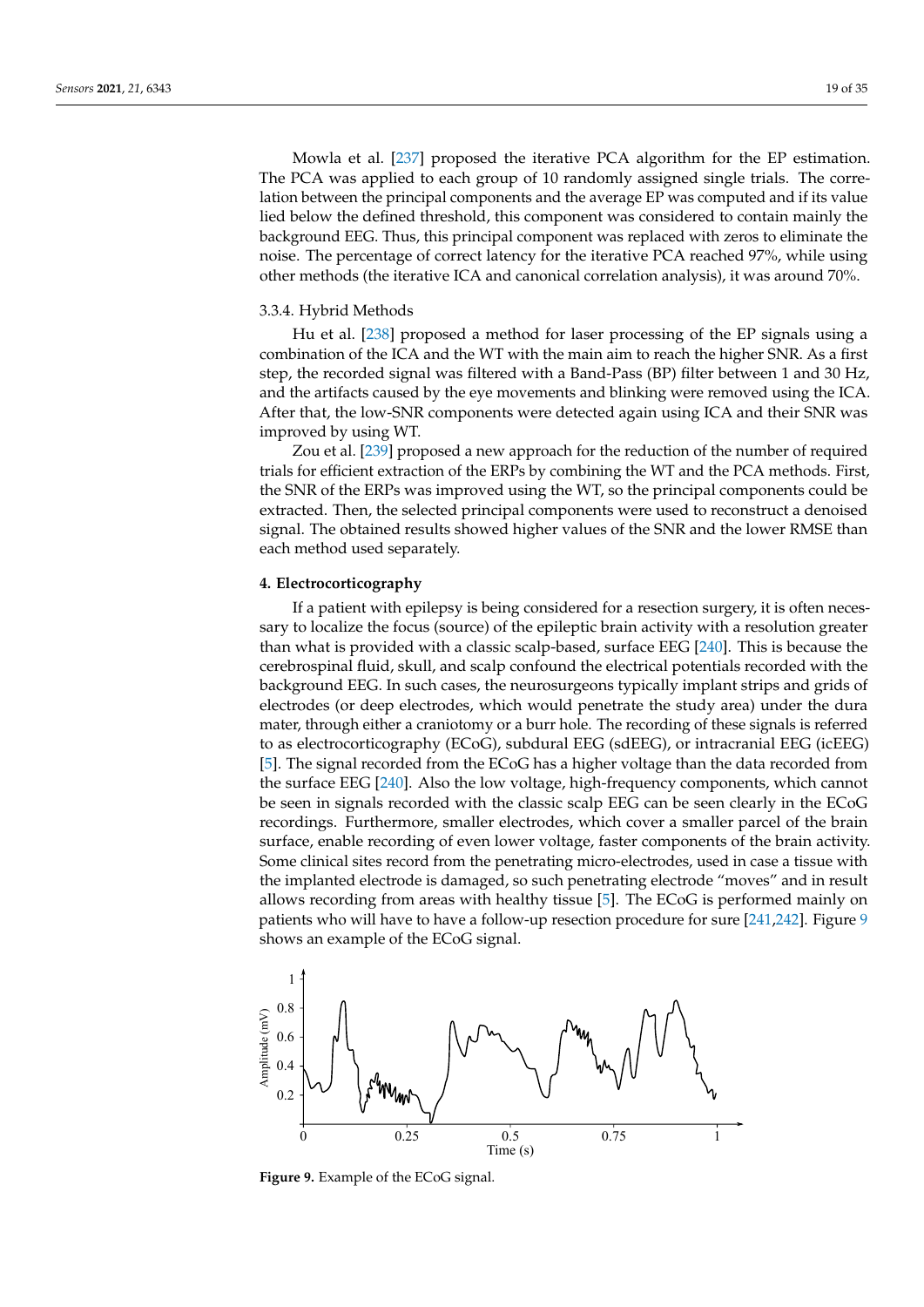## *4.1. ECoG Recordings*

As the ECoG signals consist of synchronized postsynaptic potentials (local field potentials) recorded directly from the exposed crust surface , which occur mainly in the cortical pyramidal cells . These must overcome several layers of the cortex, cerebrospinal fluid (CSF), pia mater, and arachnoid mater before reaching the subdural recording electrodes located just below the dura mater. In order to reach the electrodes placed directly on the scalp (conventional electroencephalogram—EEG) the electrical signals must also be conducted through the skull, where the potentials decrease rapidly due to the low conductivity of the bone. The lack of such "obstacles" makes the spatial resolution of the ECoG much higher than the one obtained from the surface EEG, which is a critical imaging advantage. The ECoG offers a time resolution of approximately 5 ms and a spatial resolution of 1 cm [\[5](#page-23-4)[,20](#page-24-1)[,240](#page-31-21)[,243](#page-32-1)[,244\]](#page-32-2).

The local field potential obtained from the depth electrode provides a measure of the neural population in a sphere with a radius of 0.5–3 mm around the tip of the electrode. At a sufficiently high sampling frequency (more than 10 kHz) they enable to measure the action potentials. In this case, the spatial resolution of the individual neurons and the field of view of the individual electrode oscillates around 0.05–0.35 mm [\[5](#page-23-4)[,240,](#page-31-21)[245,](#page-32-3)[246\]](#page-32-4).

## *4.2. Clinical Applications*

The ECoG is used mainly to locate the epileptogenic zones during preliminary planning, mapping cortical functions, and prediction of the success of epileptic surgical resection. The ECoG, despite its invasiveness, has several advantages over alternative—noninvasive diagnostic methods [\[242\]](#page-32-0):

- Flexible placement of recording and stimulation electrodes;
- It can be performed at any stage before, during and after surgery;
- It allows direct electrical stimulation of the brain and identification of critical areas of the cortex, which must be avoided during surgery;
- It provides greater accuracy and sensitivity than the scalp EEG recordings, as the spatial resolution is higher and the signal-to-noise ratio is better due to closer proximity to the neural activity.

Limitations of the ECoG [\[247\]](#page-32-5):

- Limited sampling times recording may be impossible;
- Electrodes' placement is limited with the area of the exposed cortex and the time of surgery, which causes limited view field and sampling errors' occurrence;
- The recording is influenced by the anesthetics, analgesics, and the surgery itself.

#### *4.3. ECoG Processing Methods*

Because the ECoG is a signal measured from the electrical activity of the brain (similar to the EEG), although it requires surgical intervention and therefore is considered to be invasive, it is also very prone to the occurrence of similar internal and external artifacts to those affecting classic EEG recordings, such as inter alia: background noise, patient movement (the ECoG is performed under general anesthesia, so this artifact is a minor consequence) or electrodes and other electrical activity of the patient's body (cardiac and ocular functions, respiration or myopotentials) [\[248,](#page-32-6)[249\]](#page-32-7).

The electrical activity recorded from the cortical surface of the brain represents the average of many individual synaptic processes. With reduction of the micro-electrode fields, the spatial resolution of the electrocorticography (ECoG) can be increased. However, as the electrode impedance increases, more significant noise is recorded from the electrode-tissue interface and the environment [\[247\]](#page-32-5). Signal interpretation is often improved with post-processing through filtering or application of various pattern recognition methods [\[248](#page-32-6)[,250\]](#page-32-8).

Spatial spectral analysis is necessary to derive spatial patterns from the current ECoG recordings to determine the optimal interval between electrodes in arrays, and to design the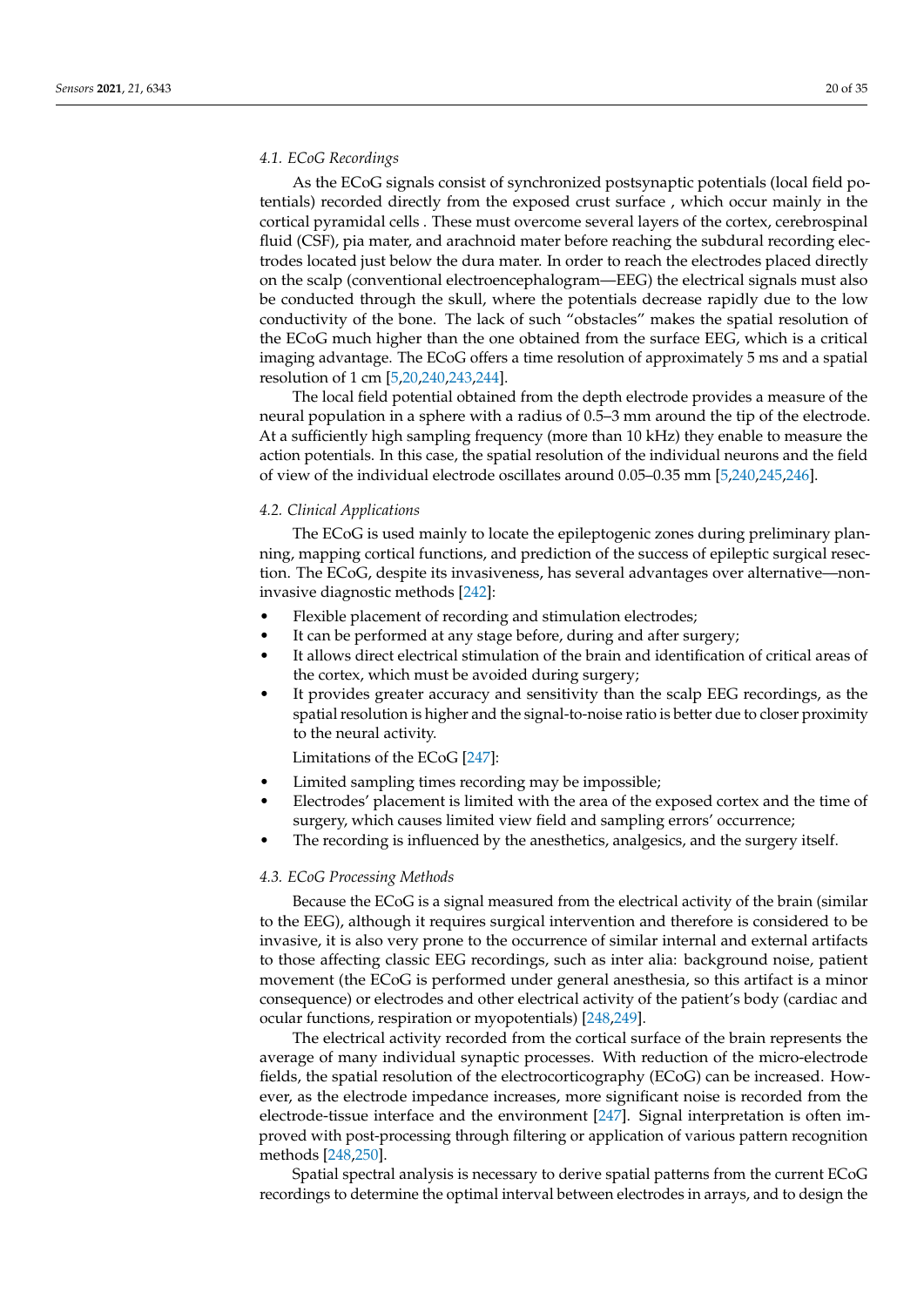appropriate spatial filters, in particular for the purpose of information extraction regarding dynamics of the human brain's gamma activity [\[251\]](#page-32-9).

Deeb [\[252\]](#page-32-10) analyzed the ECoG and the local field potential signals in patients diagnosed with Parkinson's disease (PD) to monitor the effects of the disease on their brain activity. It was assumed that there were present low beta and high beta sub-bands ranging between 13–20 Hz and 20–30 Hz. They carried out tests whether this hypothesis applies to all acquired signals in the analyzed data set. The study began with the implementation of the Fourier transform along with the scale-space detection method to test whether the signal exhibits the greatest beta-range behavior. They then extracted the instantaneous frequencies and amplitudes of the signals in the beta range using the empirical wavelet transform (EWT).

Chen et al. [\[253\]](#page-32-11) proposed a method for extraction and classification of the preactive and the ictal ECoG, based on mutual information together with a supporting vector machine, which has not only high accuracy but also high pace. At the end of the testing, the two methods based on the EMD and ripple were applied as controls.

Hossain et al. [\[254\]](#page-32-12) investigated phase relationships between the ECoG signals via the Hilbert-Huang transform (HHT) in combination with the EMD. They performed the spatial and temporal filtering of the initial signals, followed by the tuning of the EMD parameters.

Seo et al. [\[255\]](#page-32-13) proposed a new method based on the dynamic mode decomposition (DMD) to find a significant contrast between the ictal and the interictal patterns in the epileptic EEG data. The DMD-extracted features clearly capture the phase transition of a specific frequency between the channels corresponding with the ictal state and the channel corresponding with the interictal state, such as direct current shift and high-frequency oscillation (HFO). Their study was of a case-study character as it was performed on one patient only, where the ECoG classification tests were carried out at different time intervals, but it showed that the captured phenomenon is a unique pattern, which occurs in the patient's ictal onset zone.

Ince et al. [\[256\]](#page-32-14) described in their study an adaptive approach for the classification of the multi-channel ECoG recordings applied for the purpose of the BCI (the invasive one, see [\[5\]](#page-23-4)). In particular, they implemented a strategy of extracting time plane features from the multi-channel ECoG signals into their proposed approach using divalent undecided wave packet transformation. The transformation of wavelets packets with a double-tree generated a redundant dictionary of functions with different time-frequency resolutions. Rather than evaluating the individual for the discriminant performance of each electrode or candidate element, the proposed approach implemented a wrapper strategy for the selection of a subset of elements from a redundant structured dictionary through evaluation of their combination classification performance. This allowed the algorithm to optimally select non-informative properties originating from different cortical regions and/or timefrequency sites. In Table [3](#page-10-2) summary of the most common ECoG signal processing methods was in detail presented.

Finally, the last method worth mentioning in this section is stereotactic electroencephalography (sEEG), which is an invasive method applied for acquiring brain signals. It uses penetrating depth electrodes for electrophysiological brain activity measurement and is most commonly used for epilepsy-generic zones identification. The sEEG-implanted electrodes provide a sparse sampling from deeper brain structures, which cannot be captured by e.g., ECoG. It is also important to mention that the cortical sampling of the sEEG is much sparser than the ECoG, however, it leads to fewer surgical complications than the electrocortical recordings [\[257–](#page-32-15)[260\]](#page-32-16). The sEEG method involves stereotactic orthogonal implantation of depth electrodes (in average 11) [\[258\]](#page-32-17). Unfortunately, despite its advantages, it has received very little interest in BCI-related studies [\[257\]](#page-32-15).

#### **5. Discussion**

The methods applied for brain signals processing described in this paper are a subjective choice of the authors. This field of science is currently extremely popular, being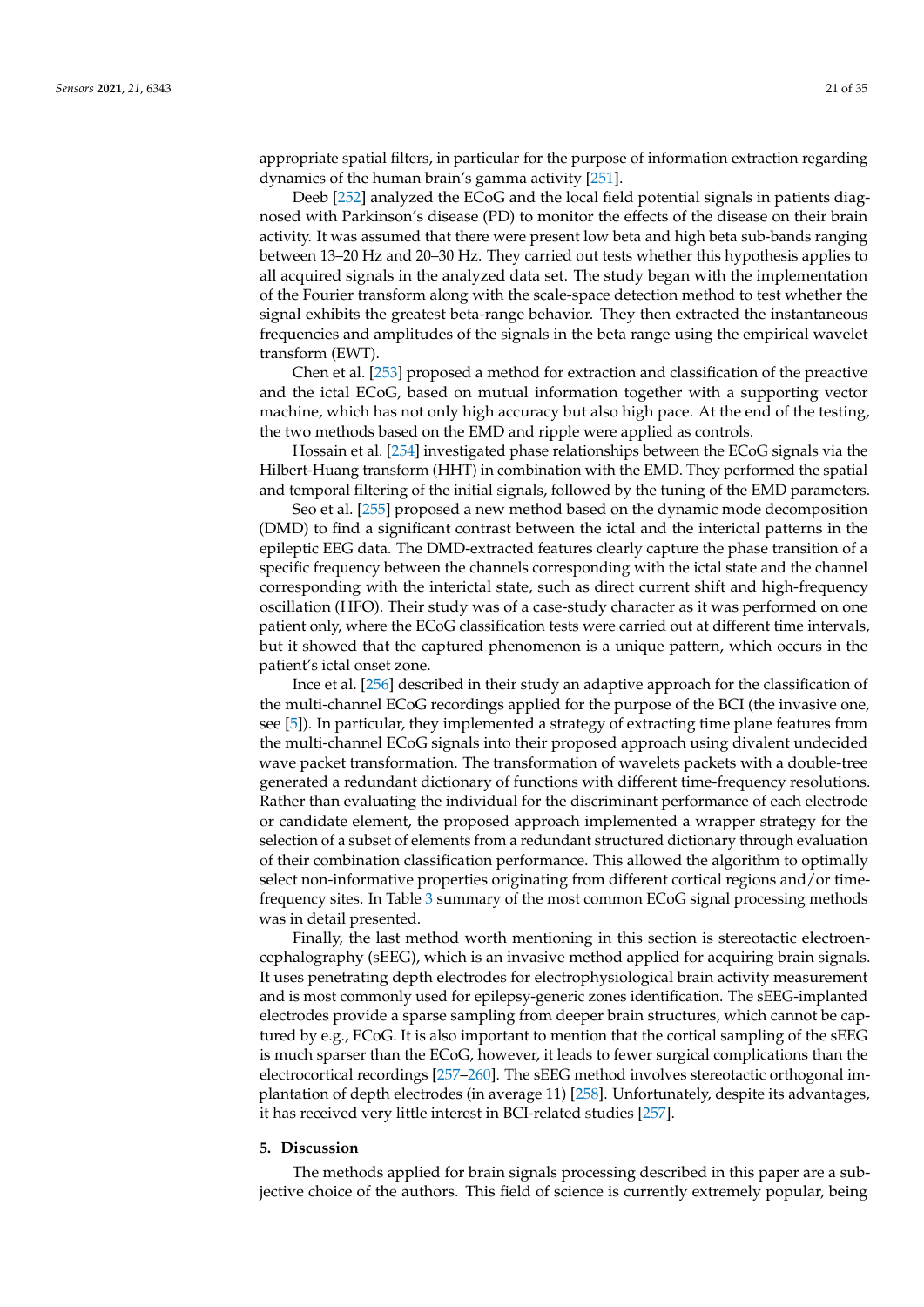the subject of interest to a multitude of scientific groups from around the world, therefore it was impossible to describe absolutely all the methods currently used for these signals' analysis, thus, the authors decided to focus on those they consider as the most effective and/or popular. These methods, introduced and summarized in the previous sections, have still some drawbacks and limitations. Furthermore, many challenges remain in the field of brain-related signals processing. This section lists and discusses these challenges and provides some ideas of the future directions and research possibilities.

#### *5.1. Current Challenges*

The analysis of brain signals is an extremely difficult task, mainly due to the characteristics of these signals, including their non-stationarity, susceptibility to the occurrence of various types of artifacts or external and internal disturbances, and their low amplitude and frequency range [\[5](#page-23-4)[,15](#page-23-13)[,16,](#page-23-14)[20\]](#page-24-1). Moreover, their analysis is challenging due to their nondeterministic nature and absence of specific features such as in the case of ECG signals [\[5](#page-23-4)[,6\]](#page-23-5). Although some of the presented methods can suppress considerable amounts and types of noise, they are mostly designed for a given purpose and thus not able to adapt to various environments and conditions. To develop such a robust denoising system, one has to have access to the suitable data set to train and test the algorithms on.

As mentioned in [\[261\]](#page-32-18), there is the emergence to create a standardized international database, generated using a uniform methodology and data analysis. This would enable us to study individual differences, multi-modal interrelationships and the specificity, or generalizability, of the findings to be examined. For potential practice purposes a very large database with various links with open-source EEG data can be found on GitHub repository in [\[262\]](#page-32-19).

Due to the Open Science movement, a number of journals have now begun to mandate that authors provide access to the raw data used within the experiments in their papers (e.g., see [\[263\]](#page-32-20)). Moreover, there are many publicly available EEG databases available, for example, on Physionet.org [\[264](#page-32-21)[,265\]](#page-32-22). When choosing a suitable database for their tests, the researchers should keep in mind that the recordings significantly differ based on the purpose the data-set was created for.

To test the filtering methods, there are databases contaminated with motion artifacts [\[266\]](#page-32-23). There are also plenty of publicly available databases for assessment of neurological status in sleep [\[267\]](#page-33-0), or in a specific condition, such as anesthesia [\[268\]](#page-33-1). Special attention is also paid to the research of epilepsy, therefore there are also specific databases containing EEG signals during epileptic seizures in both adults [\[269,](#page-33-2)[270\]](#page-33-3) or pediatric patients [\[271\]](#page-33-4).

Furthermore, some databases include recordings obtained when the subject was exposed to certain conditions to test his/her cognitive functions or reactions. For example, the subjects could be recorded when performing different motor/imagery tasks [\[272\]](#page-33-5), before and during the performance of mental arithmetic tasks [\[273\]](#page-33-6), upon rapid presentation of images through the Rapid Serial Visual Presentation (RSVP) protocol [\[274\]](#page-33-7), or under the stimulation of flickering lights [\[275\]](#page-33-8).

## *5.2. Future of Brain Signals' Analysis*

The future of research and innovation development in the area of brain signal processing methods is driven by the following aspects [\[276\]](#page-33-9): the increasing expectations and new requirements coming from the clinical practice and other users; the rapid progress in data analysis techniques, such as among the others machine learning, data fusion, or complex network analysis, which enable the development of more and more potential applications for neuroscientific purposes.

The below-mentioned categories appear to be the most promising:

1. *Big Data*: Another future direction is related with big data area, as the big data enable to provide a lot of knowledge and data, necessary for advance methods such as neural networks and deep learning to extract features representing brain functions, mechanisms, or even various disorders or diseases [\[5](#page-23-4)[,20,](#page-24-1)[277\]](#page-33-10). Data integration in this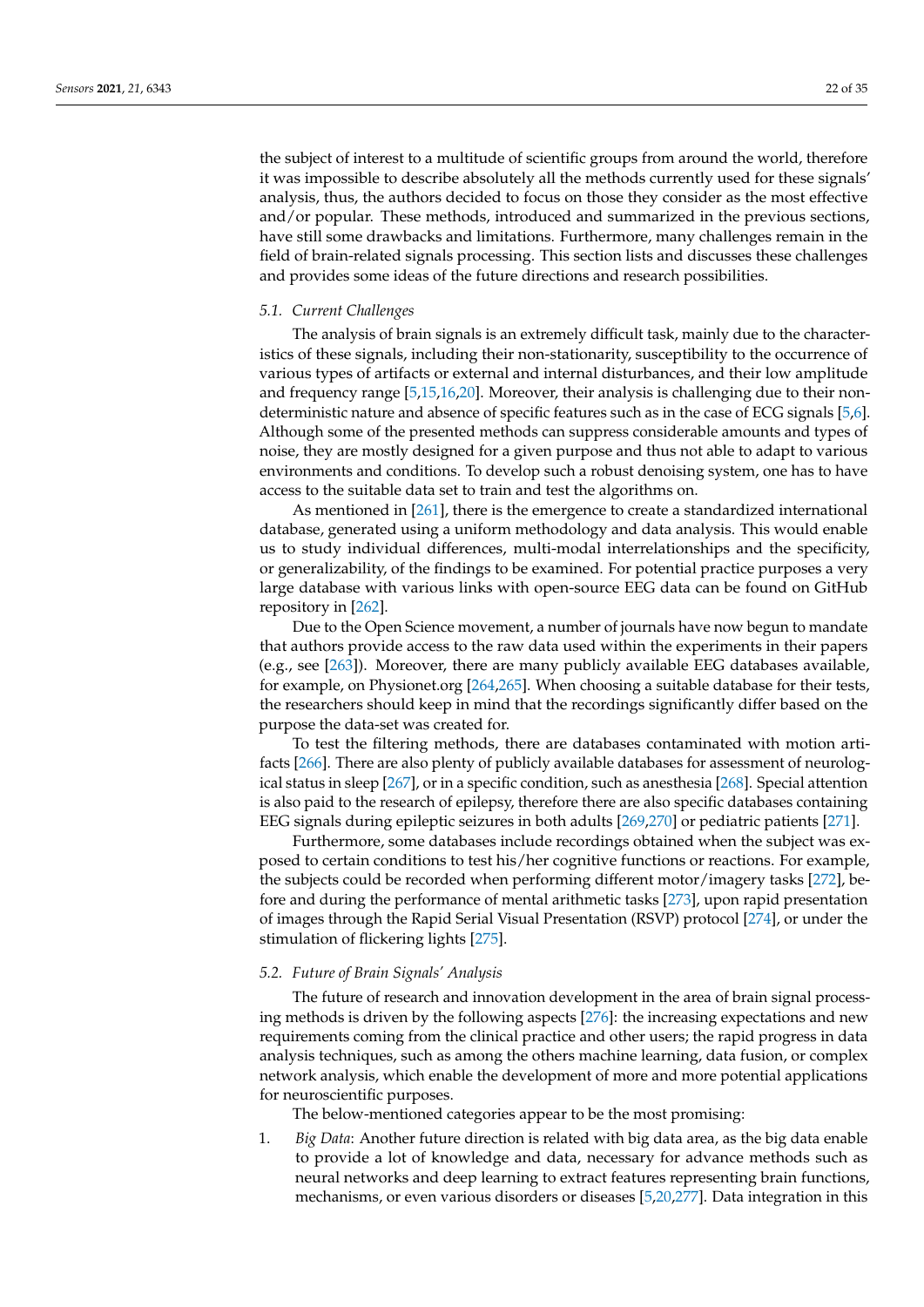field is a very challenging task, as it is necessary for the neuroscientists to measure, share and integrate data [\[278\]](#page-33-11). Firstly, it is necessary to have a unified data-set with the same category of subjects, measuring techniques, and protocols applied in it. It is also important to mention the development of other measurement techniques, which provide brain data of better quality, however, techniques such as functional nearinfrared spectroscopy (fNIRS) and functional magnetic resonance imaging (fMRI) are expensive and more difficult to operate, and also to analyze. On the other hand, the EEG monitoring provides advantages, such as non-invasiveness, easiness-tooperate, and cost-efficiency [\[20](#page-24-1)[,279\]](#page-33-12), which makes the EEG particularly suitable for this task [\[276,](#page-33-9)[280\]](#page-33-13).

- 2. *Machine learning (ML)*: ML- and pattern-recognition-based methods have been widely applied in neurological signals analysis. They provide new approaches in decoding and enable the characterization of task-related brain states and their extraction from non-informative high-dimensional EEG data. There has been growing interest in the use of ML techniques to analyze EEG [\[281](#page-33-14)[–283\]](#page-33-15). Multiple studies provided evidence that ML enables efficient extraction of meaningful information even from noisy or contaminated data. The emerging methods of ML, such as transfer learning, reinforcement learning, and ensemble learning, have been gradually used in neuroscience. For example, some new deep neural networks, such as generative adversarial networks and spiking neural networks, have already been applied as powerful tools for EEG decoding, and transfer learning is often adopted by researchers in the area of BCI to increase the accuracy of cross-individual prediction. Also, the BCIs have been widely used to predict behavioral variables and psycho-physiological states from neurological data (particularly EEG) [\[20](#page-24-1)[,280\]](#page-33-13).
- 3. *Multi-modality*: Multi-modal neuroimaging can provide a more complimentary picture of the brain and its interaction with other organs. There are many ways to create such a multi-modal system [\[284\]](#page-33-16). One of the most commonly applied methods is EEG monitoring, which can be combined with other measurement methods [\[28](#page-24-8)[,285–](#page-33-17)[291\]](#page-33-18):
	- brain imaging techniques, such as MRI and fNIRS;
	- biological signals, such as ECG and EMG;
	- brain stimulation techniques, such as trans-cranial magnetic stimulation (TMS) and trans-cranial direct current stimulation (tDCS).

Nevertheless, the multi-modal neurological imaging and/or monitoring is associated with specific signal processing and data analyses challenges, such as inter alia [\[20](#page-24-1)[,292](#page-33-19)[–297\]](#page-34-0):

- the EEG may obtain artifacts from other biological signals (such as EMG) or be distorted by the noise produced by accompanied devices for imaging (such as MRI) or stimulation (such as TMS). Therefore, signal processing and noise removal techniques play a particularly important role in this field;
- in terms of data analyses, fusing different neurological modalities to provide complimentary information poses a great issue. Data-driven multivariate methods and machine learning methods can play a role in the analyses of multi-modal brain imaging data.
- 4. *Real-time implementation*: highly desired in practical applications such as brain-computer interfaces and neurofeedback [\[298,](#page-34-1)[299\]](#page-34-2). Real-time applications are very challenging tasks, mostly due to the nature of these signals, however, some promising studies can be seen in: [\[291,](#page-33-18)[298,](#page-34-1)[300\]](#page-34-3).

## **6. Conclusions**

This paper presented the summary and classification of the signals generated by human brain activity, i.e., EEG, EPs, and ECoG. This work is a free continuation of part 1 article dealing with cardiac signals [\[301\]](#page-34-4). We summarized the latest articles published within the last 5 years and investigated key information about individual brain signals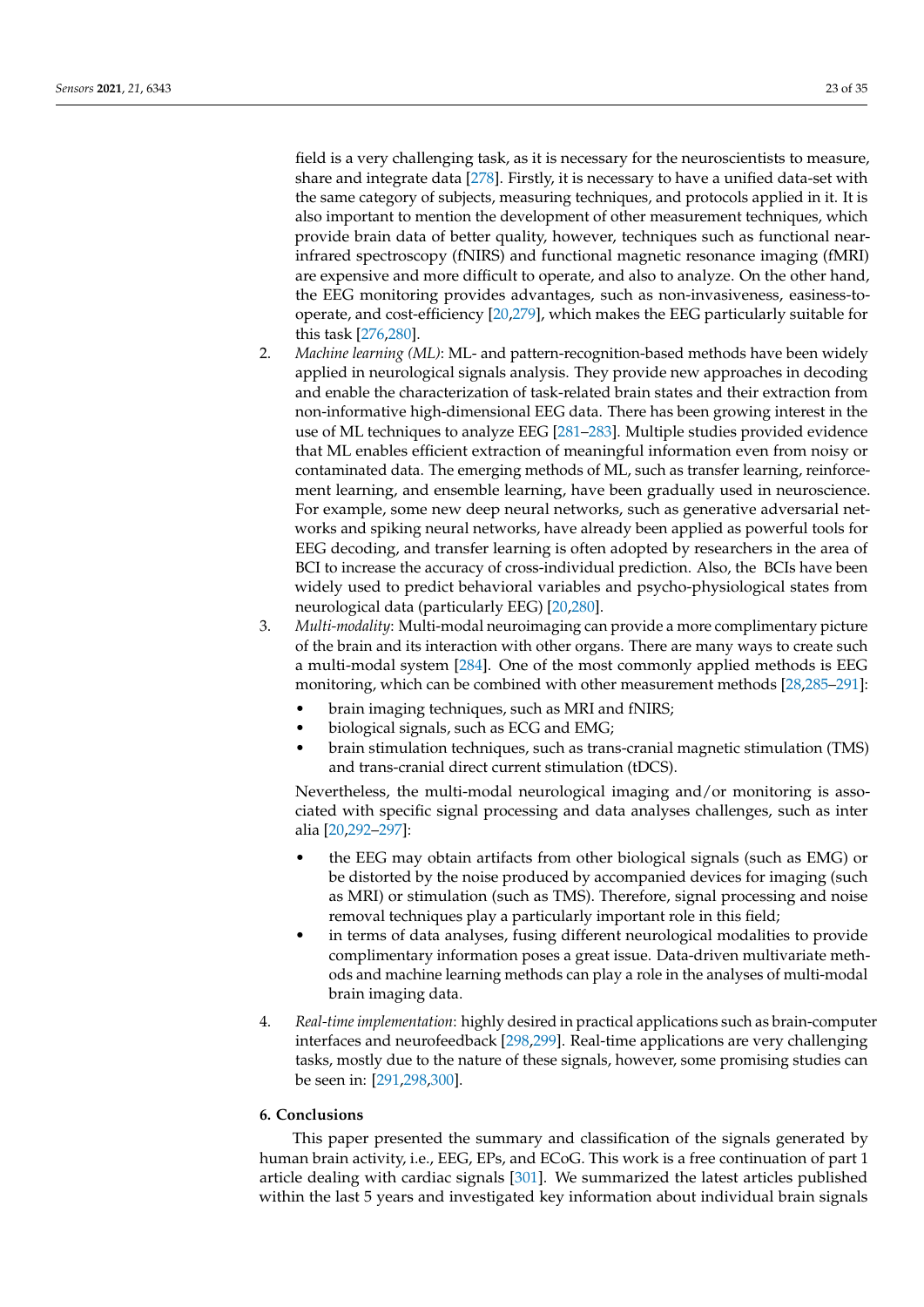and associated advanced processing methods with minimization of conference papers and focus on articles published in prestigious journals.

Thanks to the knowledge gained over the years and the combination of the progress in both, the technological and medical solutions, it is possible to monitor the activity of selected parts of the human body using appropriate equipment, which allows obtaining relevant information from biomedical signals [\[302,](#page-34-5)[303\]](#page-34-6). The future research lies in discovering additional information in those signals, which has yet been hidden. This will be possible thanks to the rapid development of the acquisition technology, signal processing methods, and analysis.

**Author Contributions:** Conceptualization, R.M., M.L., R.K., R.J. and A.K.-S.; methodology, R.M., M.L., R.K., R.J. and A.K.-S.; software, R.M., M.L., R.K., R.J. and A.K.-S.; validation, R.M., R.K., R.J., K.B. and A.K.-S.; formal analysis, R.M., M.L., R.K., R.J. and A.K.-S.; investigation, R.M., M.L., R.K., M.S., R.J. and A.K.-S.; resources, R.M., M.L., R.K., R.J. and A.K.-S.; data curation, A.K.-S., R.J., R.K. M.L. and M.S.; writing—original draft preparation, R.M., M.L., R.K., R.J., M.S., K.B. and A.K.-S.; writing—review and editing, R.M., M.L., R.K., R.J., K.B. and A.K.-S.; visualization, R.M., M.L., R.K., R.J. and A.K.-S.; supervision, R.M., R.J., R.K., M.L., K.B. and A.K.-S.; project administration, R.M., M.L., R.K., R.J. and A.K.-S.; funding acquisition, R.M. and A.K.-S. All authors have read and agreed to the published version of the manuscript.

**Funding:** This work was supported by the European Regional Development Fund in the Research Centre of Advanced Mechatronic Systems project, Project Number *CZ*.02.1.01/0.0/0.0/16\_019/0000867 within the Operational Programme Research, Development, and Education, and in part by the Ministry of Education of the Czech Republic under Project *SP*2021/32.

**Institutional Review Board Statement:** Not applicable.

**Conflicts of Interest:** The authors declare no conflict of interest.

## **References**

- <span id="page-23-0"></span>1. Von Neumann, J. *The Computer and the Brain*; Yale University Press: New Haven, CT, USA, 2012.
- <span id="page-23-3"></span>2. Gao, S.; Wang, Y.; Gao, X.; Hong, B. Visual and auditory brain–computer interfaces. *IEEE Trans. Biomed. Eng.* **2014**, *61*, 1436–1447.
- <span id="page-23-1"></span>3. Chandra, P. A Survey on Deep Learning its Architecture and Various Applications. *Asia Pac. J. Neural Netw. Appl.* **2017**, *1*, 7–12. [\[CrossRef\]](http://doi.org/10.21742/ajnnia.2017.1.2.02)
- <span id="page-23-2"></span>4. Swanson, L.W. *Brain Architecture: Understanding the Basic Plan*; Oxford University Press: Oxford, UK, 2012.
- <span id="page-23-4"></span>5. Kawala-Janik, A. Efficiency Evaluation of External Environments Control Using Bio-Signals. Ph.D. Thesis, University of Greenwich, London, UK, 2013.
- <span id="page-23-5"></span>6. Gao, X.; Xu, D.; Cheng, M.; Gao, S. A BCI-based environmental controller for the motion-disabled. *IEEE Trans. Neural Syst. Rehabil. Eng.* **2003**, *11*, 137–140. [\[PubMed\]](http://www.ncbi.nlm.nih.gov/pubmed/12899256)
- <span id="page-23-6"></span>7. Kiloh, L.G.; McComas, A.J.; Osselton, J.W. *Clinical Electroencephalography*, 3rd ed.; Butterworths: London, UK, 1972.
- 8. Millett, D. Hans Berger: From Psychic Energy to the EEG. *Perspect. Biol. Med.* **2001**, *44*, 522–542. [\[CrossRef\]](http://dx.doi.org/10.1353/pbm.2001.0070) [\[PubMed\]](http://www.ncbi.nlm.nih.gov/pubmed/11600799)
- <span id="page-23-7"></span>9. Coenen, A.; Zayachkivska, O. Adolf Beck: A Pioneer in Electroencephalography in between Richard Caton and Hans Berger. *Adv. Cogn. Psychol.* **2013**, *9*, 216–221. [\[CrossRef\]](http://dx.doi.org/10.5709/acp-0148-3) [\[PubMed\]](http://www.ncbi.nlm.nih.gov/pubmed/24605179)
- <span id="page-23-8"></span>10. Jurcak, V.; Tsuzuki, D.; Dan, I. 10/20, 10/10, and 10/5 Systems Revisited: Their Validity as Relative Head-Surface-Based Positioning Systems. *NeuroImage* **2007**, *34*, 1600–1611. [\[CrossRef\]](http://dx.doi.org/10.1016/j.neuroimage.2006.09.024) [\[PubMed\]](http://www.ncbi.nlm.nih.gov/pubmed/17207640)
- <span id="page-23-9"></span>11. Ball, T.; Kern, M.; Mutschler, I.; Aertsen, A.; Schulze-Bonhage, A. Signal Quality of Simultaneously Recorded Invasive and Non-Invasive EEG. *NeuroImage* **2009**, *46*, 708–716. [\[CrossRef\]](http://dx.doi.org/10.1016/j.neuroimage.2009.02.028)
- <span id="page-23-10"></span>12. Acharya, J.N.; Acharya, V.J. Overview of EEG montages and principles of localization. *J. Clin. Neurophysiol.* **2019**, *36*, 325–329. [\[CrossRef\]](http://dx.doi.org/10.1097/WNP.0000000000000538) [\[PubMed\]](http://www.ncbi.nlm.nih.gov/pubmed/31490449)
- <span id="page-23-11"></span>13. Sazgar, M.; Young, M.G. Overview of EEG, electrode placement, and montages. In *Absolute Epilepsy and EEG Rotation Review*; Springer: Berlin, Germany, 2019; pp. 117–125.
- <span id="page-23-12"></span>14. Kutluay, E.; Kalamangalam, G.P. Montages for Noninvasive EEG Recording. *J. Clin. Neurophysiol. Off. Publ. Am. Electroencephalogr. Soc.* **2019**, *36*, 330. [\[CrossRef\]](http://dx.doi.org/10.1097/WNP.0000000000000546)
- <span id="page-23-13"></span>15. Kawala-Janik, A.; Pelc, M.; Podpora, M. Method for EEG Signals Pattern Recognition in Embedded Systems. *Elektron. Elektrotechnika* **2015**, *21*, 3–9. [\[CrossRef\]](http://dx.doi.org/10.5755/j01.eee.21.3.9918)
- <span id="page-23-14"></span>16. Kawala-Sterniuk, A.; Podpora, M.; Pelc, M.; Blaszczyszyn, M.; Gorzelanczyk, E.J.; Martinek, R.; Ozana, S. Comparison of Smoothing Filters in Analysis of EEG Data for the Medical Diagnostics Purposes. *Sensors* **2020**, *20*, 807. [\[CrossRef\]](http://dx.doi.org/10.3390/s20030807)
- 17. Tomasz, R. Brain–Robot and Speller Interfaces Using Spatial Multisensory Brain-Computer Interface Paradigms. *Front. Comput. Neurosci.* **2015**, *9*. [\[CrossRef\]](http://dx.doi.org/10.3389/conf.fncom.2015.56.00014)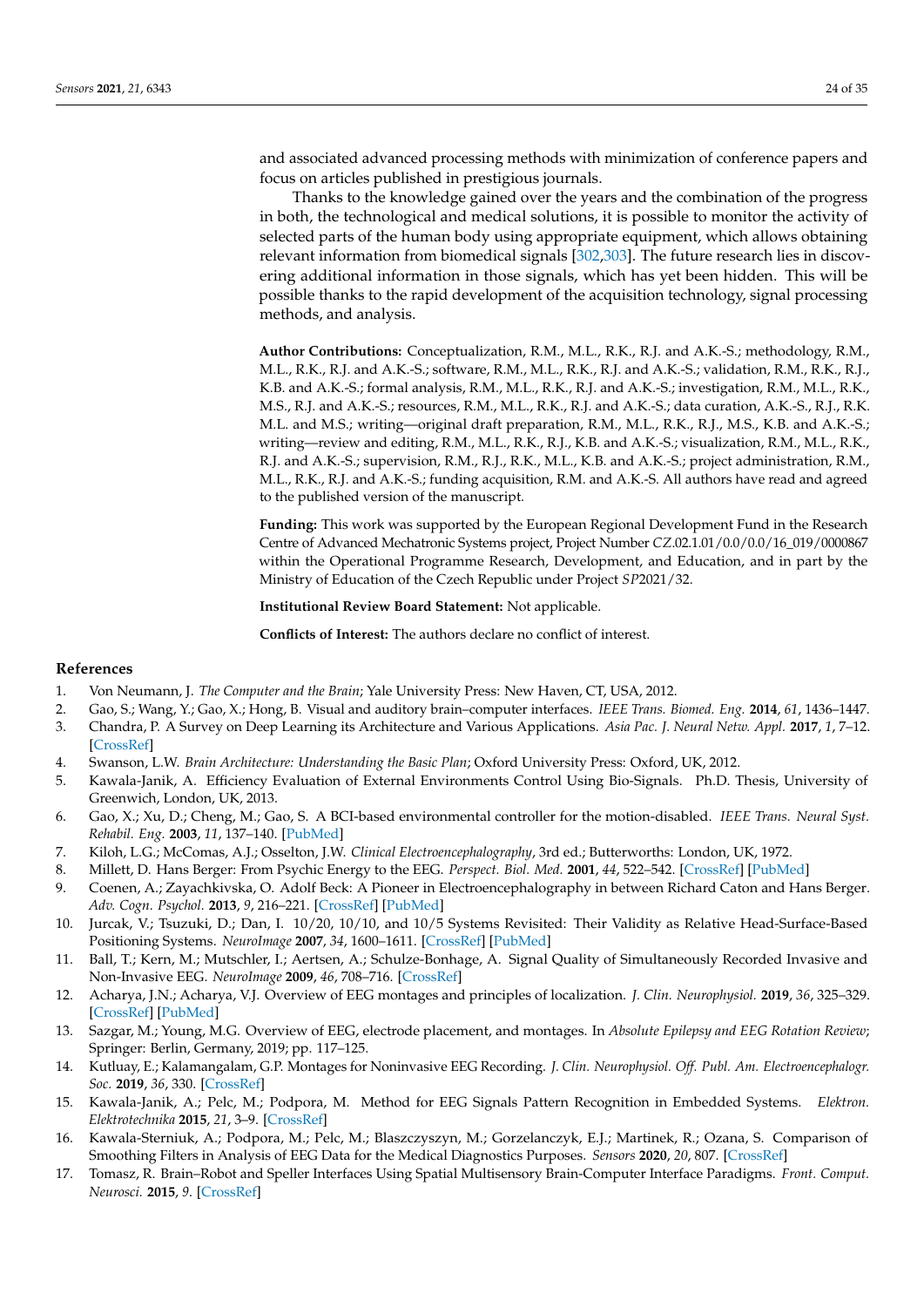- 18. Allison, B.Z.; Neuper, C. Could Anyone Use a BCI? In *Brain-Computer Interfaces*; Tan, D.S., Nijholt, A., Eds.; Springer: London, UK, 2010; pp. 35–54. [\[CrossRef\]](http://dx.doi.org/10.1007/978-1-84996-272-8_3)
- <span id="page-24-0"></span>19. Cichocki, A.; Washizawa, Y.; Rutkowski, T.; Bakardjian, H.; Phan, A.H.; Choi, S.; Lee, H.; Zhao, Q.; Zhang, L.; Li, Y. Noninvasive BCIs: Multiway Signal-Processing Array Decompositions. *Computer* **2008**, *41*, 34–42. [\[CrossRef\]](http://dx.doi.org/10.1109/MC.2008.431)
- <span id="page-24-1"></span>20. Kawala-Sterniuk, A.; Browarska, N.; Al-Bakri, A.; Pelc, M.; Zygarlicki, J.; Sidikova, M.; Martinek, R.; Gorzelanczyk, E.J. Summary of over Fifty Years with Brain-Computer Interfaces—A Review. *Brain Sci.* **2021**, *11*, 43. [\[CrossRef\]](http://dx.doi.org/10.3390/brainsci11010043) [\[PubMed\]](http://www.ncbi.nlm.nih.gov/pubmed/33401571)
- <span id="page-24-2"></span>21. Miller, K.J.; Hermes, D.; Staff, N.P. The current state of electrocorticography-based brain–computer interfaces. *Neurosurg. Focus* **2020**, *49*, E2. [\[CrossRef\]](http://dx.doi.org/10.3171/2020.4.FOCUS20185) [\[PubMed\]](http://www.ncbi.nlm.nih.gov/pubmed/32610290)
- <span id="page-24-3"></span>22. Oostenveld, R.; Praamstra, P. The Five Percent Electrode System for High-Resolution EEG and ERP Measurements. *Clin. Neurophysiol.* **2001**, *112*, 713–719. [\[CrossRef\]](http://dx.doi.org/10.1016/S1388-2457(00)00527-7)
- <span id="page-24-4"></span>23. Ferree, T.C.; Luu, P.; Russell, G.S.; Tucker, D.M. Scalp Electrode Impedance, Infection Risk, and EEG Data Quality. *Clin. Neurophysiol.* **2001**, *112*, 536–544. [\[CrossRef\]](http://dx.doi.org/10.1016/S1388-2457(00)00533-2)
- <span id="page-24-5"></span>24. Gopan K.G.; Prabhu, S.S.; Sinha, N. Sleep EEG Analysis Utilizing Inter-Channel Covariance Matrices. *Biocybern. Biomed. Eng.* **2020**, *40*, 527–545. [\[CrossRef\]](http://dx.doi.org/10.1016/j.bbe.2020.01.013)
- <span id="page-24-6"></span>25. Banville, H.; Chehab, O.; Hyvärinen, A.; Engemann, D.A.; Gramfort, A. Uncovering the Structure of Clinical EEG Signals with Self-Supervised Learning. *arXiv* **2020**, arXiv:2007.16104.
- <span id="page-24-7"></span>26. Rangayyan, R.M. *Biomedical Signal Analysis*, 2nd ed.; IEEE Press Series in Biomedical Engineering; IEEE Press: Piscataway, NJ, USA; John Wiley & Sons, Inc.: Hoboken, NJ, USA, 2015.
- <span id="page-24-21"></span>27. Penhaker, M.; Augustynek, M. *Zdravotnické Elektrické Pˇrístroje 1*; VSB—Technical University of Ostrava: Ostrava, Czechia, 2013.
- <span id="page-24-8"></span>28. Nyni, K.; Vincent, L.K.; Varghese, L.; Liya, V.; Johny, A.N.; Yesudas, C. Wireless health monitoring system for ECG, EMG and EEG detecting. In Proceedings of the 2017 International Conference on Innovations in Information, Embedded and Communication Systems (ICIIECS), Coimbatore, India, 17–18 March 2017; IEEE: Piscataway, NJ, USA, 2017; pp. 1–5.
- <span id="page-24-9"></span>29. Fink, A.; Grabner, R.; Neuper, C.; Neubauer, A. EEG Alpha Band Dissociation with Increasing Task Demands. *Cogn. Brain Res.* **2005**, *24*, 252–259. [\[CrossRef\]](http://dx.doi.org/10.1016/j.cogbrainres.2005.02.002)
- <span id="page-24-10"></span>30. Chervin, R.D.; Burns, J.W.; Subotic, N.S.; Roussi, C.; Thelen, B.; Ruzicka, D.L. Correlates of Respiratory Cycle-Related EEG Changes in Children with Sleep-Disordered Breathing. *Sleep* **2004**, *27*, 116–121. [\[CrossRef\]](http://dx.doi.org/10.1093/sleep/27.1.116) [\[PubMed\]](http://www.ncbi.nlm.nih.gov/pubmed/14998247)
- <span id="page-24-11"></span>31. van Albada, S.J.; Robinson, P.A. Relationships between Electroencephalographic Spectral Peaks Across Frequency Bands. *Front. Hum. Neurosci.* **2013**, *7*. [\[CrossRef\]](http://dx.doi.org/10.3389/fnhum.2013.00056)
- <span id="page-24-12"></span>32. Bruce, E.N. *Biomedical Signal Processing and Signal Modeling*; Wiley Series in Telecommunications and Signal Processing; Wiley: New York, NY, USA, 2001.
- <span id="page-24-14"></span>33. Sharma, M.; Patel, S.; Acharya, U.R. Automated Detection of Abnormal EEG Signals Using Localized Wavelet Filter Banks. *Pattern Recognit. Lett.* **2020**, *133*, 188–194. [\[CrossRef\]](http://dx.doi.org/10.1016/j.patrec.2020.03.009)
- <span id="page-24-13"></span>34. Fernandez-Baca Vaca, G.; Park, J.T. Focal EEG Abnormalities and Focal Ictal Semiology in Generalized Epilepsy. *Seizure* **2020**, *77*, 7–14. [\[CrossRef\]](http://dx.doi.org/10.1016/j.seizure.2019.12.013)
- <span id="page-24-15"></span>35. Harris, L.; Angus-Leppan, H. Epilepsy: Diagnosis, Classification and Management. *Medicine* **2020**, *48*, 522–528. [\[CrossRef\]](http://dx.doi.org/10.1016/j.mpmed.2020.05.001)
- 36. Dalle Ave, A.L.; Bernat, J.L. Inconsistencies Between the Criterion and Tests for Brain Death. *J. Intensive Care Med.* **2020**, *35*, 772–780. [\[CrossRef\]](http://dx.doi.org/10.1177/0885066618784268) [\[PubMed\]](http://www.ncbi.nlm.nih.gov/pubmed/29929410)
- <span id="page-24-16"></span>37. Emmady, P.D.; Anilkumar, A.C. EEG, Abnormal Waveforms. In *StatPearls*; StatPearls Publishing: Treasure Island, FL, USA, 2020.
- <span id="page-24-17"></span>38. Gurrala, V.; Yarlagadda, P.; Koppireddi, P. Detection of Sleep Apnea Based on the Analysis of Sleep Stages Data Using Single Channel EEG. *Trait. du Signal* **2021**, *38*, 431–436. [\[CrossRef\]](http://dx.doi.org/10.18280/ts.380221)
- 39. Jain, S.V.; Dye, T.; Kedia, P. Value of combined video EEG and polysomnography in clinical management of children with epilepsy and daytime or nocturnal spells. *Seizure* **2019**, *65*, 1–5. [\[CrossRef\]](http://dx.doi.org/10.1016/j.seizure.2018.12.009)
- 40. Melia, U.; Guaita, M.; Vallverdú, M.; Embid, C.; Vilaseca, I.; Salamero, M.; Santamaria, J. Mutual information measures applied to EEG signals for sleepiness characterization. *Med. Eng. Phys.* **2015**, *37*, 297–308. [\[CrossRef\]](http://dx.doi.org/10.1016/j.medengphy.2015.01.002)
- 41. Buettner, R.; Fuhrmann, J.; Kolb, L. Towards high-performance differentiation between Narcolepsy and Idiopathic Hypersomnia in 10 minute EEG recordings using a Novel Machine Learning Approach. In Proceedings of the 2019 IEEE International Conference on E-health Networking, Application & Services (HealthCom), Bogota, Colombia, 14–16 October 2019; IEEE: Piscataway, NJ, USA, 2019; pp. 1–7.
- 42. Sarilar, A.C.; Ismailogullari, S.; Yilmaz, R.; Erdogan, F.F.; Per, H. Electroencephalogram abnormalities in patients with NREM parasomnias. *Sleep Med.* **2019**, *77*, 256–260. [\[CrossRef\]](http://dx.doi.org/10.1016/j.sleep.2019.05.009)
- 43. Mishra, S.; Birok, R. Literature review: Sleep stage classification based on EEG signals using artificial intelligence technique. In *Recent Trends in Communication and Electronics*; CRC Press: Boca Raton, FL, USA, 2021; pp. 241–244.
- <span id="page-24-18"></span>44. Sunwoo, J.S.; Cha, K.S.; Byun, J.I.; Jun, J.S.; Kim, T.J.; Shin, J.W.; Lee, S.T.; Jung, K.H.; Park, K.I.; Chu, K.; et al. NREM sleep EEG oscillations in idiopathic REM sleep behavior disorder: A study of sleep spindles and slow oscillations. *Sleep* **2020**, *44*, zsaa160. [\[CrossRef\]](http://dx.doi.org/10.1093/sleep/zsaa160)
- <span id="page-24-19"></span>45. Nuwer, M.R.; Jordan, S.E.; Ahn, S.S. Evaluation of Stroke Using EEG Frequency Analysis and Topographic Mapping. *Neurology* **1987**, *37*, 1153. [\[CrossRef\]](http://dx.doi.org/10.1212/WNL.37.7.1153)
- <span id="page-24-20"></span>46. Juhasz, Z. Quantitative Cost Comparison of On-Premise and Cloud Infrastructure Based EEG Data Processing. *Clust. Comput.* **2020**, *24*, 625–641. [\[CrossRef\]](http://dx.doi.org/10.1007/s10586-020-03141-y)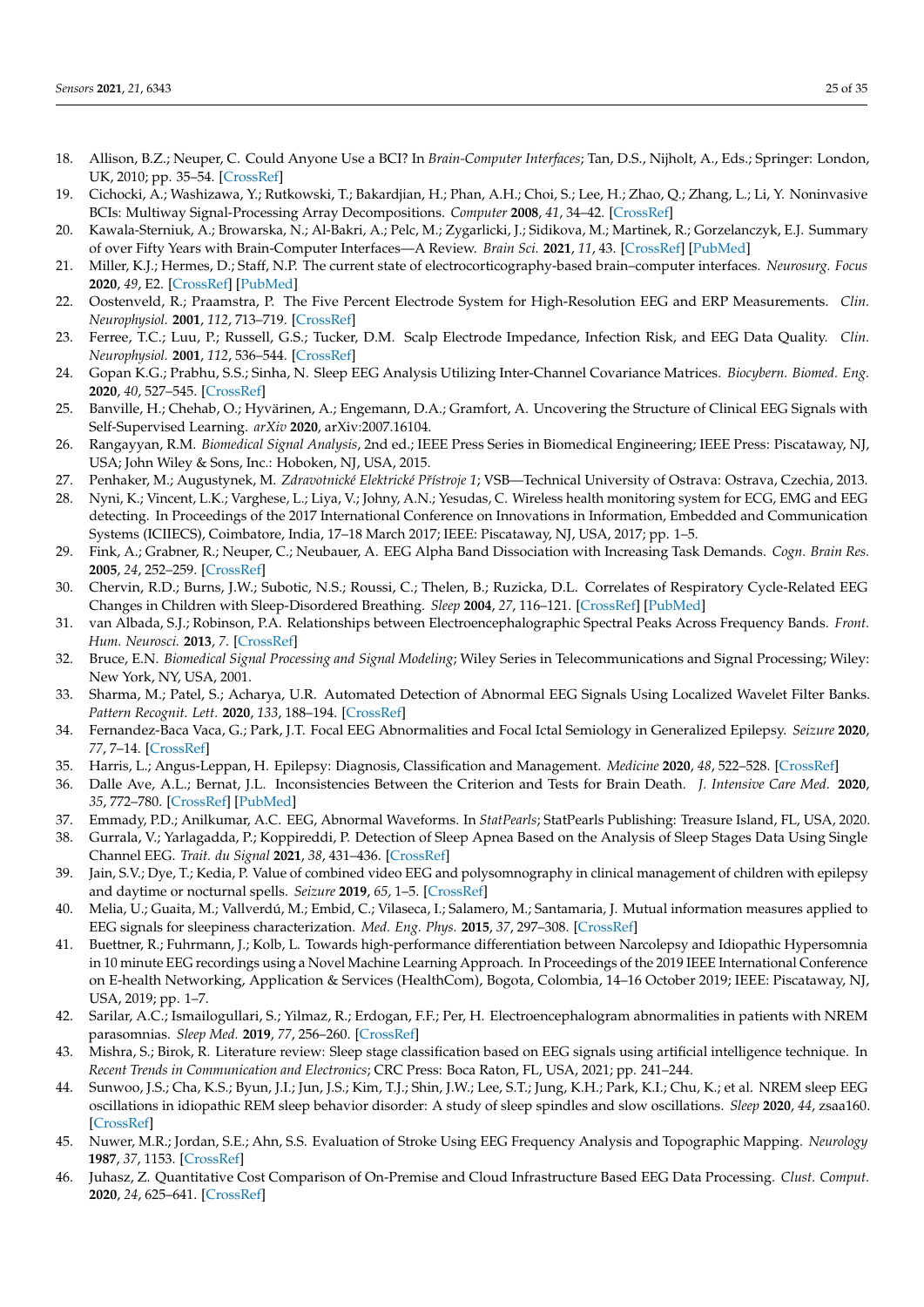- <span id="page-25-0"></span>47. Kapgate, D. Future of EEG Based Hybrid Visual Brain Computer Interface Systems in Rehabilitation of People with Neurological Disorders. *Int. Res. J. Adv. Sci. Hub (IRJASH)* **2020**, *2*, 15–20. [\[CrossRef\]](http://dx.doi.org/10.47392/irjash.2020.31)
- <span id="page-25-1"></span>48. Asadzadeh, S.; Yousefi Rezaii, T.; Beheshti, S.; Delpak, A.; Meshgini, S. A Systematic Review of EEG Source Localization Techniques and Their Applications on Diagnosis of Brain Abnormalities. *J. Neurosci. Methods* **2020**, *339*, 108740. [\[CrossRef\]](http://dx.doi.org/10.1016/j.jneumeth.2020.108740) [\[PubMed\]](http://www.ncbi.nlm.nih.gov/pubmed/32353472)
- 49. Maidana Capitán, M.; Cámpora, N.; Sigvard, C.S.; Kochen, S.; Samengo, I. Time- and Frequency-Resolved Covariance Analysis for Detection and Characterization of Seizures from Intracraneal EEG Recordings. *Biol. Cybern.* **2020**, *114*, 461–471. [\[CrossRef\]](http://dx.doi.org/10.1007/s00422-020-00840-y) [\[PubMed\]](http://www.ncbi.nlm.nih.gov/pubmed/32656680)
- <span id="page-25-2"></span>50. Giuliano, L.; Mainieri, G.; Cicero, C.E.; Battaglia, G.; Guccione, A.; Salomone, S.; Drago, F.; Nicoletti, A.; Sofia, V.; Zappia, M. Parasomnias, Sleep-Related Movement Disorders and Physiological Sleep Variants in Focal Epilepsy: A Polysomnographic Study. *Seizure* **2020**, *81*, 84–90. [\[CrossRef\]](http://dx.doi.org/10.1016/j.seizure.2020.07.026) [\[PubMed\]](http://www.ncbi.nlm.nih.gov/pubmed/32771823)
- <span id="page-25-3"></span>51. Savadkoohi, M.; Oladunni, T.; Thompson, L. A Machine Learning Approach to Epileptic Seizure Prediction Using Electroencephalogram (EEG) Signal. *Biocybern. Biomed. Eng.* **2020**, *40*, 1328–1341. [\[CrossRef\]](http://dx.doi.org/10.1016/j.bbe.2020.07.004)
- 52. Reus, E.E.; Visser, G.H.; Cox, F.M. Using Sampled Visual EEG Review in Combination with Automated Detection Software at the EMU. *Seizure* **2020**, *80*, 96–99. [\[CrossRef\]](http://dx.doi.org/10.1016/j.seizure.2020.06.002)
- <span id="page-25-4"></span>53. Al-Bakri, A.F.; Villamar, M.F.; Haddix, C.; Bensalem-Owen, M.; Sunderam, S. Noninvasive seizure prediction using autonomic measurements in patients with refractory epilepsy. In Proceedings of the 2018 40th Annual International Conference of the IEEE Engineering in Medicine and Biology Society (EMBC), Honolulu, HI, USA, 18–21 July 2018; IEEE: Piscataway, NJ, USA, 2018; pp. 2422–2425.
- <span id="page-25-5"></span>54. Cox, F.; Reus, E.; Widman, G.; Zwemmer, J.; Visser, G. Epilepsy Monitoring Units Can Be Safe Places; a Prospective Study in a Large Cohort. *Epilepsy Behav.* **2020**, *102*, 106718. [\[CrossRef\]](http://dx.doi.org/10.1016/j.yebeh.2019.106718)
- <span id="page-25-6"></span>55. Duy, P.Q.; Krauss, G.L.; Crone, N.E.; Ma, M.; Johnson, E.L. Antiepileptic Drug Withdrawal and Seizure Severity in the Epilepsy Monitoring Unit. *Epilepsy Behav.* **2020**, *109*, 107128. [\[CrossRef\]](http://dx.doi.org/10.1016/j.yebeh.2020.107128) [\[PubMed\]](http://www.ncbi.nlm.nih.gov/pubmed/32417383)
- <span id="page-25-7"></span>56. Askamp, J.; van Putten, M.J. Mobile EEG in epilepsy. *Int. J. Psychophysiol.* **2014**, *91*, 30–35. [\[CrossRef\]](http://dx.doi.org/10.1016/j.ijpsycho.2013.09.002) [\[PubMed\]](http://www.ncbi.nlm.nih.gov/pubmed/24060755)
- 57. Gilliam, F.; Kuzniecky, R.; Faught, E. Ambulatory EEG monitoring. *J. Clin. Neurophysiol.* **1999**, *16*, 111–115. [\[CrossRef\]](http://dx.doi.org/10.1097/00004691-199903000-00003)
- 58. Elger, C.E.; Hoppe, C. Diagnostic challenges in epilepsy: Seizure under-reporting and seizure detection. *Lancet Neurol.* **2018**, *17*, 279–288. [\[CrossRef\]](http://dx.doi.org/10.1016/S1474-4422(18)30038-3)
- <span id="page-25-8"></span>59. Brunnhuber, F.; Slater, J.; Goyal, S.; Amin, D.; Thorvardsson, G.; Freestone, D.R.; Richardson, M.P. Past, Present and Future of Home video-electroencephalographic telemetry: A review of the development of in-home video-electroencephalographic recordings. *Epilepsia* **2020**, *61*, S3–S10. [\[CrossRef\]](http://dx.doi.org/10.1111/epi.16578)
- <span id="page-25-9"></span>60. Mohammed, N.S.; Al-Mamoori, M.J.; Albermani, A.; AbudAlameer, W.R.; Abbas, F.N. Electroencephalogram and Visual Evoked Potential Changes in Patients with Primary Headaches. *Indian J. Forensic Med. Toxicol.* **2020**, *14*, 1685–1692.
- 61. Somaiya, S. Electroencephalogram (EEG): Meaning, Sources and Significance. 2016. Available online: [https://](https://www.biologydiscussion.com/human-physiology/electroencephalogram/electroencephalogram-eeg-meaning-sources-and-significance/62944?fbclid=IwAR0RNKnj2dBNPUABXEtPIxdoWuZIAFLOQYgW8vbqD7PYyrvzah22WGc9xhY (accessed on 15.06.2021)) [www.biologydiscussion.com/human-physiology/electroencephalogram/electroencephalogram-eeg-meaning-sources-and](https://www.biologydiscussion.com/human-physiology/electroencephalogram/electroencephalogram-eeg-meaning-sources-and-significance/62944?fbclid=IwAR0RNKnj2dBNPUABXEtPIxdoWuZIAFLOQYgW8vbqD7PYyrvzah22WGc9xhY (accessed on 15.06.2021))[significance/62944?fbclid=IwAR0RNKnj2dBNPUABXEtPIxdoWuZIAFLOQYgW8vbqD7PYyrvzah22WGc9xhY\(accessedon15.](https://www.biologydiscussion.com/human-physiology/electroencephalogram/electroencephalogram-eeg-meaning-sources-and-significance/62944?fbclid=IwAR0RNKnj2dBNPUABXEtPIxdoWuZIAFLOQYgW8vbqD7PYyrvzah22WGc9xhY (accessed on 15.06.2021)) [06.2021\)](https://www.biologydiscussion.com/human-physiology/electroencephalogram/electroencephalogram-eeg-meaning-sources-and-significance/62944?fbclid=IwAR0RNKnj2dBNPUABXEtPIxdoWuZIAFLOQYgW8vbqD7PYyrvzah22WGc9xhY (accessed on 15.06.2021))
- 62. Tatum, W.O. *Handbook of EEG Interpretation*; DemosMedical: New York, NY, USA, 2014.
- 63. Chernecky, C.C.; Berger, B.J. (Eds.) *Laboratory Tests and Diagnostic Procedures*, 6th ed.; Elsevier: St. Louis, MO, USA, 2013.
- <span id="page-25-10"></span>64. Cuellar, M.; Harkrider, A.; Jenson, D.; Thornton, D.; Bowers, A.; Saltuklaroglu, T. Time–Frequency Analysis of the EEG Mu Rhythm as a Measure of Sensorimotor Integration in the Later Stages of Swallowing. *Clin. Neurophysiol.* **2016**, *127*, 2625–2635. [\[CrossRef\]](http://dx.doi.org/10.1016/j.clinph.2016.04.027)
- <span id="page-25-11"></span>65. Martins, N.R.; Angelica, A.; Chakravarthy, K.; Svidinenko, Y.; Boehm, F.J.; Opris, I.; Lebedev, M.A.; Swan, M.; Garan, S.A.; Rosenfeld, J.V.; et al. Human brain/cloud interface. *Front. Neurosci.* **2019**, *13*, 112. [\[CrossRef\]](http://dx.doi.org/10.3389/fnins.2019.00112)
- <span id="page-25-12"></span>66. Cecotti, H. Spelling with non-invasive brain–computer Interfaces—Current and future trends. *J. Physiol.-Paris* **2011**, *105*, 106–114. [\[CrossRef\]](http://dx.doi.org/10.1016/j.jphysparis.2011.08.003)
- <span id="page-25-13"></span>67. Yu, X.; Qi, W. A user study of wearable EEG headset products for emotion analysis. In Proceedings of the 2018 International Conference on Algorithms, Computing and Artificial Intelligence, Sanya, China, 21–23 December 2018; pp. 1–7.
- <span id="page-25-14"></span>68. Das, R.; Chatterjee, D.; Das, D.; Sinharay, A.; Sinha, A. Cognitive load measurement—A methodology to compare low cost commercial eeg devices. In Proceedings of the 2014 International conference on advances in computing, communications and informatics (ICACCI), Delhi, India, 24–27 September 2014; IEEE: Piscataway, NJ, USA, 2014; pp. 1188–1194.
- 69. Stytsenko, K.; Jablonskis, E.; Prahm, C. Evaluation of consumer EEG device Emotiv EPOC. In Proceedings of the MEi: CogSci Conference 2011, Ljubljana, Slovenia, 17–18 June 2011.
- 70. Frey, J. Comparison of a consumer grade EEG amplifier with medical grade equipment in BCI applications. In Proceedings of the International BCI Meeting, Pacific Grove, CA, USA, 30 May–3 June 2016.
- 71. Katona, J.; Kovari, A. The evaluation of bci and pebl-based attention tests. *Acta Polytech. Hung.* **2018**, *15*, 225–249.
- <span id="page-25-15"></span>72. Frey, J. Comparison of an open-hardware electroencephalography amplifier with medical grade device in brain-computer interface applications. *arXiv* **2016**, arXiv:1606.02438.
- <span id="page-25-16"></span>73. Ekandem, J.I.; Davis, T.A.; Alvarez, I.; James, M.T.; Gilbert, J.E. Evaluating the ergonomics of BCI devices for research and experimentation. *Ergonomics* **2012**, *55*, 592–598. [\[CrossRef\]](http://dx.doi.org/10.1080/00140139.2012.662527) [\[PubMed\]](http://www.ncbi.nlm.nih.gov/pubmed/22506831)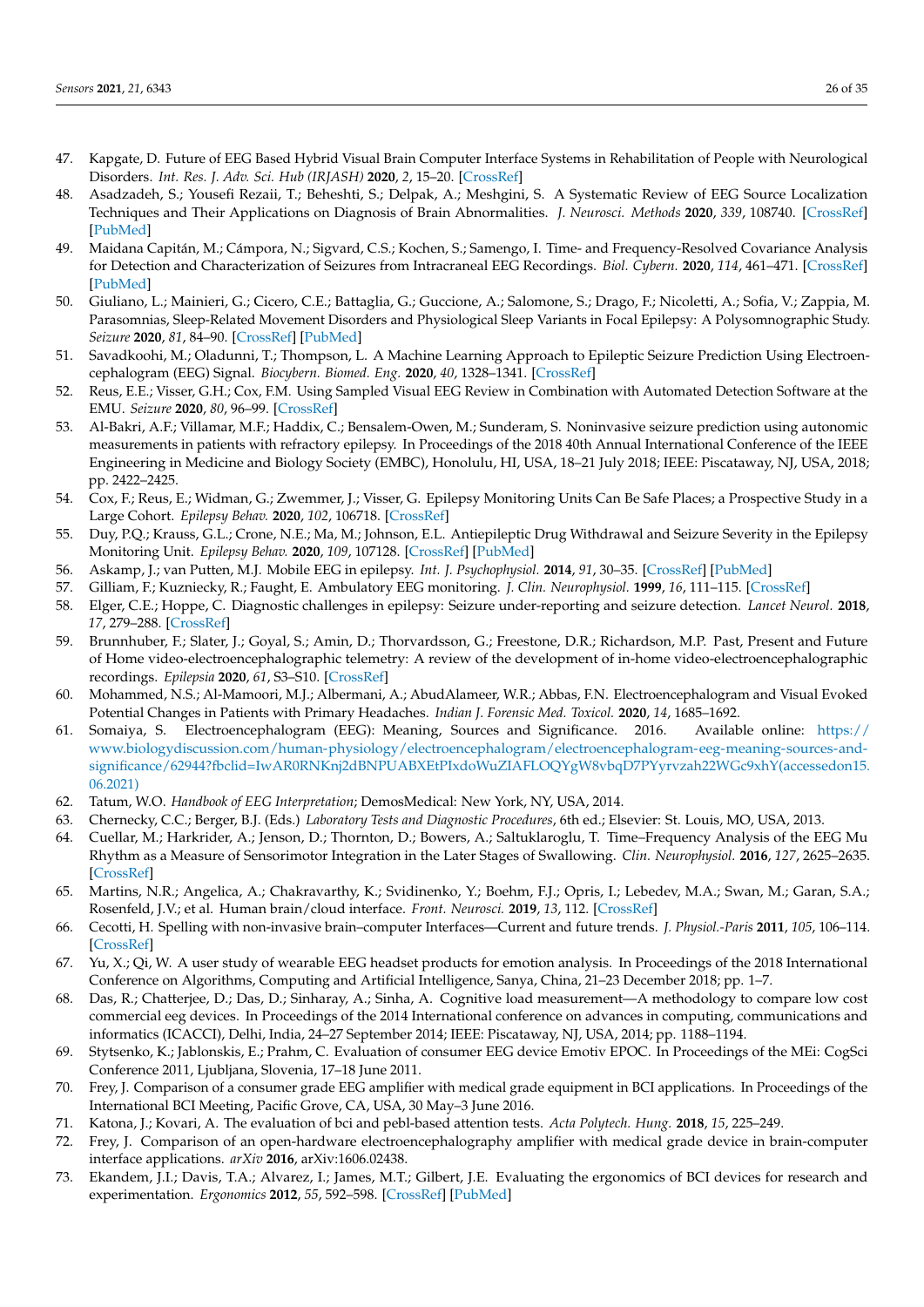- <span id="page-26-0"></span>74. Sugiono, S.; Putra, A.S.; Fanani, A.A.; Cahyawati, A.N.; Oktavianty, O. A New Concept of Product Design by Involving Emotional Factors Using Eeg: A Case Study of Xomputer Mouse Design. *Acta Neuropsychol.* **2021**, *19*, 63–80. [\[CrossRef\]](http://dx.doi.org/10.5604/01.3001.0014.7021)
- <span id="page-26-1"></span>75. Lacko, D.; Vleugels, J.; Fransen, E.; Huysmans, T.; De Bruyne, G.; Van Hulle, M.M.; Sijbers, J.; Verwulgen, S. Ergonomic design of an EEG headset using 3D anthropometry. *Appl. Ergon.* **2017**, *58*, 128–136. [\[CrossRef\]](http://dx.doi.org/10.1016/j.apergo.2016.06.002)
- <span id="page-26-2"></span>76. Rogers, J.M.; Jensen, J.; Valderrama, J.T.; Johnstone, S.J.; Wilson, P.H. Single-channel EEG measurement of engagement in virtual rehabilitation: A validation study. *Virtual Real.* **2021**, *25*, 357–366. [\[CrossRef\]](http://dx.doi.org/10.1007/s10055-020-00460-8)
- <span id="page-26-24"></span>77. Zhang, J.; Yao, R.; Ge, W.; Gao, J. Orthogonal convolutional neural networks for automatic sleep stage classification based on single-channel EEG. *Comput. Methods Programs Biomed.* **2020**, *183*, 105089. [\[CrossRef\]](http://dx.doi.org/10.1016/j.cmpb.2019.105089)
- 78. Ko, L.W.; Komarov, O.; Lai, W.K.; Liang, W.G.; Jung, T.P. Eyeblink recognition improves fatigue prediction from single-channel forehead EEG in a realistic sustained attention task. *J. Neural Eng.* **2020**, *17*, 036015. [\[CrossRef\]](http://dx.doi.org/10.1088/1741-2552/ab909f) [\[PubMed\]](http://www.ncbi.nlm.nih.gov/pubmed/32375139)
- <span id="page-26-3"></span>79. Eldele, E.; Chen, Z.; Liu, C.; Wu, M.; Kwoh, C.K.; Li, X.; Guan, C. An Attention-Based Deep Learning Approach for Sleep Stage Classification With Single-Channel EEG. *IEEE Trans. Neural Syst. Rehabil. Eng.* **2021**, *29*, 809–818. [\[CrossRef\]](http://dx.doi.org/10.1109/TNSRE.2021.3076234)
- <span id="page-26-4"></span>80. Kaur, J.; Kaur, A. A review on analysis of EEG signals. In Proceedings of the 2015 International Conference on Advances in Computer Engineering and Applications, Ghaziabad, India, 19–20 March 2015; IEEE: Piscataway, NJ, USA, 2015; pp. 957–960.
- <span id="page-26-5"></span>81. Lee, S.; Buchsbaum, M.S. Topographic Mapping of EEG Artifacts. *Clin. EEG (Electroencephalogr.)* **1987**, *18*, 61–67.
- <span id="page-26-6"></span>82. Durka, P.; Klekowicz, H.; Blinowska, K.; Szelenberger, W.; Niemcewicz, S. A Simple System for Detection of EEG Artifacts in Polysomnographic Recordings. *IEEE Trans. Biomed. Eng.* **2003**, *50*, 526–528. [\[CrossRef\]](http://dx.doi.org/10.1109/TBME.2003.809476)
- <span id="page-26-7"></span>83. Moretti, D. Computerized Processing of EEG–EOG–EMG Artifacts for Multi-Centric Studies in EEG Oscillations and Event-Related Potentials. *Int. J. Psychophysiol.* **2003**, *47*, 199–216. [\[CrossRef\]](http://dx.doi.org/10.1016/S0167-8760(02)00153-8)
- <span id="page-26-8"></span>84. Correa, A.G.; Laciar, E.; Patiño, H.; Valentinuzzi, M. Artifact removal from EEG signals using adaptive filters in cascade. *J. Phys. Conf. Ser.* **2007**, *90*, 012081. [\[CrossRef\]](http://dx.doi.org/10.1088/1742-6596/90/1/012081)
- <span id="page-26-9"></span>85. Leske, S.; Dalal, S.S. Reducing power line noise in EEG and MEG data via spectrum interpolation. *Neuroimage* **2019**, *189*, 763–776. [\[CrossRef\]](http://dx.doi.org/10.1016/j.neuroimage.2019.01.026)
- <span id="page-26-10"></span>86. La Rosa, A.B.; Pereira, P.T.; Ücker, P.; Paim, G.; da Costa, E.A.; Bampi, S.; Almeida, S. Exploring NLMS-Based Adaptive Filter Hardware Architectures for Eliminating Power Line Interference in EEG Signals. *Circuits Syst. Signal Process.* **2021**, *40*, 3305–3337. [\[CrossRef\]](http://dx.doi.org/10.1007/s00034-020-01620-6)
- <span id="page-26-11"></span>87. Reddy, A.G.; Narava, S. Artifact removal from EEG signals. *Int. J. Comput. Appl.* **2013**, *77*, 17–19.
- <span id="page-26-12"></span>88. Qian, X.; Xu, Y.P.; Li, X. A CMOS continuous-time low-pass notch filter for EEG systems. *Analog Integr. Circuits Signal Process.* **2005**, *44*, 231–238. [\[CrossRef\]](http://dx.doi.org/10.1007/s10470-005-3007-x)
- <span id="page-26-13"></span>89. Saini, M.; Satija, U.; Upadhayay, M.D. Effective Automated Method for Detection and Suppression of Muscle Artefacts from Single-Channel EEG Signal. *Healthc. Technol. Lett.* **2020**, *7*, 35–40. [\[CrossRef\]](http://dx.doi.org/10.1049/htl.2019.0053) [\[PubMed\]](http://www.ncbi.nlm.nih.gov/pubmed/32431850)
- <span id="page-26-14"></span>90. Shah, S.A.A.; Zhang, L.; Bais, A. Dynamical System Based Compact Deep Hybrid Network for Classification of Parkinson Disease Related EEG Signals. *Neural Netw.* **2020**, *130*, 75–84. [\[CrossRef\]](http://dx.doi.org/10.1016/j.neunet.2020.06.018)
- <span id="page-26-15"></span>91. Silva, G.; Alves, M.; Cunha, R.; Bispo, B.C.; Rodrigues, P.M. Parkinson Disease Early Detection Using EEG Channels Cross-Correlation. *Int. J. Appl. Eng. Res.* **2020**, *15*, 197–203.
- <span id="page-26-16"></span>92. Noureddin, B.; Lawrence, P.D.; Birch, G.E. Online Removal of Eye Movement and Blink EEG Artifacts Using a High-Speed Eye Tracker. *IEEE Trans. Biomed. Eng.* **2012**, *59*, 2103–2110. [\[CrossRef\]](http://dx.doi.org/10.1109/TBME.2011.2108295)
- 93. Jansen, M.; White, T.P.; Mullinger, K.J.; Liddle, E.B.; Gowland, P.A.; Francis, S.T.; Bowtell, R.; Liddle, P.F. Motion-Related Artefacts in EEG Predict Neuronally Plausible Patterns of Activation in fMRI Data. *NeuroImage* **2012**, *59*, 261–270. [\[CrossRef\]](http://dx.doi.org/10.1016/j.neuroimage.2011.06.094)
- <span id="page-26-17"></span>94. Abbaspour, H.; Mehrshad, N.; Razavi, S.M.; Mesin, L. Artefacts Removal to Detect Visual Evoked Potentials in Brain Computer Interface Systems. *J. Biomimetics Biomater. Biomed. Eng.* **2019**, *41*, 91–103. [\[CrossRef\]](http://dx.doi.org/10.4028/www.scientific.net/JBBBE.41.91)
- <span id="page-26-18"></span>95. Diykh, M.; Li, Y.; Abdulla, S. EEG Sleep Stages Identification Based on Weighted Undirected Complex Networks. *Comput. Methods Programs Biomed.* **2020**, *184*, 105116. [\[CrossRef\]](http://dx.doi.org/10.1016/j.cmpb.2019.105116)
- <span id="page-26-19"></span>96. Jiao, Y.; Deng, Y.; Luo, Y.; Lu, B.L. Driver Sleepiness Detection from EEG and EOG Signals Using GAN and LSTM Networks. *Neurocomputing* **2020**, *408*, 100–111. [\[CrossRef\]](http://dx.doi.org/10.1016/j.neucom.2019.05.108)
- <span id="page-26-20"></span>97. Wang, Y.; Xu, G.; Zhang, S.; Luo, A.; Li, M.; Han, C. EEG Signal Co-Channel Interference Suppression Based on Image Dimensionality Reduction and Permutation Entropy. *Signal Process.* **2017**, *134*, 113–122. [\[CrossRef\]](http://dx.doi.org/10.1016/j.sigpro.2016.11.015)
- 98. Benbadis, S.R. EEG Artifacts: Overview, Physiologic Artifacts, Extraphysiologic Artifacts. 2019. Available online: [https:](https://emedicine.medscape.com/article/1140247-overview) [//emedicine.medscape.com/article/1140247-overview](https://emedicine.medscape.com/article/1140247-overview) (accessed on 15 May 2021).
- <span id="page-26-21"></span>99. Tandle, A.; Jog, N. Classification of Artefacts in EEG Signal Recordings and Overview of Removing Techniques. *Int. J. Comput. Appl.* **2015**, *975*, 8887.
- <span id="page-26-22"></span>100. Cichocki, A.; Rutkowski, T.; Siwek, K. Blind Signal Extraction of Signals with Specified Frequency Band. In Proceedings of the 12th IEEE Workshop on Neural Networks for Signal Processing, Martigny, Switzerland, 6 September 2002; pp. 515–524. [\[CrossRef\]](http://dx.doi.org/10.1109/NNSP.2002.1030063)
- <span id="page-26-25"></span>101. Gallego-Jutglà, E.; Solé-Casals, J.; Rutkowski, T.M.; Cichocki, A. Application of Multivariate Empirical Mode Decomposition for Cleaning Eye Blinks Artifacts from EEG Signals. In Proceedings of the International Conference on Neural Computation Theory and Applications (Special Session on Challenges in Neuroengineering-2011), Paris, France, 24–26 October 2011; pp. 455–460.
- <span id="page-26-23"></span>102. Rakhmatulin, I. Review of EEG Feature Selection by Neural Networks. *Int. J. Sci. Bus.* **2020**, *4*, 101–112. 3987894. [\[CrossRef\]](http://dx.doi.org/10.2139/ssrn.3675950)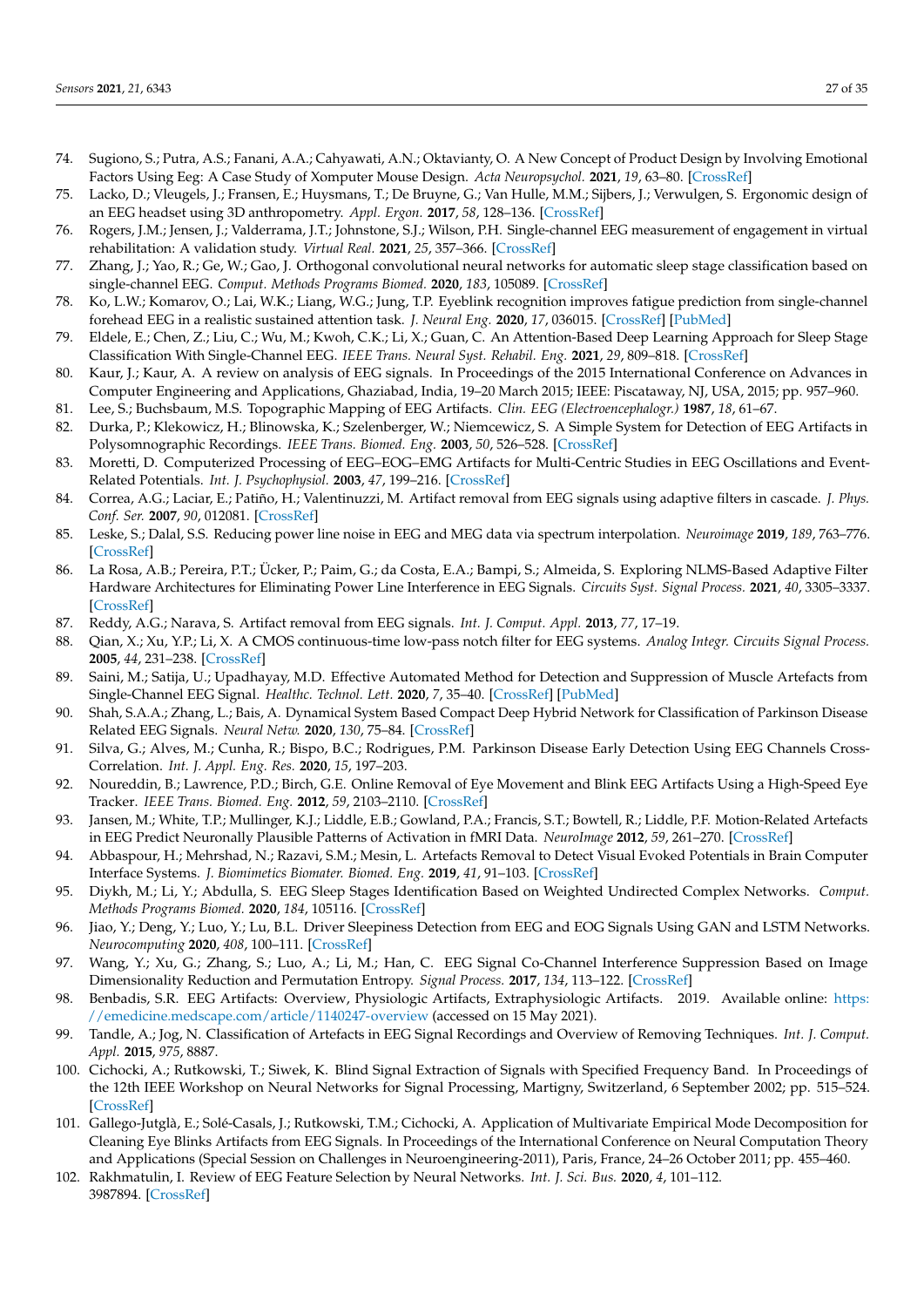- <span id="page-27-0"></span>103. Baig, M.Z.; Aslam, N.; Shum, H.P.H. Filtering Techniques for Channel Selection in Motor Imagery EEG Applications: A Survey. *Artif. Intell. Rev.* **2020**, *53*, 1207–1232. [\[CrossRef\]](http://dx.doi.org/10.1007/s10462-019-09694-8)
- <span id="page-27-1"></span>104. Higashi, H.; Rutkowski, T.M.; Tanaka, T.; Tanaka, Y. Smoothing of xDAWN Spatial Filters for Robust Extraction of Event-Related Potentials. In Proceedings of the 2016 Asia-Pacific Signal and Information Processing Association Annual Summit and Conference (APSIPA), Jeju, Korea, 13–16 December 2016; pp. 1–5. [\[CrossRef\]](http://dx.doi.org/10.1109/APSIPA.2016.7820750)
- <span id="page-27-2"></span>105. Schlögl, A.; Anderer, P.; Roberts, S.J.; Pregenzer, M.; Pfurtscheller, G. Artefact Detection in Sleep EEG by the Use of Kalman Filtering. In Proceedings of the EMBEC'99, Vienna, Austria, 4–7 November 1999; Volume 99, pp. 1648–1649.
- <span id="page-27-3"></span>106. Li, J.; Chan, S.C.; Liu, Z.; Chang, C. A Novel Adaptive Fading Kalman Filter-Based Approach to Time-Varying Brain Spectral/Connectivity Analyses of Event-Related EEG Signals. *IEEE Access* **2020**, *8*, 51230–51245. [\[CrossRef\]](http://dx.doi.org/10.1109/ACCESS.2020.2979551)
- <span id="page-27-4"></span>107. Qi, F.; Wu, W.; Yu, Z.L.; Gu, Z.; Wen, Z.; Yu, T.; Li, Y. Spatiotemporal-Filtering-Based Channel Selection for Single-Trial EEG Classification. *IEEE Trans. Cybern.* **2020**, *51*, 558–567. [\[CrossRef\]](http://dx.doi.org/10.1109/TCYB.2019.2963709)
- <span id="page-27-5"></span>108. Ahmed, O.I.; Yassin, H.M.; Said, L.A.; Psychalinos, C.; Radwan, A.G. Implementation and Analysis of Tunable Fractional-Order Band-Pass Filter of Order 2*α*. *AEU—Int. J. Electron. Commun.* **2020**, *124*, 153343. [\[CrossRef\]](http://dx.doi.org/10.1016/j.aeue.2020.153343)
- <span id="page-27-6"></span>109. Baranowski, J.; Piatek, P. Fractional Band-Pass Filters: Design, Implementation and Application to EEG Signal Processing. *J. Circuits Syst. Comput.* **2017**, *26*, 1750170. [\[CrossRef\]](http://dx.doi.org/10.1142/S0218126617501705)
- <span id="page-27-7"></span>110. Baranowski, J.; Bauer, W.; Zagorowska, M.; Piatek, P. On Digital Realizations of Non-Integer Order Filters. *Circuits Syst. Signal Process.* **2016**, *35*, 2083–2107. [\[CrossRef\]](http://dx.doi.org/10.1007/s00034-016-0269-8)
- 111. Baranowski, J.; Pauluk, M.; Tutaj, A. Analog Realization of Fractional Filters: Laguerre Approximation Approach. *AEU—Int. J. Electron. Commun.* **2017**, *81*, 1–11. [\[CrossRef\]](http://dx.doi.org/10.1016/j.aeue.2017.06.011)
- <span id="page-27-8"></span>112. Elwy, O.; Abdelaty, A.; Said, L.; Radwan, A. Fractional Calculus Definitions, Approximations, and Engineering Applications. *J. Eng. Appl. Sci.* **2020**, *67*, 1–30.
- <span id="page-27-9"></span>113. Nagabushanam, P.; George, S.T.; Dolly, D.R.J.; Radha, S. Artifact Cleaning of Motor Imagery EEG by Statistical Features Extraction Using Wavelet Families. *Int. J. Circuit Theory Appl.* **2020**, *48*, 2219–2241. [\[CrossRef\]](http://dx.doi.org/10.1002/cta.2856)
- 114. Bhati, D.; Sharma, M.; Pachori, R.B.; Gadre, V.M. Time—Frequency Localized Three-Band Biorthogonal Wavelet Filter Bank Using Semidefinite Relaxation and Nonlinear Least Squares with Epileptic Seizure EEG Signal Classification. *Digit. Signal Process.* **2017**, *62*, 259–273. [\[CrossRef\]](http://dx.doi.org/10.1016/j.dsp.2016.12.004)
- <span id="page-27-10"></span>115. Bhattacharyya, A.; Sharma, M.; Pachori, R.B.; Sircar, P.; Acharya, U.R. A Novel Approach for Automated Detection of Focal EEG Signals Using Empirical Wavelet Transform. *Neural Comput. Appl.* **2018**, *29*, 47–57. [\[CrossRef\]](http://dx.doi.org/10.1007/s00521-016-2646-4)
- <span id="page-27-11"></span>116. Mamun, M.; Al-Kadi, M.; Marufuzzaman, M. Effectiveness of Wavelet Denoising on Electroencephalogram Signals. *J. Appl. Res. Technol.* **2013**, *11*, 156–160. [\[CrossRef\]](http://dx.doi.org/10.1016/S1665-6423(13)71524-4)
- <span id="page-27-12"></span>117. Yavuz, E.; Aydemir, O. Olfaction Recognition by EEG Analysis Using Wavelet Transform Features. In Proceedings of the 2016 International Symposium on INnovations in Intelligent SysTems and Applications (INISTA), Sinaia, Romania, 2–5 August 2016; pp. 1–4. [\[CrossRef\]](http://dx.doi.org/10.1109/INISTA.2016.7571827)
- <span id="page-27-13"></span>118. Ablin, P.; Cardoso, J.F.; Gramfort, A. Spectral Independent Component Analysis with Noise Modeling for M/EEG Source Separation. *arXiv* **2020**, arXiv:2008.09693.
- <span id="page-27-14"></span>119. Devulapalli, S.P.; Chanamallu, S.R.; Kodati, S.P. A Hybrid ICA Kalman Predictor Algorithm for Ocular Artifacts Removal. *Int. J. Speech Technol.* **2020**, *23*, 727–735. [\[CrossRef\]](http://dx.doi.org/10.1007/s10772-020-09721-y)
- <span id="page-27-15"></span>120. Hsu, S.H.; Mullen, T.R.; Jung, T.P.; Cauwenberghs, G. Real-time adaptive EEG source separation using online recursive independent component analysis. *IEEE Trans. Neural Syst. Rehabil. Eng.* **2015**, *24*, 309–319. [\[CrossRef\]](http://dx.doi.org/10.1109/TNSRE.2015.2508759)
- <span id="page-27-16"></span>121. Chang, C.Y.; Hsu, S.H.; Pion-Tonachini, L.; Jung, T.P. Evaluation of artifact subspace reconstruction for automatic artifact components removal in multi-channel EEG recordings. *IEEE Trans. Biomed. Eng.* **2019**, *67*, 1114–1121. [\[CrossRef\]](http://dx.doi.org/10.1109/TBME.2019.2930186)
- <span id="page-27-17"></span>122. Shan, X.; Yang, E.H.; Zhou, J.; Chang, V.W.C. Human-Building Interaction under Various Indoor Temperatures through Neural-Signal Electroencephalogram (EEG) Methods. *Build. Environ.* **2018**, *129*, 46–53. [\[CrossRef\]](http://dx.doi.org/10.1016/j.buildenv.2017.12.004)
- <span id="page-27-18"></span>123. Corradino, C.; Bucolo, M. Automatic Preprocessing of EEG Signals in Long Time Scale. In Proceedings of the 2015 37th Annual International Conference of the IEEE Engineering in Medicine and Biology Society (EMBC), Milan, Italy, 25–29 August 2015; pp. 4110–4113. [\[CrossRef\]](http://dx.doi.org/10.1109/EMBC.2015.7319298)
- <span id="page-27-19"></span>124. Li, W.; Shen, Y.; Zhang, J.; Huang, X.; Chen, Y.; Ge, Y. Common Interferences Removal from Dense Multichannel EEG Using Independent Component Decomposition. *Comput. Math. Methods Med.* **2018**, *2018*, 1482874. [\[CrossRef\]](http://dx.doi.org/10.1155/2018/1482874)
- <span id="page-27-20"></span>125. Arnin, J.; Kahani, D.; Lakany, H.; Conway, B.A. Evaluation of Different Signal Processing Methods in Time and Frequency Domain for Brain-Computer Interface Applications. In Proceedings of the 2018 40th Annual International Conference of the IEEE Engineering in Medicine and Biology Society (EMBC), Honolulu, HI, USA, 18–21 July 2018; pp. 235–238. [\[CrossRef\]](http://dx.doi.org/10.1109/EMBC.2018.8512193)
- <span id="page-27-21"></span>126. Chaudhary, U.; Mrachacz-Kersting, N.; Birbaumer, N. Neuropsychological and neurophysiological aspects of brain-computerinterface (BCI) control in paralysis. *J. Physiol.* **2020**, *599*, 2351–2359. [\[CrossRef\]](http://dx.doi.org/10.1113/JP278775) [\[PubMed\]](http://www.ncbi.nlm.nih.gov/pubmed/32045022)
- <span id="page-27-22"></span>127. Borgheai, S.B.; McLinden, J.; Zisk, A.H.; Hosni, S.I.; Deligani, R.J.; Abtahi, M.; Mankodiya, K.; Shahriari, Y. Enhancing Communication for People in Late-Stage ALS Using an fNIRS-Based BCI System. *IEEE Trans. Neural Syst. Rehabil. Eng.* **2020**, *28*, 1198–1207. [\[CrossRef\]](http://dx.doi.org/10.1109/TNSRE.2020.2980772) [\[PubMed\]](http://www.ncbi.nlm.nih.gov/pubmed/32175867)
- <span id="page-27-23"></span>128. Piccione, F.; Giorgi, F.; Tonin, P.; Priftis, K.; Giove, S.; Silvoni, S.; Palmas, G.; Beverina, F. P300-Based Brain Computer Interface: Reliability and Performance in Healthy and Paralysed Participants. *Clin. Neurophysiol.* **2006**, *117*, 531–537. [\[CrossRef\]](http://dx.doi.org/10.1016/j.clinph.2005.07.024)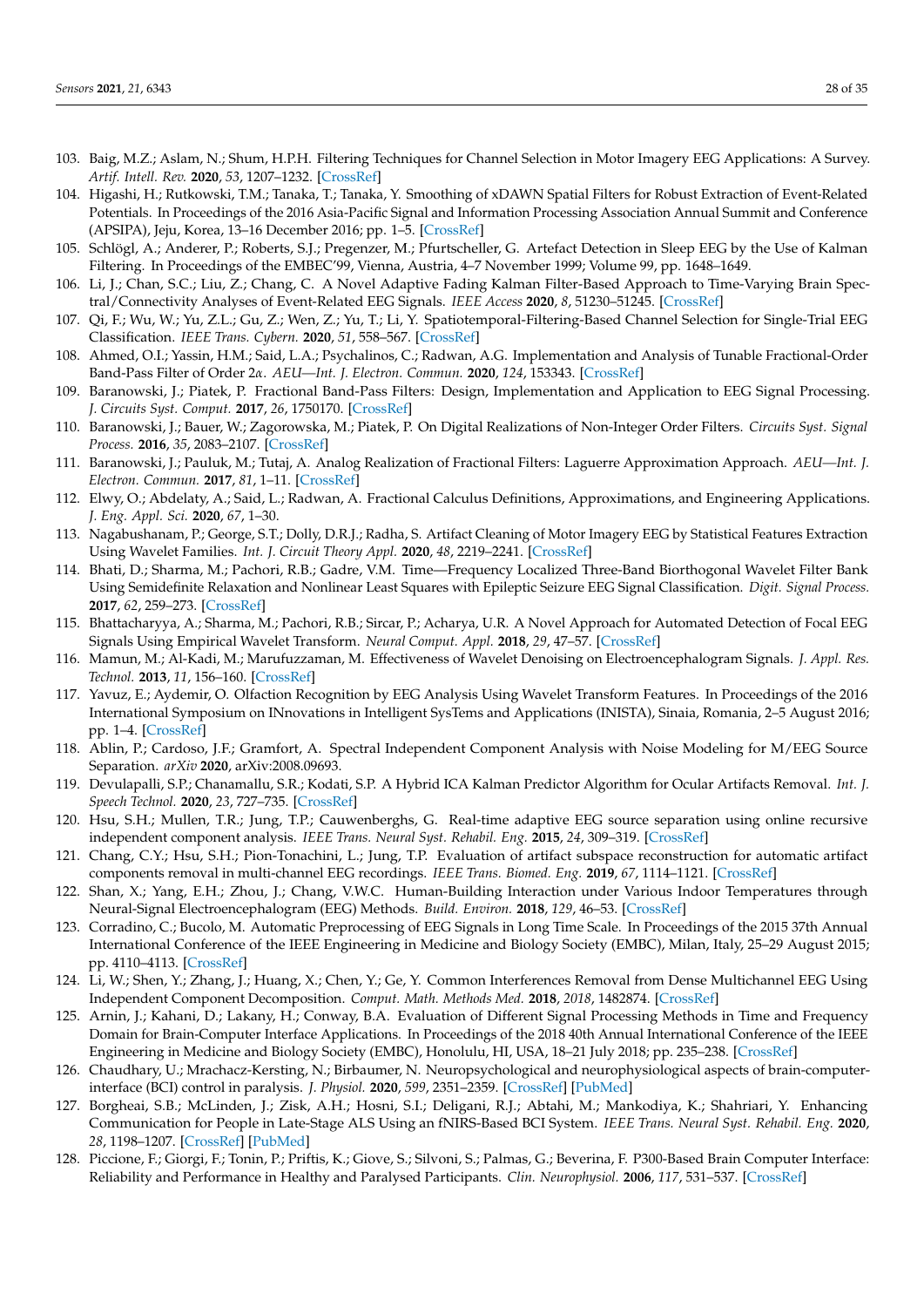- 129. Khan, O.I.; Farooq, F.; Akram, F.; Choi, M.T.; Han, S.M.; Kim, T.S. Robust Extraction of P300 Using Constrained ICA for BCI Applications. *Med. Biol. Eng. Comput.* **2012**, *50*, 231–241. [\[CrossRef\]](http://dx.doi.org/10.1007/s11517-012-0861-4) [\[PubMed\]](http://www.ncbi.nlm.nih.gov/pubmed/22249575)
- <span id="page-28-0"></span>130. Rashid, M.; Sulaiman, N.; Mustafa, M.; Khatun, S.; Bari, B.S.; Hasan, M.J. Recent Trends and Open Challenges in EEG Based Brain-Computer Interface Systems. In *InECCE2019*; Kasruddin Nasir, A.N., Ahmad, M.A., Najib, M.S., Abdul Wahab, Y., Othman, N.A., Abd Ghani, N.M., Irawan, A., Khatun, S., Raja Ismail, R.M.T., Saari, M.M., et al., Eds.; Springer: Singapore, 2020; Volume 632, pp. 367–378. [\[CrossRef\]](http://dx.doi.org/10.1007/978-981-15-2317-5_31)
- <span id="page-28-1"></span>131. Pion-Tonachini, L.; Hsu, S.H.; Makeig, S.; Jung, T.P.; Cauwenberghs, G. Real-time eeg source-mapping toolbox (rest): Online ica and source localization. In Proceedings of the 2015 37th Annual International Conference of the IEEE Engineering in Medicine and Biology Society (EMBC), Milan, Italy, 25–29 August 2015; IEEE: Piscataway, NJ, USA, 2015; pp. 4114–4117.
- <span id="page-28-2"></span>132. Flandrin, P.; Rilling, G.; Goncalves, P. Empirical Mode Decomposition as a Filter Bank. *IEEE Signal Process. Lett.* **2004**, *11*, 112–114. [\[CrossRef\]](http://dx.doi.org/10.1109/LSP.2003.821662)
- <span id="page-28-3"></span>133. Amo, C.; De Santiago, L.; Barea, R.; López-Dorado, A.; Boquete, L. Analysis of Gamma-Band Activity from Human EEG Using Empirical Mode Decomposition. *Sensors* **2017**, *17*, 989. [\[CrossRef\]](http://dx.doi.org/10.3390/s17050989) [\[PubMed\]](http://www.ncbi.nlm.nih.gov/pubmed/28468250)
- <span id="page-28-4"></span>134. Chen, S.J.; Peng, C.J.; Chen, Y.C.; Hwang, Y.R.; Lai, Y.S.; Fan, S.Z.; Jen, K.K. Comparison of FFT and Marginal Spectra of EEG Using Empirical Mode Decomposition to Monitor Anesthesia. *Comput. Methods Programs Biomed.* **2016**, *137*, 77–85. [\[CrossRef\]](http://dx.doi.org/10.1016/j.cmpb.2016.08.024)
- <span id="page-28-5"></span>135. Gaur, P.; Pachori, R.B.; Wang, H.; Prasad, G. A Multi-Class EEG-Based BCI Classification Using Multivariate Empirical Mode Decomposition Based Filtering and Riemannian Geometry. *Expert Syst. Appl.* **2018**, *95*, 201–211. [\[CrossRef\]](http://dx.doi.org/10.1016/j.eswa.2017.11.007)
- <span id="page-28-6"></span>136. Rutkowski, T.M.; Mandic, D.P.; Cichocki, A.; Przybyszewski, A.W. EMD Approach to Multichannel EEG Data—The Amplitude and Phase Components Clustering Analysis. *J. Circuits Syst. Comput.* **2010**, *19*, 215–229. [\[CrossRef\]](http://dx.doi.org/10.1142/S0218126610006037)
- <span id="page-28-7"></span>137. Molla, M.K.I.; Tanaka, T.; Rutkowski, T.M.; Cichocki, A. Separation of EOG Artifacts from EEG Signals Using Bivariate EMD. In Proceedings of the 2010 IEEE International Conference on Acoustics, Speech and Signal Processing, Dallas, TX, USA, 14–19 March 2010; pp. 562–565. [\[CrossRef\]](http://dx.doi.org/10.1109/ICASSP.2010.5495594)
- <span id="page-28-8"></span>138. Maimon, N.B.; Molcho, L.; Intrator, N.; Lamy, D. Single-Channel EEG Features during n-Back Task Correlate with Working Memory Load. *arXiv* **2020**, arXiv:2008.04987.
- <span id="page-28-9"></span>139. Leite, N.M.N.; Pereira, E.T.; Gurjão, E.C.; Veloso, L.R. Deep convolutional autoencoder for eeg noise filtering. In Proceedings of the 2018 IEEE International Conference on Bioinformatics and Biomedicine (BIBM), Madrid, Spain, 3–6 December 2018; IEEE: Piscataway, NJ, USA, 2018; pp. 2605–2612.
- <span id="page-28-10"></span>140. Yang, B.; Duan, K.; Fan, C.; Hu, C.; Wang, J. Automatic ocular artifacts removal in EEG using deep learning. *Biomed. Signal Process. Control* **2018**, *43*, 148–158. [\[CrossRef\]](http://dx.doi.org/10.1016/j.bspc.2018.02.021)
- <span id="page-28-11"></span>141. Jafarifarmand, A.; Badamchizadeh, M.A. Artifacts removal in EEG signal using a new neural network enhanced adaptive filter. *Neurocomputing* **2013**, *103*, 222–231. [\[CrossRef\]](http://dx.doi.org/10.1016/j.neucom.2012.09.024)
- <span id="page-28-12"></span>142. Cowan, H.; Daryanavard, S.; Porr, B.; Dahiya, R. A real-time noise cancelling EEG electrode employing Deep Learning. *arXiv* **2020**, arXiv:2011.03466.
- <span id="page-28-13"></span>143. Quej, V.H.; Almorox, J.; Arnaldo, J.A.; Saito, L. ANFIS, SVM and ANN soft-computing techniques to estimate daily global solar radiation in a warm sub-humid environment. *J. Atmos. Sol.-Terr. Phys.* **2017**, *155*, 62–70. [\[CrossRef\]](http://dx.doi.org/10.1016/j.jastp.2017.02.002)
- <span id="page-28-14"></span>144. Jang, J.S. ANFIS: Adaptive-Network-Based Fuzzy Inference System. *IEEE Trans. Syst. Man Cybern.* **1993**, *23*, 665–685. [\[CrossRef\]](http://dx.doi.org/10.1109/21.256541)
- <span id="page-28-15"></span>145. Chen, W.; Wang, Z.; Lao, K.F.; Wan, F. Ocular artifact removal from EEG using ANFIS. In Proceedings of the 2014 IEEE International Conference on Fuzzy Systems (FUZZ-IEEE), Beijing, China, 6–11 July 2014; IEEE: Piscataway, NJ, USA, 2014; pp. 2410–2417.
- <span id="page-28-16"></span>146. Pereira, L.F.; Patil, S.A.; Mahadeshwar, C.D.; Mishra, I.; D'Souza, L. Artifact removal from EEG using ANFIS-GA. In Proceedings of the 2016 Online International Conference on Green Engineering and Technologies (IC-GET), Coimbatore, India, 19 November 2016; IEEE: Piscataway, NJ, USA, 2016; pp. 1–6.
- <span id="page-28-17"></span>147. Akhtar, M.T.; James, C.J. Focal artifact removal from ongoing EEG–a hybrid approach based on spatially-constrained ICA and wavelet de-noising. In Proceedings of the 2009 Annual International Conference of the IEEE Engineering in Medicine and Biology Society, Minneapolis, MN, USA, 3–6 September 2009; IEEE: Piscataway, NJ, USA, 2009; pp. 4027–4030.
- <span id="page-28-18"></span>148. Akhtar, M.T.; Mitsuhashi, W.; James, C.J. Employing spatially constrained ICA and wavelet denoising, for automatic removal of artifacts from multichannel EEG data. *Signal Process.* **2012**, *92*, 401–416. [\[CrossRef\]](http://dx.doi.org/10.1016/j.sigpro.2011.08.005)
- <span id="page-28-19"></span>149. Peng, H.; Hu, B.; Shi, Q.; Ratcliffe, M.; Zhao, Q.; Qi, Y.; Gao, G. Removal of Ocular Artifacts in EEG—An Improved Approach Combining DWT and ANC for Portable Applications. *IEEE J. Biomed. Health Inform.* **2013**, *17*, 600–607. [\[CrossRef\]](http://dx.doi.org/10.1109/JBHI.2013.2253614) [\[PubMed\]](http://www.ncbi.nlm.nih.gov/pubmed/24592462)
- 150. Maddirala, A.; Shaik, R.A. Removal of EOG Artifacts from Single Channel EEG Signals Using Combined Singular Spectrum Analysis and Adaptive Noise Canceler. *IEEE Sens. J.* **2016**, *16*, 8279–8287. [\[CrossRef\]](http://dx.doi.org/10.1109/JSEN.2016.2560219)
- <span id="page-28-20"></span>151. Nguyen, H.A.T.; Le, T.H.; Bui, T.D. A Deep Wavelet Sparse Autoencoder Method for Online and Automatic Electrooculographical Artifact Removal. *Neural Comput. Appl.* **2020**, *32*, 18255–18270. [\[CrossRef\]](http://dx.doi.org/10.1007/s00521-020-04953-0)
- <span id="page-28-21"></span>152. Kose, M.R.; Ahirwal, M.K.; Janghel, R.R. Descendant Adaptive Filter to Remove Different Noises from ECG Signals. *Int. J. Biomed. Eng. Technol.* **2020**, *33*, 258–273. [\[CrossRef\]](http://dx.doi.org/10.1504/IJBET.2020.107761)
- <span id="page-28-22"></span>153. Kaya, I. A Brief Summary of EEG Artifact Handling. *arXiv* **2019**, arXiv:2001.00693. [\[CrossRef\]](http://dx.doi.org/10.13140/RG.2.2.25108.04484)
- <span id="page-28-23"></span>154. Jafarifarmand, A.; Badamchizadeh, M.A.; Khanmohammadi, S.; Nazari, M.A.; Tazehkand, B.M. Real-time ocular artifacts removal of EEG data using a hybrid ICA-ANC approach. *Biomed. Signal Process. Control* **2017**, *31*, 199–210. [\[CrossRef\]](http://dx.doi.org/10.1016/j.bspc.2016.08.006)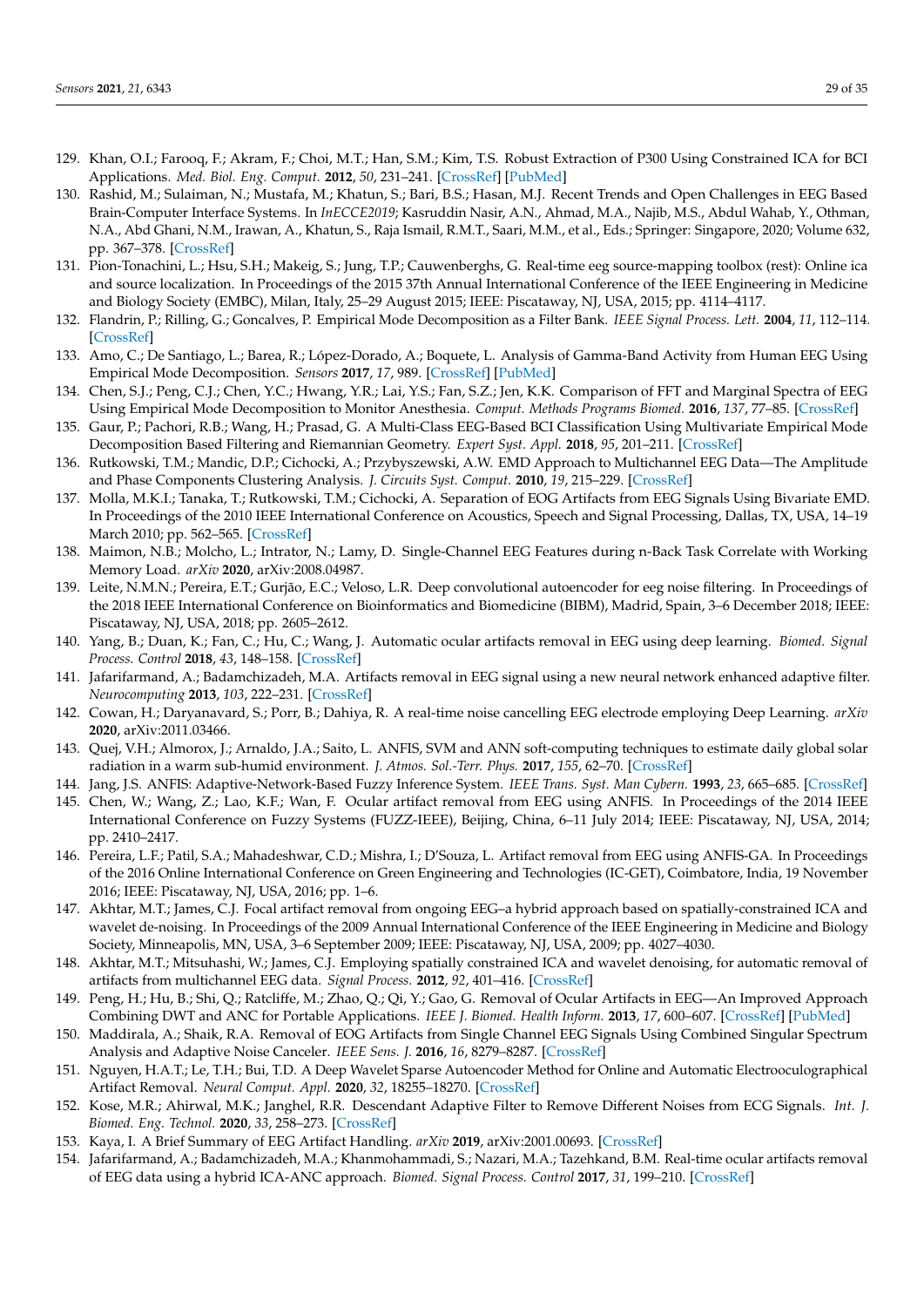- <span id="page-29-0"></span>155. Torse, D.A.; Desai, V.V. Design of Adaptive EEG Preprocessing Algorithm for Neurofeedback System. In Proceedings of the 2016 International Conference on Communication and Signal Processing (ICCSP), Melmaruvathur, India, 6–8 April 2016; pp. 392–395. [\[CrossRef\]](http://dx.doi.org/10.1109/ICCSP.2016.7754164)
- <span id="page-29-1"></span>156. Rejer, I.; Górski, P. A Multi-Filtering Algorithm for Applying ICA in a Low-Channel EEG. In *Artificial Intelligence and Soft Computing*; Rutkowski, L., Scherer, R., Korytkowski, M., Pedrycz, W., Tadeusiewicz, R., Zurada, J.M., Eds.; Springer International Publishing: Cham, Switzerland, 2019; Volume 11509, pp. 283–293. [\[CrossRef\]](http://dx.doi.org/10.1007/978-3-030-20915-5_26)
- <span id="page-29-2"></span>157. Dimitriadis, S.I.; Marimpis, A.D. Enhancing performance and bit rates in a brain–computer interface system with phase-toamplitude cross-frequency coupling: Evidences from traditional c-VEP, Fast c-VEP, and SSVEP designs. *Front. Neuroinform.* **2018**, *12*, 19. [\[CrossRef\]](http://dx.doi.org/10.3389/fninf.2018.00019) [\[PubMed\]](http://www.ncbi.nlm.nih.gov/pubmed/29867425)
- <span id="page-29-3"></span>158. Cohen, M.X. Assessing transient cross-frequency coupling in EEG data. *J. Neurosci. Methods* **2008**, *168*, 494–499. [\[CrossRef\]](http://dx.doi.org/10.1016/j.jneumeth.2007.10.012)
- <span id="page-29-4"></span>159. Knyazev, G.G.; Savostyanov, A.N.; Bocharov, A.V.; Tamozhnikov, S.S.; Kozlova, E.A.; Leto, I.V.; Slobodskaya, H.R. Cross-frequency coupling in developmental perspective. *Front. Hum. Neurosci.* **2019**, *13*, 158. [\[CrossRef\]](http://dx.doi.org/10.3389/fnhum.2019.00158)
- <span id="page-29-5"></span>160. Dimitriadis, S.I.; Laskaris, N.A.; Bitzidou, M.P.; Tarnanas, I.; Tsolaki, M.N. A novel biomarker of amnestic MCI based on dynamic cross-frequency coupling patterns during cognitive brain responses. *Front. Neurosci.* **2015**, *9*, 350. [\[CrossRef\]](http://dx.doi.org/10.3389/fnins.2015.00350) [\[PubMed\]](http://www.ncbi.nlm.nih.gov/pubmed/26539070)
- <span id="page-29-6"></span>161. Dimitriadis, S.I.; Laskaris, N.A.; Simos, P.G.; Fletcher, J.M.; Papanicolaou, A.C. Greater repertoire and temporal variability of cross-frequency coupling (CFC) modes in resting-state neuromagnetic recordings among children with reading difficulties. *Front. Hum. Neurosci.* **2016**, *10*, 163. [\[CrossRef\]](http://dx.doi.org/10.3389/fnhum.2016.00163) [\[PubMed\]](http://www.ncbi.nlm.nih.gov/pubmed/27199698)
- <span id="page-29-7"></span>162. Cohen, W.R.; Hayes-Gill, B. Influence of Maternal Body Mass Index on Accuracy and Reliability of External Fetal Monitoring Techniques. *Acta Obstet. et Gynecol. Scand.* **2014**, *93*, 590–595. [\[CrossRef\]](http://dx.doi.org/10.1111/aogs.12387)
- <span id="page-29-8"></span>163. Jirsa, V.; Müller, V. Cross-frequency coupling in real and virtual brain networks. *Front. Comput. Neurosci.* **2013**, *7*, 78. [\[CrossRef\]](http://dx.doi.org/10.3389/fncom.2013.00078)
- <span id="page-29-9"></span>164. Sakkalis, V. Review of advanced techniques for the estimation of brain connectivity measured with EEG/MEG. *Comput. Biol. Med.* **2011**, *41*, 1110–1117. [\[CrossRef\]](http://dx.doi.org/10.1016/j.compbiomed.2011.06.020)
- <span id="page-29-10"></span>165. Haufe, S.; Nikulin, V.V.; Müller, K.R.; Nolte, G. A critical assessment of connectivity measures for EEG data: A simulation study. *Neuroimage* **2013**, *64*, 120–133. [\[CrossRef\]](http://dx.doi.org/10.1016/j.neuroimage.2012.09.036)
- <span id="page-29-11"></span>166. Ullah, I.; Hussain, M.; Aboalsamh, H. An automated system for epilepsy detection using EEG brain signals based on deep learning approach. *Expert Syst. Appl.* **2018**, *107*, 61–71. [\[CrossRef\]](http://dx.doi.org/10.1016/j.eswa.2018.04.021)
- <span id="page-29-12"></span>167. Nigam, V.P.; Graupe, D. A neural-network-based detection of epilepsy. *Neurol. Res.* **2004**, *26*, 55–60. [\[CrossRef\]](http://dx.doi.org/10.1179/016164104773026534) [\[PubMed\]](http://www.ncbi.nlm.nih.gov/pubmed/14977058)
- <span id="page-29-13"></span>168. Oh, S.L.; Hagiwara, Y.; Raghavendra, U.; Yuvaraj, R.; Arunkumar, N.; Murugappan, M.; Acharya, U.R. A deep learning approach for Parkinson's disease diagnosis from EEG signals. *Neural Comput. Appl.* **2020**, *32*, 10927–10933. [\[CrossRef\]](http://dx.doi.org/10.1007/s00521-018-3689-5)
- <span id="page-29-14"></span>169. Merlin Praveena, D.; Angelin Sarah, D.; Thomas George, S. Deep learning techniques for EEG signal applications—A review. *IETE J. Res.* **2020**, 1–8. [\[CrossRef\]](http://dx.doi.org/10.1080/03772063.2020.1749143)
- <span id="page-29-15"></span>170. Guo, L.; Rivero, D.; Dorado, J.; Rabunal, J.R.; Pazos, A. Automatic epileptic seizure detection in EEGs based on line length feature and artificial neural networks. *J. Neurosci. Methods* **2010**, *191*, 101–109. [\[CrossRef\]](http://dx.doi.org/10.1016/j.jneumeth.2010.05.020) [\[PubMed\]](http://www.ncbi.nlm.nih.gov/pubmed/20595035)
- <span id="page-29-16"></span>171. Zhang, X.; Yao, L.; Wang, X.; Monaghan, J.J.; Mcalpine, D.; Zhang, Y. A survey on deep learning-based non-invasive brain signals: Recent advances and new frontiers. *J. Neural Eng.* **2020**, *18*, 031002. [\[CrossRef\]](http://dx.doi.org/10.1088/1741-2552/abc902) [\[PubMed\]](http://www.ncbi.nlm.nih.gov/pubmed/33171452)
- <span id="page-29-17"></span>172. Zhang, X.; Yao, L.; Zhang, S.; Kanhere, S.; Sheng, M.; Liu, Y. Internet of Things meets brain–computer interface: A unified deep learning framework for enabling human-thing cognitive interactivity. *IEEE Internet Things J.* **2018**, *6*, 2084–2092. [\[CrossRef\]](http://dx.doi.org/10.1109/JIOT.2018.2877786)
- <span id="page-29-18"></span>173. Islam, M.R.; Moni, M.A.; Islam, M.M.; Rashed-Al-Mahfuz, M.; Islam, M.S.; Hasan, M.K.; Hossain, M.S.; Ahmad, M.; Uddin, S.; Azad, A.; et al. Emotion Recognition From EEG Signal Focusing on Deep Learning and Shallow Learning Techniques. *IEEE Access* **2021**, *9*, 94601–94624. [\[CrossRef\]](http://dx.doi.org/10.1109/ACCESS.2021.3091487)
- <span id="page-29-19"></span>174. Luo, J.; Gao, X.; Zhu, X.; Wang, B.; Lu, N.; Wang, J. Motor Imagery EEG Classification Based on Ensemble Support Vector Learning. *Comput. Methods Programs Biomed.* **2020**, *193*, 105464. [\[CrossRef\]](http://dx.doi.org/10.1016/j.cmpb.2020.105464)
- <span id="page-29-20"></span>175. Sabeti, M.; Boostani, R.; Moradi, E. Event Related Potential (ERP) as a Reliable Biometric Indicator: A Comparative Approach. *Array* **2020**, *6*, 100026. [\[CrossRef\]](http://dx.doi.org/10.1016/j.array.2020.100026)
- <span id="page-29-21"></span>176. Markand, O.N. Basic Techniques of Evoked Potential Recording. In *Clinical Evoked Potentials*; Springer International Publishing: Cham, Switzerland, 2020; pp. 1–23. [\[CrossRef\]](http://dx.doi.org/10.1007/978-3-030-36955-2_1)
- <span id="page-29-22"></span>177. Kumar, A.; Anand, S.; Yaddanapudi, L.N. Comparison of Auditory Evoked Potential Parameters for Predicting Clinically Anaesthetized State. *Acta Anaesthesiol. Scand.* **2006**, *50*, 1139–1144. [\[CrossRef\]](http://dx.doi.org/10.1111/j.1399-6576.2006.01137.x)
- <span id="page-29-23"></span>178. Cruccu, G.; Aminoff, M.; Curio, G.; Guerit, J.; Kakigi, R.; Mauguiere, F.; Rossini, P.; Treede, R.D.; Garcia-Larrea, L. Recommendations for the Clinical Use of Somatosensory-Evoked Potentials. *Clin. Neurophysiol.* **2008**, *119*, 1705–1719. [\[CrossRef\]](http://dx.doi.org/10.1016/j.clinph.2008.03.016)
- <span id="page-29-24"></span>179. Lueders, H.; Lesser, R.P.; Hahn, J.; Dinner, D.S.; Klem, G. Cortical Somatosensory Evoked Potentials in Response to Hand Stimulation. *J. Neurosurg.* **1983**, *58*, 885–894. [\[CrossRef\]](http://dx.doi.org/10.3171/jns.1983.58.6.0885)
- <span id="page-29-25"></span>180. Cracco, R.Q.; Cracco, J.B. Somatosensory Evoked Potential in Man: Far Field Potentials. *Electroencephalogr. Clin. Neurophysiol.* **1976**, *41*, 460–466. [\[CrossRef\]](http://dx.doi.org/10.1016/0013-4694(76)90057-2)
- <span id="page-29-26"></span>181. Chiappa, K.H. (Ed.) *Evoked Potentials in Clinical Medicine*, 3rd ed.; Lippincott-Raven: Philadelphia, PA, USA, 1997.
- <span id="page-29-27"></span>182. Najarian, K. *Biomedical Signal and Image Processing*; Taylor & Francis: Abingdon, UK, 2016.
- <span id="page-29-28"></span>183. Cook, M.L.; Varela, R.A.; Goldstein, J.D.; McCulloch, S.D.; Bossart, G.D.; Finneran, J.J.; Houser, D.; Mann, D.A. Beaked whale auditory evoked potential hearing measurements. *J. Comp. Physiol. A* **2006**, *192*, 489–495. [\[CrossRef\]](http://dx.doi.org/10.1007/s00359-005-0086-1) [\[PubMed\]](http://www.ncbi.nlm.nih.gov/pubmed/16453118)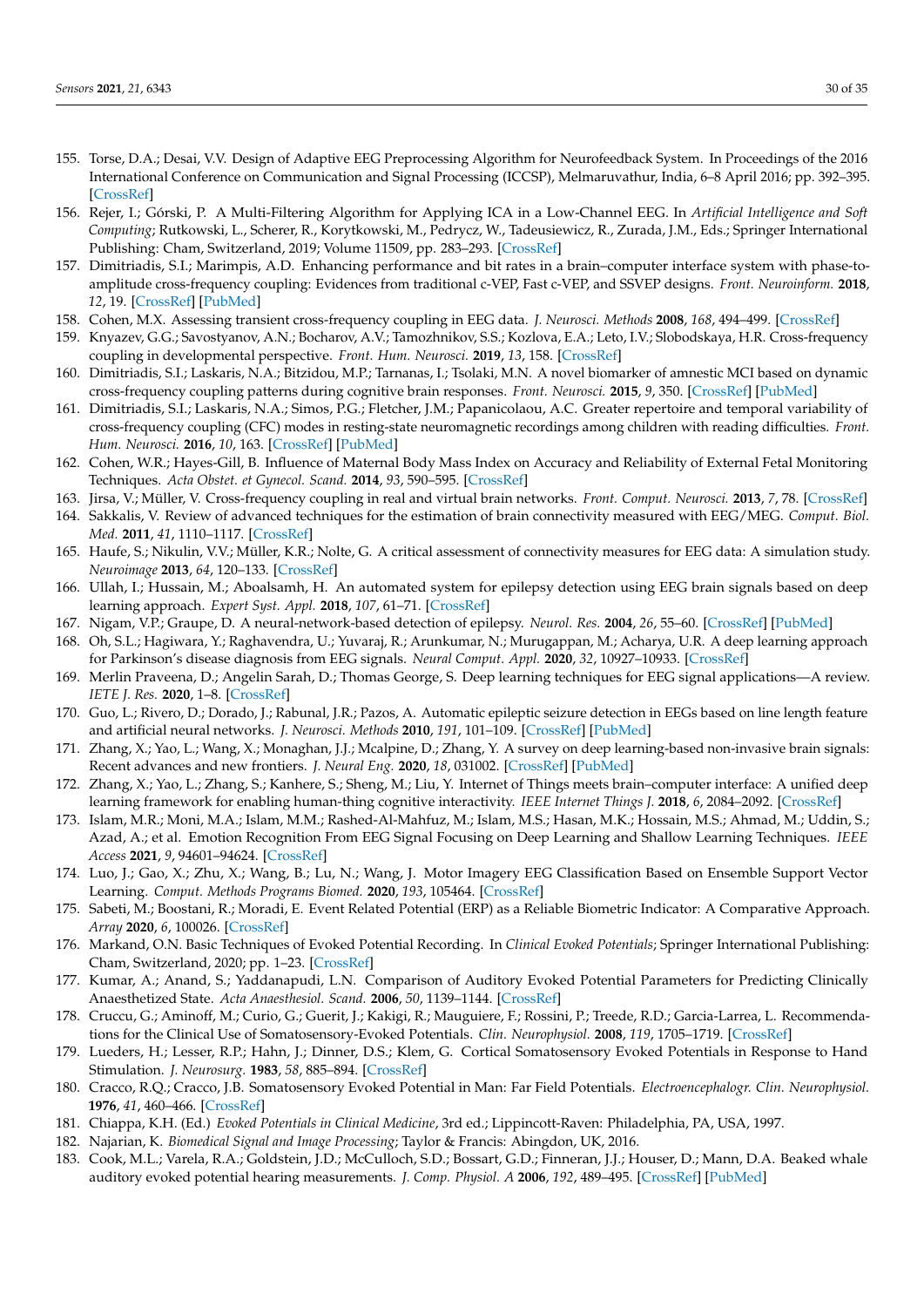- 184. Borges, L.R.; Donadon, C.; Sanfins, M.D.; Valente, J.P.; Paschoal, J.R.; Colella-Santos, M.F. The effects of otitis media with effusion on the measurement of auditory evoked potentials. *Int. J. Pediatr. Otorhinolaryngol.* **2020**, *133*, 109978. [\[CrossRef\]](http://dx.doi.org/10.1016/j.ijporl.2020.109978) [\[PubMed\]](http://www.ncbi.nlm.nih.gov/pubmed/32179206)
- <span id="page-30-0"></span>185. Saha, S.; Mamun, K.A.; Ahmed, K.I.U.; Mostafa, R.; Naik, G.R.; Darvishi, S.; Khandoker, A.H.; Baumert, M. Progress in Brain Computer Interface: Challenges and Potentials. *Front. Syst. Neurosci.* **2021**, *15*, 4. [\[CrossRef\]](http://dx.doi.org/10.3389/fnsys.2021.578875)
- <span id="page-30-1"></span>186. Welschehold, S.; Boor, S.; Reuland, K.; Thömke, F.; Kerz, T.; Reuland, A.; Beyer, C.; Gartenschläger, M.; Wagner, W.; Giese, A.; et al. Technical Aids in the Diagnosis of Brain Death. *Dtsch. Aerzteblatt Online* **2012**, *109*, 624. [\[CrossRef\]](http://dx.doi.org/10.3238/arztebl.2012.0624)
- <span id="page-30-2"></span>187. Picton, T.W. *Human Auditory Evoked Potentials*; Plural Pub: San Diego, CA, USA, 2010.
- <span id="page-30-3"></span>188. Capitanio, L.; Jensen, E.W.; Filligoi, G.C.; Makovec, B.; Gagliardi, M.; Henneberg, S.W.; Lindholm, P.; Cerutti, S. On-Line Analysis of AEP and EEG for Monitoring Depth of Anaesthesia. *Methods Inf. Med.* **1997**, *36*, 311–314. [\[CrossRef\]](http://dx.doi.org/10.1055/s-0038-1636873)
- <span id="page-30-4"></span>189. Arden, G.B. *Recent Advances in Visual Sciences: The Visual Evoked Response in Ophthalmology*; SAGE Publications: Thousand Oaks, CA, USA, 1973.
- <span id="page-30-5"></span>190. Cammann, R. Use of Visual Evoked Potentials in Neurology—A Review. I. *Zentralblatt Fur Neurochir.* **1985**, *46*, 52.
- <span id="page-30-6"></span>191. Rajbhandari Pandey, K.; Panday, D.R.; Limbu, N.; Shah, B.; Agarwal, K. Effect of Smoking on Visual Evoked Potential (VEP) and Visual Reaction Time (VRT). *Asian J. Med Sci.* **2020**, *11*, 9–13. [\[CrossRef\]](http://dx.doi.org/10.3126/ajms.v11i2.26689)
- <span id="page-30-7"></span>192. Lesiakowski, P.; Lubiński, W.; Zwierko, T. Analysis of the Relationship Between Training Experience and Visual Sensory Functions in Athletes from Different Sports. *Pol. J. Sport Tour.* **2017**, *24*, 110–114. [\[CrossRef\]](http://dx.doi.org/10.1515/pjst-2017-0012)
- <span id="page-30-8"></span>193. Jung, T.P.; Makeig, S.; Westerfield, M.; Townsend, J.; Courchesne, E.; Sejnowski, T.J. Analysis and Visualization of Single-Trial Event-Related Potentials. *Hum. Brain Mapp.* **2001**, *14*, 166–185. [\[CrossRef\]](http://dx.doi.org/10.1002/hbm.1050) [\[PubMed\]](http://www.ncbi.nlm.nih.gov/pubmed/11559961)
- <span id="page-30-10"></span>194. Handy, T.C. (Ed.) *Event-Related Potentials: A Methods Handbook*; MIT Press: Cambridge, MA, USA, 2005.
- <span id="page-30-9"></span>195. Kropotov, J.D. *Quantitative EEG, Event-Related Potentials and Neurotherapy*, 1st ed.; Elsevier, Academic Press: Amsterdam, The Netherlands, 2009.
- <span id="page-30-11"></span>196. Alvarenga, K.F.; Amorim, R.B.; Agostinho-Pesse, R.S.; Costa, O.A.; Nascimento, L.T.; Bevilacqua, M.C. Speech Perception and Cortical Auditory Evoked Potentials in Cochlear Implant Users with Auditory Neuropathy Spectrum Disorders. *Int. J. Pediatr. Otorhinolaryngol.* **2012**, *76*, 1332–1338. [\[CrossRef\]](http://dx.doi.org/10.1016/j.ijporl.2012.06.001) [\[PubMed\]](http://www.ncbi.nlm.nih.gov/pubmed/22796193)
- <span id="page-30-12"></span>197. Berman, S.; Backner, Y.; Krupnik, R.; Paul, F.; Petrou, P.; Karussis, D.; Levin, N.; Mezer, A.A. Conduction Delays in the Visual Pathways of Progressive Multiple Sclerosis Patients Covary with Brain Structure. *NeuroImage* **2020**, *221*, 117204. [\[CrossRef\]](http://dx.doi.org/10.1016/j.neuroimage.2020.117204)
- 198. Abed, D.K.; Almezel, F.; Al-Salem, Y.; Almuhanna, D.; Algharib, N.; Aldawood, F.; Albeladi, Q.; Kamal, A.; Abduljabbar, O. The Correlation between the Clinical, Radiological and Visual Evoke Potential Findings in Multiple Sclerosis Patients. *Bahrain Med Bull.* **2020**, *42*, 107–109.
- <span id="page-30-13"></span>199. Ford, H. Clinical Presentation and Diagnosis of Multiple Sclerosis. *Clin. Med.* **2020**, *20*, 380–383. [\[CrossRef\]](http://dx.doi.org/10.7861/clinmed.2020-0292) [\[PubMed\]](http://www.ncbi.nlm.nih.gov/pubmed/32675142)
- <span id="page-30-14"></span>200. Kook, H.; Gupta, L.; Kota, S.; Molfese, D.; Lyytinen, H. An Offline/Real-Time Artifact Rejection Strategy to Improve the Classification of Multi-Channel Evoked Potentials. *Pattern Recognit.* **2008**, *41*, 1985–1996. [\[CrossRef\]](http://dx.doi.org/10.1016/j.patcog.2007.09.001)
- <span id="page-30-15"></span>201. Fatourechi, M.; Bashashati, A.; Ward, R.K.; Birch, G.E. EMG and EOG Artifacts in Brain Computer Interface Systems: A Survey. *Clin. Neurophysiol.* **2007**, *118*, 480–494. [\[CrossRef\]](http://dx.doi.org/10.1016/j.clinph.2006.10.019) [\[PubMed\]](http://www.ncbi.nlm.nih.gov/pubmed/17169606)
- <span id="page-30-16"></span>202. Ponton, C.W.; Don, M.; Waring, M.D.; Eggermont, J.J.; Masuda, A. Spatio-Temporal Source Modeling of Evoked Potentials to Acoustic and Cochlear Implant Stimulation. *Electroencephalogr. Clin. Neurophysiol. Potentials Sect.* **1993**, *88*, 478–493. [\[CrossRef\]](http://dx.doi.org/10.1016/0168-5597(93)90037-P)
- <span id="page-30-17"></span>203. Legatt, A.D. Artifacts in Evoked Potential Recordings. In *Atlas of Artifacts in Clinical Neurophysiology*; Tatum, W.O., Ed.; Springer Publishing Company: New York, NY, USA, 2018. [\[CrossRef\]](http://dx.doi.org/10.1891/9780826169358.0012)
- <span id="page-30-18"></span>204. Gilley, P.M.; Sharma, A.; Dorman, M.; Finley, C.C.; Panch, A.S.; Martin, K. Minimization of Cochlear Implant Stimulus Artifact in Cortical Auditory Evoked Potentials. *Clin. Neurophysiol.* **2006**, *117*, 1772–1782. [\[CrossRef\]](http://dx.doi.org/10.1016/j.clinph.2006.04.018) [\[PubMed\]](http://www.ncbi.nlm.nih.gov/pubmed/16807102)
- 205. Al-ani, T.; Cazettes, F.; Palfi, S.; Lefaucheur, J.P. Automatic Removal of High-Amplitude Stimulus Artefact from Neuronal Signal Recorded in the Subthalamic Nucleus. *J. Neurosci. Methods* **2011**, *198*, 135–146. [\[CrossRef\]](http://dx.doi.org/10.1016/j.jneumeth.2011.03.022)
- <span id="page-30-19"></span>206. Beer, N.A.M.; Velde, M.; Cluitmans, P.J.M. Clinical Evaluation of a Method for Automatic Detection and Removal of Artifacts in Auditory Evoked Potential Monitoring. *J. Clin. Monit.* **1995**, *11*, 381–391. [\[CrossRef\]](http://dx.doi.org/10.1007/BF01616744)
- <span id="page-30-20"></span>207. Chrapka, P. Advances in EP and ERP Signal Processing. Ph.D. Thesis, McMaster University, Hamilton, ON, Canada, 2018.
- 208. De Bruin, H.; Archambeault, M.; Hasey, G. Recording EEG During Repetitive Trans-Cranial Magnetic Stimulation. In Proceedings of the International Conference on Bio-Inspired Systems and Signal Processing, Porto, Portugal, 14–17 January 2009; pp. 265–272. [\[CrossRef\]](http://dx.doi.org/10.5220/0001534102650272)
- 209. Brodie, B.T.; Koeman, H. Sample and Hold Circuit. U.S. Patent 4,302,689, 26 January 1981.
- 210. Freeman, J.A. An Electronic Stimulus Artifact Suppressor. *Electroencephalogr. Clin. Neurophysiol.* **1971**, *31*, 170–172. [\[CrossRef\]](http://dx.doi.org/10.1016/0013-4694(71)90188-X)
- 211. Roby, R.J.; Lettich, E. A Simplified Circuit for Stimulus Artifact Suppression. *Electroencephalogr. Clin. Neurophysiol.* **1975**, *39*, 85–87. [\[CrossRef\]](http://dx.doi.org/10.1016/0013-4694(75)90130-3)
- 212. Babb, T.L.; Mariani, E.; Strain, G.M.; Lieb, J.P.; Soper, H.V.; Crandall, P.H. A Sample and Hold Amplifier System for Stimulus Artifact Suppression. *Electroencephalogr. Clin. Neurophysiol.* **1978**, *44*, 528–531. [\[CrossRef\]](http://dx.doi.org/10.1016/0013-4694(78)90038-X)
- <span id="page-30-21"></span>213. Peper, A.; Grimbergen, C.A. EEG Measurement During Electrical Stimulation. *IEEE Trans. Biomed. Eng.* **1983**, *BME-30*, 231–233. [\[CrossRef\]](http://dx.doi.org/10.1109/TBME.1983.325224) [\[PubMed\]](http://www.ncbi.nlm.nih.gov/pubmed/6602758)
- <span id="page-30-22"></span>214. Heffer, L.F.; Fallon, J.B. A Novel Stimulus Artifact Removal Technique for High-Rate Electrical Stimulation. *J. Neurosci. Methods* **2008**, *170*, 277–284. [\[CrossRef\]](http://dx.doi.org/10.1016/j.jneumeth.2008.01.023) [\[PubMed\]](http://www.ncbi.nlm.nih.gov/pubmed/18339428)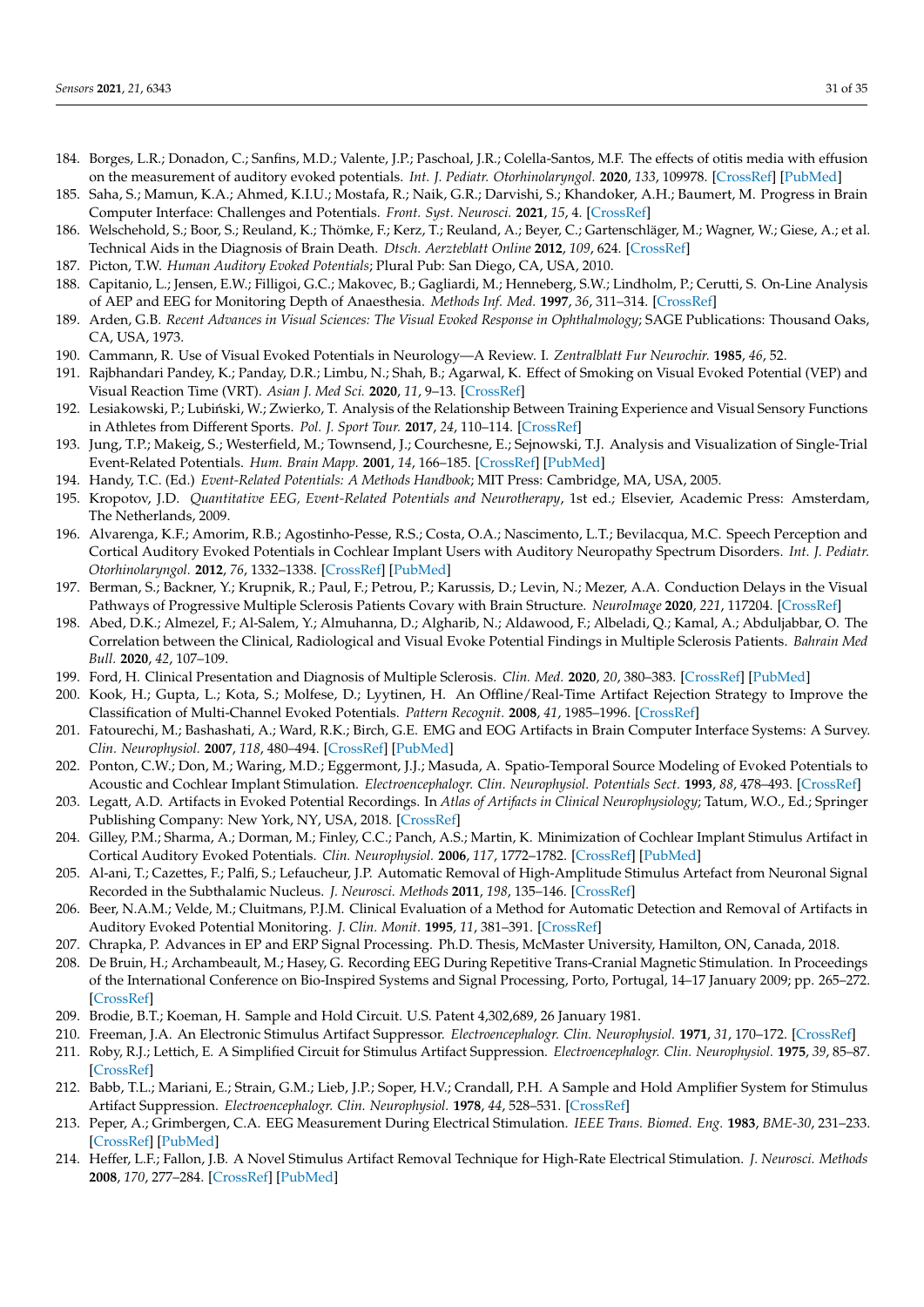- <span id="page-31-0"></span>215. Schoenecker, M.C.; Bonham, B.H. Fast Stimulus Artifact Recovery in a Multichannel Neural Recording System. In Proceedings of the 2008 IEEE Biomedical Circuits and Systems Conference, Baltimore, MD, USA, 20–22 November 2008; pp. 253–256. [\[CrossRef\]](http://dx.doi.org/10.1109/BIOCAS.2008.4696922)
- <span id="page-31-1"></span>216. Chiappa, K.H.; Ropper, A.H. Evoked Potentials in Clinical Medicine. *N. Engl. J. Med.* **1982**, *306*, 1140–1150. [\[CrossRef\]](http://dx.doi.org/10.1056/NEJM198205133061904)
- <span id="page-31-2"></span>217. Cao, T.; Wan, F.; Wong, C.; da Cruz, J.; Hu, Y. Objective Evaluation of Fatigue by EEG Spectral Analysis in Steady-State Visual Evoked Potential-Based Brain-Computer Interfaces. *BioMed. Eng. OnLine* **2014**, *13*, 28. [\[CrossRef\]](http://dx.doi.org/10.1186/1475-925X-13-28) [\[PubMed\]](http://www.ncbi.nlm.nih.gov/pubmed/24621009)
- <span id="page-31-3"></span>218. Somers, B.; Francart, T.; Bertrand, A. A Generic EEG Artifact Removal Algorithm Based on the Multi-Channel Wiener Filter. *J. Neural Eng.* **2018**, *15*, 036007. [\[CrossRef\]](http://dx.doi.org/10.1088/1741-2552/aaac92) [\[PubMed\]](http://www.ncbi.nlm.nih.gov/pubmed/29393057)
- 219. Wang, T.; Özdamar, Ö.; Bohórquez, J.; Shen, Q.; Cheour, M. Wiener Filter Deconvolution of Overlapping Evoked Potentials. *J. Neurosci. Methods* **2006**, *158*, 260–270. [\[CrossRef\]](http://dx.doi.org/10.1016/j.jneumeth.2006.05.023)
- 220. Cichocki, A.; Gharieb, R.; Hoya, T. Efficient Extraction of Evoked Potentials by Combination of Wiener Filtering and Subspace Methods. In Proceedings of the 2001 IEEE International Conference on Acoustics, Speech, and Signal Processing (Cat. No.01CH37221), Salt Lake City, UT, USA, 7–11 May 2001; Volume 5, pp. 3117–3120. [\[CrossRef\]](http://dx.doi.org/10.1109/ICASSP.2001.940318)
- 221. Paul, J.; Luft, A.; Hanley, D.; Thakor, N. Coherence-Weighted Wiener Filtering of Somatosensory Evoked Potentials. *IEEE Trans. Biomed. Eng.* **2001**, *48*, 1483–1488. [\[CrossRef\]](http://dx.doi.org/10.1109/10.966608)
- 222. Lin, B.S.; Lin, B.S.; Chong, F.C.; Lai, F. Adaptive Filtering of Evoked Potentials Using Higher-Order Adaptive Signal Enhancer with Genetic-Type Variable Step-Size Prefilter. *Med. Biol. Eng. Comput.* **2005**, *43*, 638–647. [\[CrossRef\]](http://dx.doi.org/10.1007/BF02351038)
- <span id="page-31-4"></span>223. Ahirwal, M.K.; Kumar, A.; Singh, G.K. Adaptive Filtering of EEG/ERP through Noise Cancellers Using an Improved PSO Algorithm. *Swarm Evol. Comput.* **2014**, *14*, 76–91. [\[CrossRef\]](http://dx.doi.org/10.1016/j.swevo.2013.10.001)
- <span id="page-31-5"></span>224. Dien, J. Addressing Misallocation of Variance in Principal Components Analysis of Event-Related Potentials. *Brain Topogr.* **1998**, *11*, 43–55.:1022218503558. [\[CrossRef\]](http://dx.doi.org/10.1023/A:1022218503558) [\[PubMed\]](http://www.ncbi.nlm.nih.gov/pubmed/9758391)
- <span id="page-31-6"></span>225. Quian Quiroga, R. Obtaining Single Stimulus Evoked Potentials with Wavelet Denoising. *Phys. D Nonlinear Phenom.* **2000**, *145*, 278–292. [\[CrossRef\]](http://dx.doi.org/10.1016/S0167-2789(00)00116-0)
- <span id="page-31-7"></span>226. Quian Quiroga, R.; van Luijtelaar, E. Habituation and Sensitization in Rat Auditory Evoked Potentials: A Single-Trial Analysis with Wavelet Denoising. *Int. J. Psychophysiol.* **2002**, *43*, 141–153. [\[CrossRef\]](http://dx.doi.org/10.1016/S0167-8760(01)00157-X)
- <span id="page-31-8"></span>227. Quiroga, R.; Garcia, H. Single-Trial Event-Related Potentials with Wavelet Denoising. *Clin. Neurophysiol.* **2003**, *114*, 376–390. [\[CrossRef\]](http://dx.doi.org/10.1016/S1388-2457(02)00365-6)
- <span id="page-31-9"></span>228. Ahmadi, M.; Quian Quiroga, R. Automatic Denoising of Single-Trial Evoked Potentials. *NeuroImage* **2013**, *66*, 672–680. [\[CrossRef\]](http://dx.doi.org/10.1016/j.neuroimage.2012.10.062)
- <span id="page-31-10"></span>229. Shapiro, J.M. Embedded Image Coding Using Zerotrees of Wavelet Coefficients. In *Wavelet Image and Video Compression*; Topiwala, P.N., Ed.; Kluwer Academic Publishers: Boston, MA, USA, 2002; Volume 450, pp. 123–155. [\[CrossRef\]](http://dx.doi.org/10.1007/0-306-47043-8_8)
- <span id="page-31-11"></span>230. Wang, Z.; Maier, A.; Leopold, D.A.; Logothetis, N.K.; Liang, H. Single-Trial Evoked Potential Estimation Using Wavelets. *Comput. Biol. Med.* **2007**, *37*, 463–473. [\[CrossRef\]](http://dx.doi.org/10.1016/j.compbiomed.2006.08.011) [\[PubMed\]](http://www.ncbi.nlm.nih.gov/pubmed/16987507)
- <span id="page-31-12"></span>231. Iyer, D.; Zouridakis, G. Single-Trial Evoked Potential Estimation: Comparison between Independent Component Analysis and Wavelet Denoising. *Clin. Neurophysiol.* **2007**, *118*, 495–504. [\[CrossRef\]](http://dx.doi.org/10.1016/j.clinph.2006.10.024)
- <span id="page-31-13"></span>232. Zouridakis, G.; Iyer, D. Comparison between ICA and Wavelet-Based Denoising of Single-Trial Evoked Potentials. In Proceedings of the 26th Annual International Conference of the IEEE Engineering in Medicine and Biology Society, San Francisco, CA, USA, 1–5 September 2004; Volume 3, pp. 87–90. [\[CrossRef\]](http://dx.doi.org/10.1109/IEMBS.2004.1403097)
- <span id="page-31-14"></span>233. Lee, P.L.; Hsieh, J.C.; Wu, C.H.; Shyu, K.K.; Chen, S.S.; Yeh, T.C.; Wu, Y.T. The Brain Computer Interface Using Flash Visual Evoked Potential and Independent Component Analysis. *Ann. Biomed. Eng.* **2006**, *34*, 1641–1654. [\[CrossRef\]](http://dx.doi.org/10.1007/s10439-006-9175-8) [\[PubMed\]](http://www.ncbi.nlm.nih.gov/pubmed/17029033)
- <span id="page-31-15"></span>234. Patidar, U.; Zouridakis, G. A Hybrid Algorithm for Artifact Rejection in EEG Recordings Based on Iterative ICA and Fuzzy Clustering. In Proceedings of the 2008 30th Annual International Conference of the IEEE Engineering in Medicine and Biology Society, Vancouver, BC, Canada, 20–25 August 2008; pp. 50–53. [\[CrossRef\]](http://dx.doi.org/10.1109/IEMBS.2008.4649088)
- <span id="page-31-16"></span>235. Palaniappan, R.; Ravi, K. Improving Visual Evoked Potential Feature Classification for Person Recognition Using PCA and Normalization. *Pattern Recognit. Lett.* **2006**, *27*, 726–733. [\[CrossRef\]](http://dx.doi.org/10.1016/j.patrec.2005.10.020)
- <span id="page-31-17"></span>236. Palaniappan, R.; Anandan, S.; Raveendran, P. Two Level PCA to Reduce Noise and EEG from Evoked Potential Signals. In Proceedings of the 7th International Conference on Control, Automation, Robotics and Vision, Singapore, 2–5 December 2002; Volume 3, pp. 1688–1693. [\[CrossRef\]](http://dx.doi.org/10.1109/ICARCV.2002.1235029)
- <span id="page-31-18"></span>237. Mowla, M.R.; Ng, S.C.; Zilany, M.S.A.; Paramesran, R. Single-Trial Evoked Potential Estimation Using Iterative Principal Component Analysis. *IEEE Sens. J.* **2016**, *16*, 6955–6960. [\[CrossRef\]](http://dx.doi.org/10.1109/JSEN.2016.2591582)
- <span id="page-31-19"></span>238. Hu, L.; Mouraux, A.; Hu, Y.; Iannetti, G. A Novel Approach for Enhancing the Signal-to-Noise Ratio and Detecting Automatically Event-Related Potentials (ERPs) in Single Trials. *NeuroImage* **2010**, *50*, 99–111. [\[CrossRef\]](http://dx.doi.org/10.1016/j.neuroimage.2009.12.010) [\[PubMed\]](http://www.ncbi.nlm.nih.gov/pubmed/20004255)
- <span id="page-31-20"></span>239. Zou, L.; Zhang, Y.; Yang, L.T.; Zhou, R. Single-Trial Evoked Potentials Study by Combining Wavelet Denoising and Principal Component Analysis Methods. *J. Clin. Neurophysiol.* **2010**, *27*, 17–24. [\[CrossRef\]](http://dx.doi.org/10.1097/WNP.0b013e3181c9b29a)
- <span id="page-31-21"></span>240. Wang, D.D.; Chen, W.; Starr, P.A.; de Hemptinne, C. Local Field Potentials and ECoG. In *Stereotactic and Functional Neurosurgery*; Pouratian, N.; Sheth, S.A., Eds.; Springer International Publishing: Cham, Switzerland, 2020; pp. 107–117. [\[CrossRef\]](http://dx.doi.org/10.1007/978-3-030-34906-6_9)
- <span id="page-31-22"></span>241. Nakasatp, N.; Levesque, M.F.; Barth, D.S.; Baumgartner, C.; Rogers, R.L.; Sutherling, W.W. Comparisons of MEG, EEG, and ECoG Source Localization in Neocortical Partial Epilepsy in Humans. *Electroencephalogr. Clin. Neurophysiol.* **1994**, *91*, 171–178. [\[CrossRef\]](http://dx.doi.org/10.1016/0013-4694(94)90067-1)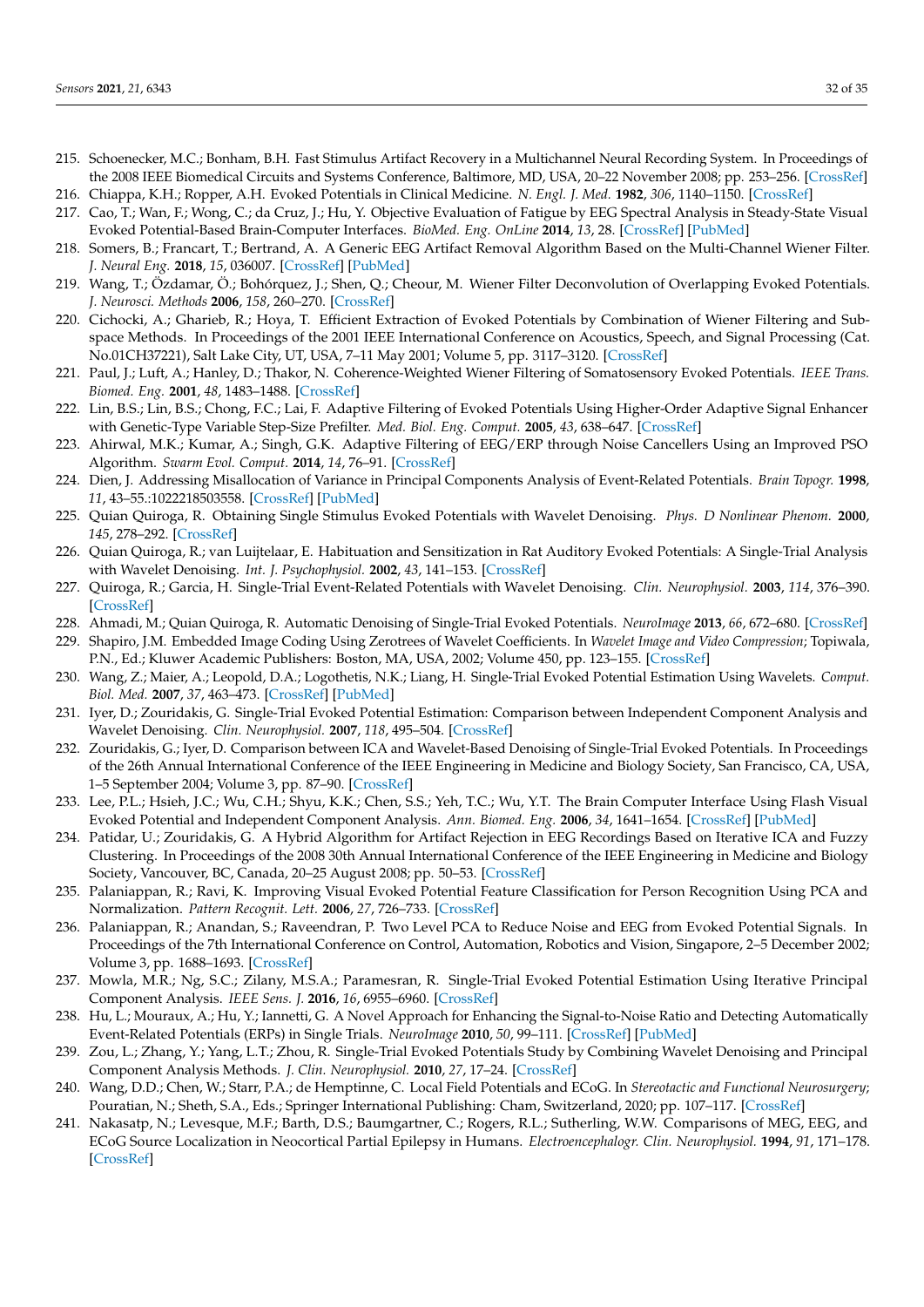- <span id="page-32-0"></span>242. RaviPrakash, H.; Korostenskaja, M.; Castillo, E.M.; Lee, K.H.; Salinas, C.M.; Baumgartner, J.; Anwar, S.M.; Spampinato, C.; Bagci, U. Deep Learning Provides Exceptional Accuracy to ECoG-Based Functional Language Mapping for Epilepsy Surgery. *Front. Neurosci.* **2020**, *14*, 409. [\[CrossRef\]](http://dx.doi.org/10.3389/fnins.2020.00409)
- <span id="page-32-1"></span>243. Hashiguchi, K.; Morioka, T.; Yoshida, F.; Miyagi, Y.; Nagata, S.; Sakata, A.; Sasaki, T. Correlation between Scalp-Recorded Electroencephalographic and Electrocorticographic Activities during Ictal Period. *Seizure* **2007**, *16*, 238–247. [\[CrossRef\]](http://dx.doi.org/10.1016/j.seizure.2006.12.010)
- <span id="page-32-2"></span>244. Asano, E.; Juhasz, C.; Shah, A.; Muzik, O.; Chugani, D.C.; Shah, J.; Sood, S.; Chugani, H.T. Origin and Propagation of Epileptic Spasms Delineated on Electrocorticography. *Epilepsia* **2005**, *46*, 1086–1097. [\[CrossRef\]](http://dx.doi.org/10.1111/j.1528-1167.2005.05205.x) [\[PubMed\]](http://www.ncbi.nlm.nih.gov/pubmed/16026561)
- <span id="page-32-3"></span>245. Logothetis, N.K. The Underpinnings of the BOLD Functional Magnetic Resonance Imaging Signal. *J. Neurosci.* **2003**, *23*, 3963–3971. [\[CrossRef\]](http://dx.doi.org/10.1523/JNEUROSCI.23-10-03963.2003) [\[PubMed\]](http://www.ncbi.nlm.nih.gov/pubmed/12764080)
- <span id="page-32-4"></span>246. Ulbert, I.; Halgren, E.; Heit, G.; Karmos, G. Multiple Microelectrode-Recording System for Human Intracortical Applications. *J. Neurosci. Methods* **2001**, *106*, 69–79. [\[CrossRef\]](http://dx.doi.org/10.1016/S0165-0270(01)00330-2)
- <span id="page-32-5"></span>247. van't Klooster, M.A.; van Klink, N.E.; Zweiphenning, W.J.; Leijten, F.S.; Zelmann, R.; Ferrier, C.H.; van Rijen, P.C.; Otte, W.M.; Braun, K.P.; Huiskamp, G.J.; et al. Tailoring Epilepsy Surgery with Fast Ripples in the Intraoperative Electrocorticogram: Tailoring Epilepsy Surgery With Fast Ripples. *Ann. Neurol.* **2017**, *81*, 664–676. [\[CrossRef\]](http://dx.doi.org/10.1002/ana.24928) [\[PubMed\]](http://www.ncbi.nlm.nih.gov/pubmed/28380659)
- <span id="page-32-6"></span>248. Sellers, K.K.; Schuerman, W.L.; Dawes, H.E.; Chang, E.F.; Leonard, M.K. Comparison of Common Artifact Rejection Methods Applied to Direct Cortical and Peripheral Stimulation in Human ECoG. In Proceedings of the 2019 9th International IEEE/EMBS Conference on Neural Engineering (NER), San Francisco, CA, USA, 20–23 March 2019; pp. 77–80. [\[CrossRef\]](http://dx.doi.org/10.1109/NER.2019.8716980)
- <span id="page-32-7"></span>249. Caldwell, D.J.; Cronin, J.A.; Rao, R.P.N.; Collins, K.L.; Weaver, K.E.; Ko, A.L.; Ojemann, J.G.; Kutz, J.N.; Brunton, B.W. Signal Recovery from Stimulation Artifacts in Intracranial Recordings with Dictionary Learning. *J. Neural Eng.* **2020**, *17*, 026023. [\[CrossRef\]](http://dx.doi.org/10.1088/1741-2552/ab7a4f)
- <span id="page-32-8"></span>250. Schweigmann, M.; Koch, K.P.; Auler, F.; Kirchhoff, F. Improving Electrocorticograms of Awake and Anaesthetized Mice Using Wavelet Denoising. *Curr. Dir. Biomed. Eng.* **2018**, *4*, 469–472. [\[CrossRef\]](http://dx.doi.org/10.1515/cdbme-2018-0112)
- <span id="page-32-9"></span>251. Freeman, W.J.; Rogers, L.J.; Holmes, M.D.; Silbergeld, D.L. Spatial Spectral Analysis of Human Electrocorticograms Including the Alpha and Gamma Bands. *J. Neurosci. Methods* **2000**, *95*, 111–121. [\[CrossRef\]](http://dx.doi.org/10.1016/S0165-0270(99)00160-0)
- <span id="page-32-10"></span>252. Deeb, S.E. Analysis of Globus Pallidus Local Field Potentials and Electrocorticograms of Patients Diagnosed with Parkinson's Disease—ProQuest. Ph.D. Thesis, San Diego State University, San Diego, CA, USA, 2019.
- <span id="page-32-11"></span>253. Chen, Z.; Huang, L.; Shen, Y.; Wang, J.; Zhao, R.; Dai, J. A New Algorithm for Classification of Ictal and Pre-Ictal Epilepsy ECoG Using MI and SVM. In Proceedings of the 2017 International Conference on Signals and Systems (ICSigSys), Bali, Indonesia, 16–18 May 2017; pp. 212–216. [\[CrossRef\]](http://dx.doi.org/10.1109/ICSIGSYS.2017.7967043)
- <span id="page-32-12"></span>254. Hossain, G.; Myers, M.H.; Kozma, R. Study of Phase Relationships in ECoG Signals Using Hilbert-Huang Transforms. In *Advances in Brain Inspired Cognitive Systems*; Hutchison, D., Kanade, T., Kittler, J., Kleinberg, J.M., Mattern, F., Mitchell, J.C., Naor, M., Nierstrasz, O., Pandu Rangan, C., Steffen, B., et al., Eds.; Springer: Berlin/Heidelberg, Germany, 2012; Volume 7366, pp. 174–182. [\[CrossRef\]](http://dx.doi.org/10.1007/978-3-642-31561-9_19)
- <span id="page-32-13"></span>255. Seo, J.H.; Tsuda, I.; Lee, Y.J.; Ikeda, A.; Matsuhashi, M.; Matsumoto, R.; Kikuchi, T.; Kang, H. Pattern Recognition in Epileptic EEG Signals via Dynamic Mode Decomposition. *Mathematics* **2020**, *8*, 481. [\[CrossRef\]](http://dx.doi.org/10.3390/math8040481)
- <span id="page-32-14"></span>256. Ince, N.F.; Goksu, F.; Tewfik, A.H. An ECoG Based Brain Computer Interface with Spatially Adapted Time-Frequency Patterns. In Proceedings of the 2008 International Conference on Bio-Inspired Systems and Signal Processing (BIOSIGNALS 2008), Funchal, Madeira—Portugal, 28–31 January 2008; pp. 132–139.
- <span id="page-32-15"></span>257. Herff, C.; Krusienski, D.J.; Kubben, P. The potential of stereotactic-EEG for brain-computer interfaces: Current progress and future directions. *Front. Neurosci.* **2020**, *14*, 123. [\[CrossRef\]](http://dx.doi.org/10.3389/fnins.2020.00123) [\[PubMed\]](http://www.ncbi.nlm.nih.gov/pubmed/32174810)
- <span id="page-32-17"></span>258. Guenot, M.; Isnard, J.; Ryvlin, P.; Fischer, C.; Ostrowsky, K.; Mauguiere, F.; Sindou, M. Neurophysiological monitoring for epilepsy surgery: The Talairach SEEG method. *Stereotact. Funct. Neurosurg.* **2001**, *77*, 29–32. [\[CrossRef\]](http://dx.doi.org/10.1159/000064595)
- 259. Bartolomei, F.; Lagarde, S.; Wendling, F.; McGonigal, A.; Jirsa, V.; Guye, M.; Bénar, C. Defining epileptogenic networks: Contribution of SEEG and signal analysis. *Epilepsia* **2017**, *58*, 1131–1147. [\[CrossRef\]](http://dx.doi.org/10.1111/epi.13791)
- <span id="page-32-16"></span>260. Mullin, J.P.; Shriver, M.; Alomar, S.; Najm, I.; Bulacio, J.; Chauvel, P.; Gonzalez-Martinez, J. Is SEEG safe? A systematic review and meta-analysis of stereo-electroencephalography—Related complications. *Epilepsia* **2016**, *57*, 386–401. [\[CrossRef\]](http://dx.doi.org/10.1111/epi.13298) [\[PubMed\]](http://www.ncbi.nlm.nih.gov/pubmed/26899389)
- <span id="page-32-18"></span>261. Gordon, E.; Konopka, L.M. EEG databases in research and clinical practice: Current status and future directions. *Clin. EEG Neurosci.* **2005**, *36*, 53. [\[CrossRef\]](http://dx.doi.org/10.1177/155005940503600203)
- <span id="page-32-19"></span>262. Agarwal, M. EEG Databases—GitHub Repository. 2021. Available online: <https://github.com/meagmohit/EEG-Datasets> (accessed on 14 June 2021).
- <span id="page-32-20"></span>263. Van Horn, J.D.; Grafton, S.T.; Rockmore, D.; Gazzaniga, M.S. Sharing neuroimaging studies of human cognition. *Nat. Neurosci.* **2004**, *7*, 473–481. [\[CrossRef\]](http://dx.doi.org/10.1038/nn1231)
- <span id="page-32-21"></span>264. Physionet—Data Base. 2021. Available online: <https://physionet.org> (accessed on 12 April 2021).
- <span id="page-32-22"></span>265. Goldberger, A.L.; Amaral, L.A.N.; Glass, L.; Hausdorff, J.M.; Ivanov, P.C.; Mark, R.G.; Mietus, J.E.; Moody, G.B.; Peng, C.K.; Stanley, H.E. PhysioBank, PhysioToolkit, and PhysioNet: Components of a New Research Resource for Complex Physiologic Signals. *Circulation* **2000**, *101*, e215–e220. [\[CrossRef\]](http://dx.doi.org/10.1161/01.CIR.101.23.e215)
- <span id="page-32-23"></span>266. Sweeney, K.T.; Ayaz, H.; Ward, T.E.; Izzetoglu, M.; McLoone, S.F.; Onaral, B. A methodology for validating artifact removal techniques for physiological signals. *IEEE Trans. Inf. Technol. Biomed.* **2012**, *16*, 918–926. [\[CrossRef\]](http://dx.doi.org/10.1109/TITB.2012.2207400) [\[PubMed\]](http://www.ncbi.nlm.nih.gov/pubmed/22801522)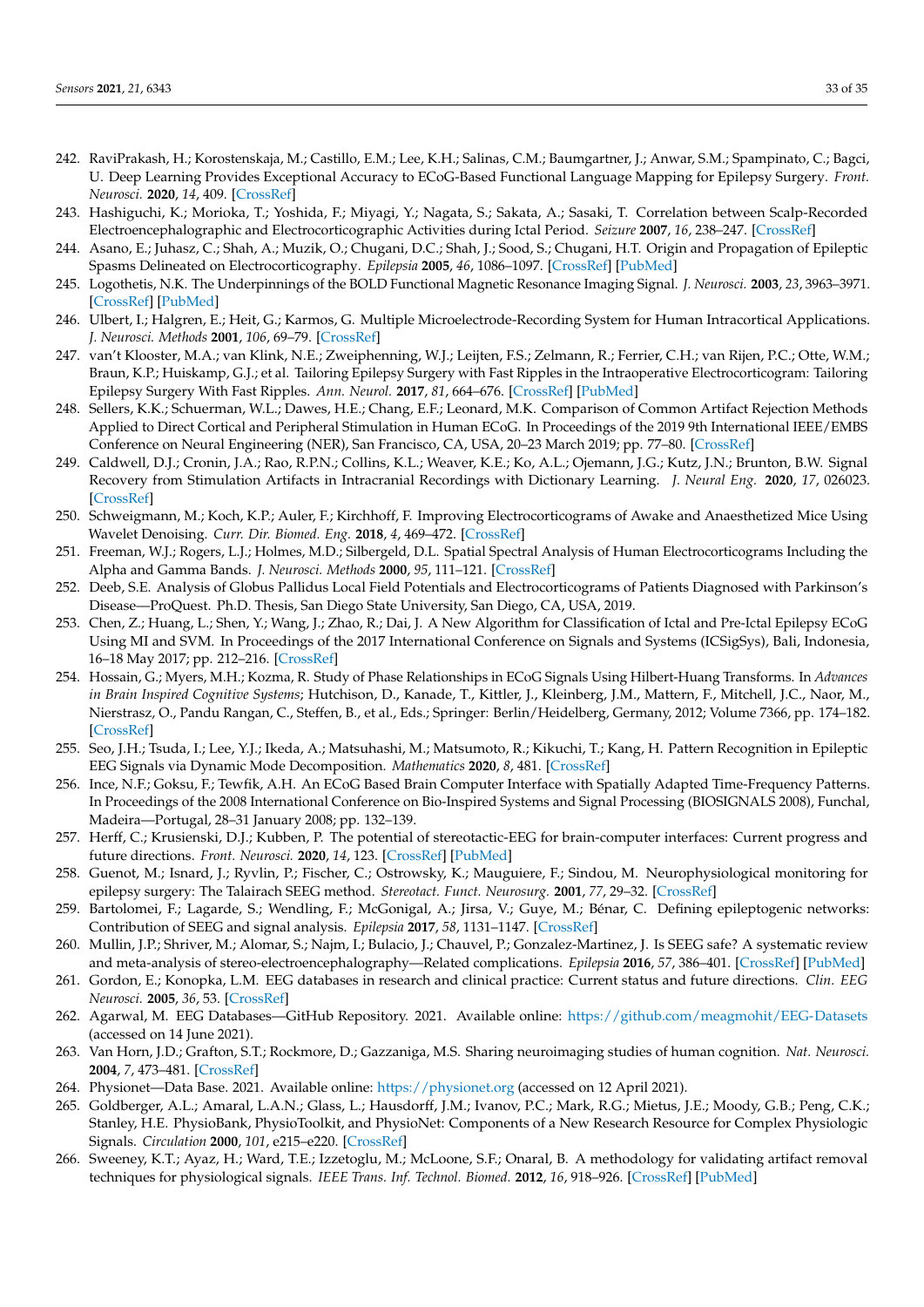- <span id="page-33-0"></span>267. Kemp, B.; Zwinderman, A.H.; Tuk, B.; Kamphuisen, H.A.; Oberye, J.J. Analysis of a sleep-dependent neuronal feedback loop: The slow-wave microcontinuity of the EEG. *IEEE Trans. Biomed. Eng.* **2000**, *47*, 1185–1194. [\[CrossRef\]](http://dx.doi.org/10.1109/10.867928)
- <span id="page-33-1"></span>268. Abel, J.H.; Badgeley, M.A.; Meschede-Krasa, B.; Schamberg, G.; Garwood, I.C.; Lecamwasam, K.; Chakravarty, S.; Zhou, D.W.; Keating, M.; Purdon, P.L.; et al. Machine learning of EEG spectra classifies unconsciousness during GABAergic anesthesia. *PLoS ONE* **2021**, *16*, e0246165. [\[CrossRef\]](http://dx.doi.org/10.1371/journal.pone.0246165) [\[PubMed\]](http://www.ncbi.nlm.nih.gov/pubmed/33956800)
- <span id="page-33-2"></span>269. Detti, P.; Vatti, G.; Zabalo Manrique de Lara, G. EEG Synchronization Analysis for Seizure Prediction: A Study on Data of Noninvasive Recordings. *Processes* **2020**, *8*, 846. [\[CrossRef\]](http://dx.doi.org/10.3390/pr8070846)
- <span id="page-33-3"></span>270. Detti, P. Siena Scalp EEG Database (Version 1.0.0). *PhysioNet* **2020**. [\[CrossRef\]](http://dx.doi.org/10.13026/5d4a-j060)
- <span id="page-33-4"></span>271. Shoeb, A.H. Application of Machine Learning to Epileptic Seizure Onset Detection and Treatment. Ph.D. Thesis, Massachusetts Institute of Technology, Cambridge, MA, USA, 2009.
- <span id="page-33-5"></span>272. Schalk, G.; McFarland, D.J.; Hinterberger, T.; Birbaumer, N.; Wolpaw, J.R. BCI2000: A general-purpose brain-computer interface (BCI) system. *IEEE Trans. Biomed. Eng.* **2004**, *51*, 1034–1043. [\[CrossRef\]](http://dx.doi.org/10.1109/TBME.2004.827072)
- <span id="page-33-6"></span>273. Zyma, I.; Tukaev, S.; Seleznov, I.; Kiyono, K.; Popov, A.; Chernykh, M.; Shpenkov, O. Electroencephalograms during mental arithmetic task performance. *Data* **2019**, *4*, 14. [\[CrossRef\]](http://dx.doi.org/10.3390/data4010014)
- <span id="page-33-7"></span>274. Matran-Fernandez, A.; Poli, R. Towards the automated localisation of targets in rapid image-sifting by collaborative braincomputer interfaces. *PLoS ONE* **2017**, *12*, e0178498. [\[CrossRef\]](http://dx.doi.org/10.1371/journal.pone.0178498)
- <span id="page-33-8"></span>275. Oikonomou, V.P.; Liaros, G.; Georgiadis, K.; Chatzilari, E.; Adam, K.; Nikolopoulos, S.; Kompatsiaris, I. Comparative evaluation of state-of-the-art algorithms for SSVEP-based BCIs. *arXiv* **2016**, arXiv:1602.00904.
- <span id="page-33-9"></span>276. Hu, L.; Zhang, Z. *EEG Signal Processing and Feature Extraction*; Springer: Berlin, Germany, 2019.
- <span id="page-33-10"></span>277. Chen, S.; He, Z.; Han, X.; He, X.; Li, R.; Zhu, H.; Zhao, D.; Dai, C.; Zhang, Y.; Lu, Z.; et al. How big data and high-performance computing drive brain science. *Genom. Proteom. Bioinform.* **2019**, *17*, 381–392. [\[CrossRef\]](http://dx.doi.org/10.1016/j.gpb.2019.09.003) [\[PubMed\]](http://www.ncbi.nlm.nih.gov/pubmed/31805369)
- <span id="page-33-11"></span>278. Landhuis, E. Neuroscience: Big brain, big data. *Nature* **2017**, *541*, 559–561. [\[CrossRef\]](http://dx.doi.org/10.1038/541559a) [\[PubMed\]](http://www.ncbi.nlm.nih.gov/pubmed/28128250)
- <span id="page-33-12"></span>279. Cavanagh, J.F. Electrophysiology as a theoretical and methodological hub for the neural sciences. *Psychophysiology* **2019**, *56*, e13314. [\[CrossRef\]](http://dx.doi.org/10.1111/psyp.13314)
- <span id="page-33-13"></span>280. Khosla, A.; Khandnor, P.; Chand, T. A comparative analysis of signal processing and classification methods for different applications based on EEG signals. *Biocybern. Biomed. Eng.* **2020**, *40*, 649–690. [\[CrossRef\]](http://dx.doi.org/10.1016/j.bbe.2020.02.002)
- <span id="page-33-14"></span>281. Blankertz, B.; Lemm, S.; Treder, M.; Haufe, S.; Müller, K.R. Single-trial analysis and classification of ERP components—A tutorial. *NeuroImage* **2011**, *56*, 814–825. [\[CrossRef\]](http://dx.doi.org/10.1016/j.neuroimage.2010.06.048)
- 282. Makeig, S.; Kothe, C.; Mullen, T.; Bigdely-Shamlo, N.; Zhang, Z.; Kreutz-Delgado, K. Evolving signal processing for brain– computer interfaces. *Proc. IEEE* **2012**, *100*, 1567–1584. [\[CrossRef\]](http://dx.doi.org/10.1109/JPROC.2012.2185009)
- <span id="page-33-15"></span>283. Müller, K.R.; Tangermann, M.; Dornhege, G.; Krauledat, M.; Curio, G.; Blankertz, B. Machine learning for real-time single-trial EEG-analysis: From brain–computer interfacing to mental state monitoring. *J. Neurosci. Methods* **2008**, *167*, 82–90. [\[CrossRef\]](http://dx.doi.org/10.1016/j.jneumeth.2007.09.022)
- <span id="page-33-16"></span>284. Neuner, I.; Arrubla, J.; Werner, C.J.; Hitz, K.; Boers, F.; Kawohl, W.; Shah, N.J. The default mode network and EEG regional spectral power: A simultaneous fMRI-EEG study. *PLoS ONE* **2014**, *9*, e88214. [\[CrossRef\]](http://dx.doi.org/10.1371/journal.pone.0088214)
- <span id="page-33-17"></span>285. Ritter, P.; Villringer, A. simultaneous EEG–fMRI. *Neurosci. Biobehav. Rev.* **2006**, *30*, 823–838. [\[CrossRef\]](http://dx.doi.org/10.1016/j.neubiorev.2006.06.008)
- 286. Huster, R.J.; Debener, S.; Eichele, T.; Herrmann, C.S. Methods for simultaneous EEG-fMRI: An introductory review. *J. Neurosci.* **2012**, *32*, 6053–6060. [\[CrossRef\]](http://dx.doi.org/10.1523/JNEUROSCI.0447-12.2012) [\[PubMed\]](http://www.ncbi.nlm.nih.gov/pubmed/22553012)
- 287. Mishra, V.; Gautier, N.M.; Glasscock, E. Simultaneous Video-EEG-ECG monitoring to identify neurocardiac dysfunction in mouse models of epilepsy. *J. Vis. Exp. Jove* **2018**, 57300. [\[CrossRef\]](http://dx.doi.org/10.3791/57300)
- 288. Niegowski, M.; Zivanovic, M. ECG-EMG separation by using enhanced non-negative matrix factorization. In Proceedings of the 2014 36th Annual International Conference of the IEEE Engineering in Medicine and Biology Society, Chicago, IL, USA, 26–30 August 2014; IEEE: Piscataway, NJ, USA, 2014; pp. 4212–4215.
- 289. Haddix, C.; Bahrani, A.A.; Kawala-Janik, A.; Besio, W.G.; Yu, G.; Sunderam, S. Trial measurement of movement-related cortical dynamics using electroencephalography and diffuse correlation spectroscopy. In Proceedings of the 2017 22nd International Conference on Methods and Models in Automation and Robotics (MMAR), Miedzyzdroje, Poland, 28–31 August 2017; IEEE: Piscataway, NJ, USA, 2017; pp. 642–645.
- 290. Yang, J.; Cha, S.; Yun, D.; An, J. Probe Configuration Design for Closed-loop Multi-Channel fNIRS-tDCS BCI. In Proceedings of the 2020 8th International Winter Conference on Brain-Computer Interface (BCI), Gangwon, Korea, 26–28 February 2020; IEEE: Piscataway, NJ, USA, 2020; pp. 1–3.
- <span id="page-33-18"></span>291. Matarasso, A.K.; Rieke, J.D.; White, K.; Yusufali, M.M.; Daly, J.J. Combined real-time fMRI and real time fNIRS brain computer interface (BCI): Training of volitional wrist extension after stroke, a case series pilot study. *PLoS ONE* **2021**, *16*, e0250431. [\[CrossRef\]](http://dx.doi.org/10.1371/journal.pone.0250431)
- <span id="page-33-19"></span>292. Val-Calvo, M.; Álvarez-Sánchez, J.R.; Ferrández-Vicente, J.M.; Díaz-Morcillo, A.; Fernández-Jover, E. Real-time multi-modal estimation of dynamically evoked emotions using EEG, heart rate and galvanic skin response. *Int. J. Neural Syst.* **2020**, *30*, 2050013. [\[CrossRef\]](http://dx.doi.org/10.1142/S0129065720500136) [\[PubMed\]](http://www.ncbi.nlm.nih.gov/pubmed/32114841)
- 293. Park, H.J.; Han, J.M.; Jeong, D.U.; Park, K.S. A study on the elimination of the ECG artifact in the polysomnographic EEG and EOG using AR model. In Proceedings of the 20th Annual International Conference of the IEEE Engineering in Medicine and Biology Society. Vol. 20 Biomedical Engineering Towards the Year 2000 and Beyond (Cat. No. 98CH36286), Hong Kong, China, 1 November 1998; IEEE: Piscataway, NJ, USA, 1998; Volume 3, pp. 1632–1635.